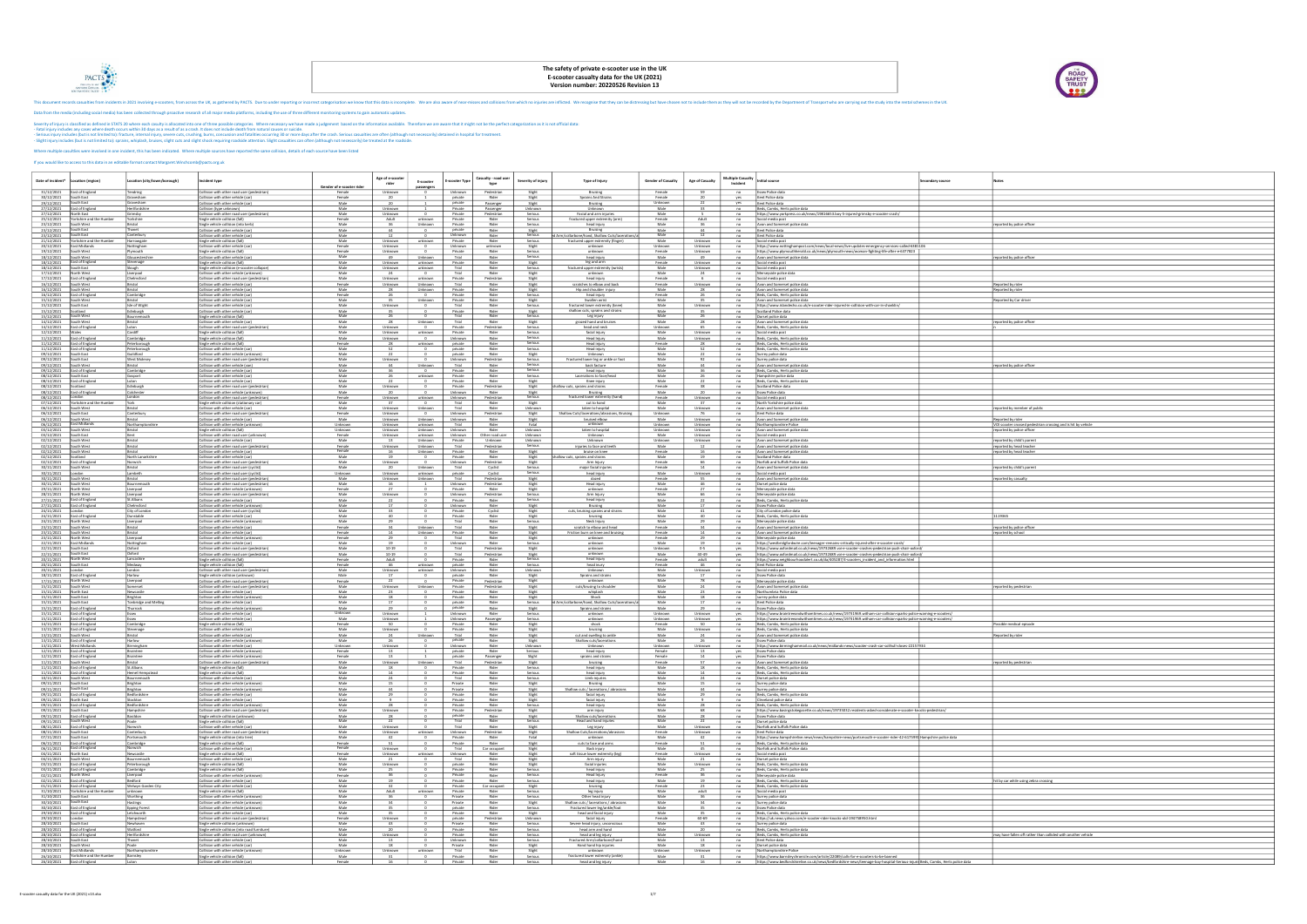| Date of incident*<br>ocation (region)                                      | ocation (city/town/borough)                        | ncident type                                                                             |                                | Age of e-scoote    | E-scooter                                                                             | Casualty - road user<br>E-scooter Type         | Severity of injury       | Type of Injury                                                                             | <b>Gender of Casualty</b> | <b>Age of Casualty</b> | <b>Multiple Casualty</b>         | <b>Initial source</b>                                                                                                                                                                                                                    | condary source |                                                                                                                                                                       |
|----------------------------------------------------------------------------|----------------------------------------------------|------------------------------------------------------------------------------------------|--------------------------------|--------------------|---------------------------------------------------------------------------------------|------------------------------------------------|--------------------------|--------------------------------------------------------------------------------------------|---------------------------|------------------------|----------------------------------|------------------------------------------------------------------------------------------------------------------------------------------------------------------------------------------------------------------------------------------|----------------|-----------------------------------------------------------------------------------------------------------------------------------------------------------------------|
| 26/10/2021 East of England                                                 | Peterborough                                       | Collision with other vehicle (HGV)                                                       | Gender of e-scooter ri<br>Male | rider<br>50        | passenge                                                                              | type<br>Private<br>Rider                       | Serious                  | fractured ankle                                                                            | Male                      |                        | Incident<br>no                   | Beds, Cambs, Herts police data                                                                                                                                                                                                           |                | E-scooter had jumped red lights                                                                                                                                       |
| 25/10/2021 North West<br>24/10/2021<br>North East                          | Liverpool<br>Hartlepool                            | Collision with other road user (pedestrian)<br>Collision with other vehicle (car)        | Male<br>Male                   | Unknown            |                                                                                       | Trial<br>Pedestrian<br>Private<br>Rider        | Slight<br>Slight         | unknown<br>head injury                                                                     | Male<br>Male              | 64                     | no<br>no                         | Merseyside police data<br>Cleveland police data                                                                                                                                                                                          |                |                                                                                                                                                                       |
| 24/10/2021 East of England                                                 | Hemel Hempstead                                    | Single vehicle collision (unknown)                                                       | Male                           |                    |                                                                                       | Private<br>Rider                               | Serious                  | head injury                                                                                | Male                      |                        | no                               | Beds, Cambs, Herts police data                                                                                                                                                                                                           |                |                                                                                                                                                                       |
| 24/10/2021 East of England<br>23/10/2021 East of England                   | <b>Cambridge</b><br>Cambridge                      | Single vehicle collision (fall)<br>Single vehicle collision (fall)                       | Female<br>Male                 | 23<br>26           |                                                                                       | Unknown<br>Rider<br>Unknown<br>Rider           | Slight<br>Serious        | elbow and head<br>head injury                                                              | Female<br>Male            | 23                     | n <sub>o</sub><br>no             | Beds, Cambs, Herts police data<br>Beds, Cambs, Herts police data                                                                                                                                                                         |                |                                                                                                                                                                       |
| 23/10/2021 East of England<br>22/10/2021 South West                        | Cambridge<br>Bristol                               | Collision with other vehicle (car)<br>Collision (type unknown)                           | Male<br>Male                   | 19                 | Unknown                                                                               | Rider<br>Unknown<br>Trial<br>Rider             | Serious<br>Serious       | head injury<br>Head injury, cuts and bruis                                                 | male<br>Male              |                        | no<br>no                         | https://www.cambridgeindependent.co.uk/news/man-left-with-life-changing-injuries-after-crash-i Beds, Cambs, Herts police data<br>Avon and Somerset police data                                                                           |                | ported by police officer                                                                                                                                              |
| 22/10/2021<br>East of England<br>22/10/2021 East of England                | Hatfield                                           | Collision with other road user (pedestrian)<br>Collision with other vehicle (car)        | Male<br>Female                 | Unknown<br>Unknown |                                                                                       | Private<br>Pedestrian<br>Private<br>Rider      | Slight<br>Slight         | cuts and bruises<br>unknown                                                                | Female<br>Female          | Unknown<br>Unknown     | $-$ no<br>no                     | Beds, Cambs, Herts police data<br>Beds, Cambs, Herts police data                                                                                                                                                                         |                |                                                                                                                                                                       |
| 21/10/2021 South East<br>21/10/2021 North West                             | Worthing<br>Liverpool                              | Collision with other vehicle (unknown<br>Collision with other vehicle (unknown           | Male<br>Male                   |                    |                                                                                       | Private<br>Rider<br>Trial<br>Rider             | Slight<br>Slight         | Whiplash or neck pair<br>Leg Injury                                                        | Male<br>Male              |                        | no<br>no                         | Surrey police data<br>Merseyside police data                                                                                                                                                                                             |                |                                                                                                                                                                       |
| 21/10/2021 North West<br><b>Vorth West</b><br>20/10/2021                   | Liverpoo<br>iverpoo                                | Collision with other vehicle (unknown)<br>Collision with other vehicle (unknown          | Female<br>Male                 |                    |                                                                                       | Trial<br>Rider<br>Trial<br>Rider               | <u>Slight</u><br>Serious | unknown<br>Head Injury                                                                     | Female<br>Male            |                        | $-$ no<br>no                     | Merseyside police data<br>Merseyside police data                                                                                                                                                                                         |                |                                                                                                                                                                       |
| 20/10/2021 East of England<br>20/10/2021 South West                        | Dereham                                            | Collision with other road user (pedestrian)                                              | Male<br>Male                   | Unknown<br>Unknown | Unknown                                                                               | private<br>Pedestrian<br>Unknown<br>Pedestrian | Slight                   | Arm Injury<br>bruised ankle                                                                | Female<br>Female          | 64                     | no<br>no                         | Norfolk and Suffolk Police data                                                                                                                                                                                                          |                |                                                                                                                                                                       |
| East of England<br>20/10/2021                                              | Bristol<br>Cambridge                               | Collision with other road user (pedestrian)<br>Single vehicle collision (into Kerb)      | Male                           |                    |                                                                                       | Private<br>Rider                               | Slight<br>Serious        | fractured upper extremi                                                                    | Male                      |                        | no                               | Avon and Somerset police data<br>Beds, Cambs, Herts police data                                                                                                                                                                          |                | eported by pedestrian                                                                                                                                                 |
| Yorkshire and the Humi<br>19/10/2021<br>19/10/2021 South West              | Doncaster<br>Bristol                               | Collision with other vehicle (car)<br>Collision with other vehicle (car)                 | Male<br>Female                 |                    | Unknown                                                                               | Rider<br>Private<br>Unknown<br>Rider           | Serious<br>Slight        | head injury<br>Bruised knee and pai                                                        | Male<br>Female            |                        | no<br>n <sub>o</sub>             | South Yorkshire Police data<br>Avon and Somerset police data                                                                                                                                                                             |                | eported by rider                                                                                                                                                      |
| 19/10/2021 South West<br>19/10/2021 South West                             | Somerset<br>Bristol                                | Collision with other vehicle (van)<br>Collision with other vehicle (car)                 | Female<br>Male                 | 24                 | Unknown<br>Unknown                                                                    | private<br>Rider<br>Trial<br>Rider             | Slight<br>Slight         | Cuts and bruises<br>bruising to head                                                       | Female<br>Male            |                        | n0<br>no                         | Avon and Somerset police data<br>Avon and Somerset police data                                                                                                                                                                           |                | Reported by rider<br>reported by police office                                                                                                                        |
| 18/10/2021 South West<br>18/10/2021 South West                             | Cheltenham<br>Cheltenham                           | Collision with other vehicle (car)<br>Collision with other vehicle (car and e-scoote     | Male<br>Male                   |                    | $\overline{\mathbf{0}}$                                                               | Private<br>Rider<br>Private<br>Pedestrian      | Slight<br>Slight         | unknown<br>unknown                                                                         | Male<br>Male              | 14                     | yes<br>yes                       | Gloucestershire police data<br>Gloucestershire police data                                                                                                                                                                               |                | Casualty was pushing a scoote                                                                                                                                         |
| 18/10/2021<br>South West<br>18/10/2021<br>East of England                  | iomerset<br>astle Point                            | Single vehicle collision (unknown)<br>Collision with other vehicle (unknow               | Male<br>Male                   |                    | Unknown                                                                               | Private<br>Rider<br>private<br>Rider           | <b>Slight</b><br>Slight  | pain in shoulder<br>Shallow cuts/laceration                                                | Male<br>Male              |                        | $-$ no                           | Avon and Somerset police dat<br><b>Essex Police data</b>                                                                                                                                                                                 |                | eported by police officer                                                                                                                                             |
| 17/10/2021   East of England<br>17/10/2021 South West                      | Bedfordshire                                       | Collision with other road user (cyclist)<br>Collision with other vehicle (car)           | Female<br>Male                 | Unknown<br>- 28    | $\overline{0}$<br>unknown                                                             | Private<br>Cyclist<br>Private<br>Rider         | Slight<br>Slight         | bruising to side<br>limb injury                                                            | Female<br>Male            | 50                     | n <sub>0</sub><br>n <sub>o</sub> | Beds, Cambs, Herts police dat<br>Dorset police data                                                                                                                                                                                      |                |                                                                                                                                                                       |
| 17/10/2021 South West<br>17/10/2021 South West                             | Gloucester<br>ouceste                              | Collision with other vehicle (car)<br>Collision with other vehicle (car)                 | Female<br>Male                 | 30<br>Unknown      |                                                                                       | Unknown<br>Rider<br>Passenger<br>Unknown       | Serious<br>Slight        | unknown<br>unknown                                                                         | Female<br>Female          | Unknown                | yes<br>yes                       | https://www.gloucestershirelive.co.uk/news/gloucester-news/woman-seriously-inured-scooter-gloucester-4628175<br>https://www.gloucestershirelive.co.uk/news/gloucester-news/woman-seriously-inured-scooter-gloucester-4628175             |                |                                                                                                                                                                       |
| 17/10/2021<br>17/10/2021 North West                                        | estminster<br>Chester                              | Collision with other vehicle (bus)<br>Collision with other road user (e-scooter          | Female<br>Male                 | Unknown<br>Adult   |                                                                                       | Unknown<br>Rider<br>private<br>Rider           | Unknown<br>Serious       | limb injury<br>leg injury                                                                  | Female<br>Male            | Unknown<br>adult       | no<br>yes                        | https://twitter.com/danbarker/status/1450177154252161025?s=11<br>https://www.liverpoolecho.co.uk/news/liverpool-news/two-scooter-riders-Seriously-injured-21893137                                                                       |                | e-scooter with passenger crashed into a lampost and another e-scooter. All three injured                                                                              |
| 17/10/2021 North West<br>17/10/2021<br>North West                          | Chester<br>Chester                                 | Collision with other road user (e-scooter)<br>Collision with other road user (e-scooter  | Male<br>Unknown                | Unknown<br>Jnknown |                                                                                       | private<br>Passenger<br>Rider<br>private       | Unknown<br>Unknowr       | Unknown<br>Unknown                                                                         | Unknown<br>Jnknow         | Unknown<br>Jnknown     | yes<br>yes                       | https://www.liverpoolecho.co.uk/news/liverpool-news/two-scooter-riders-seriously-injured-21893137                                                                                                                                        |                | e-scooter with passenger crashed into a lampost and another e-scooter. All three injured. Unknown which casualty had head and leg injury and which had minor injuries |
| 16/10/2021 North West                                                      | Liverpool                                          | Collision with other vehicle (unknown)                                                   | Male                           |                    |                                                                                       | Private<br>Rider                               | Slight                   | unknown<br>fractured fibula                                                                | Male                      |                        | $-$ no                           | https://www.liverpoolecho.co.uk/news/liverpool-news/two-scooter-riders-seriously-injured-2189313<br>Merseyside police data                                                                                                               |                | -scooter with passenger crashed into a lampost and another e-scooter. All three injured. Unknown which casualty had head and leg injury and which had minor injuries  |
| 16/10/2021   West Midlands<br>15/10/2021 South West                        | Birmingham<br>Bristol                              | Single vehicle collision (fall)<br>Collision with other road user (cyclist)              | Male<br>Female                 | Unknown<br>Unknown | unknown<br>Unknown                                                                    | Unknown<br>Rider<br>Private<br>Cyclist         | Serious<br>Slight        | bruised posteria and ankle and kne                                                         | Male<br>Male              | Unknown<br>51          | n <sub>o</sub><br>no             | Social media post<br>Avon and Somerset police data                                                                                                                                                                                       |                | eported by cyclist                                                                                                                                                    |
| 15/10/2021 East of England<br>15/10/2021 East of England                   | Cambridge                                          | Collision with other vehicle (car)<br>Collision with other vehicle (car)                 | Female<br>Male                 | 59<br>12           | $\overline{\mathbf{0}}$                                                               | Rider<br>Unknown<br>Private<br>Rider           | Slight<br>Slight         | knee and facial injury<br>bruising                                                         | Female<br>Male            | 59                     | no<br>no                         | Beds, Cambs, Herts police data<br>Beds, Cambs, Herts police data                                                                                                                                                                         |                | 100187                                                                                                                                                                |
| 14/10/2021<br>South East<br>14/10/2021 South East                          | Hastings<br>Gravesham                              | Collision with other road user (unknown)<br>Collision with other vehicle (car)           | Male<br>Male                   | Unknown            |                                                                                       | Private<br>Other road user<br>Rider<br>private | Serious<br>Slight        | Other chest injury (not bruising)<br>Shallow Cuts/lacerations/abras                        | Male<br>Male              |                        | $-$ no<br>no                     | Surrey police data<br>Kent Police data                                                                                                                                                                                                   |                |                                                                                                                                                                       |
| 14/10/2021 South West<br>14/10/2021 East of England                        | Bristol<br>Hemel Hempstead                         | Collision with other road user (pedestrian)<br>Collision with other vehicle (car)        | Male<br>Male                   | Unknown<br>14      | Unknown<br>unknown                                                                    | Unknown<br>Pedestrian<br>private<br>Rider      | Slight<br>Serious        | grazes on lip, thigh, hip and hand<br>severe head injury                                   | Male<br>Male              |                        | no<br>no                         | Avon and Somerset police data<br>Aviva Insurance Claims                                                                                                                                                                                  |                | eported by child's guardian                                                                                                                                           |
| 13/10/2021 East Midlands<br>outh East<br>13/10/2021                        | Nottingham<br>Brighton                             | Collision with other vehicle (car)<br>Collision with other road user (cyclist)           | Male<br>Male                   | Unknown<br>Unknown | $\mathbf{0}$<br>unknown                                                               | Trial<br>Rider<br>Unknown<br>Cyclist           | Unknown<br>Serious       | Unknown<br>unknown                                                                         | Male<br>Female            | Unknown<br>Unknown     | n <sub>0</sub><br>no             | https://www.nottinghampost.com/news/local-news/man-says-e-scooter-company-6099792<br>https://www.sussex.police.uk/news/sussex/news/police-appeal-after-collision-between-e-scooter-and-cyclist-in-brighton                               |                |                                                                                                                                                                       |
| 12/10/2021 South West<br>12/10/2021 Yorkshire and the Humbe                | Somerset<br>Sheffield                              | Collision with other vehicle (car)<br>Collision with other vehicle (car)                 | Male<br>Male                   | 24<br>18           | Unknown                                                                               | Private<br>Rider<br>Private<br>Rider           | Slight<br>Slight         | cut to shin and swollen ankle<br>Sprains And Strains                                       | Male<br>Male              | 24                     | no<br>$-$ no                     | Avon and Somerset police data<br>Scotland Police data                                                                                                                                                                                    |                | eported by police officer                                                                                                                                             |
| 12/10/2021 Scotland<br>11/10/2021<br>South West                            | Edinburgh<br>Bristol                               | Collision with other road user (pedestrian<br>Collision with other vehicle (car and bus  | Male<br>Male                   | Unknown            | Unknown                                                                               | Private<br>Pedestrian<br>Trial<br>Rider        | Slight<br>Serious        | shallow cuts, sprains and strains<br>dislocated ankle                                      | Female<br>Male            |                        | no<br>no                         | Scotland Police data<br>Avon and Somerset police da                                                                                                                                                                                      |                | ported by police office                                                                                                                                               |
| 11/10/2021<br>South West<br>10/10/2021 East of England                     | Bournemouth<br>Watford                             | collision with other vehicle (refuse lorry)<br>Collision with other vehicle (motorcycle  | Female<br>Male                 | Unknown            |                                                                                       | Trial<br>Rider<br>Private<br>Rider             | <b>Slight</b>            | Limb injury<br>knee and hand injury                                                        | Female<br>Male            |                        | no<br>n <sub>o</sub>             | Dorset police data                                                                                                                                                                                                                       |                |                                                                                                                                                                       |
| 10/10/2021 East of England<br>09/10/2021 North West                        | Ipswich<br>Liverpool                               | Collision with other vehicle (car)                                                       | Male                           | 15<br>19           |                                                                                       | Rider<br>Private<br>Private                    | Slight<br>Slight         | Leg injury<br>foot injury                                                                  | Male<br>Male              | Unknown<br>15          | no                               | Beds, Cambs, Herts police data<br>Norfolk and Suffolk Police dat                                                                                                                                                                         |                |                                                                                                                                                                       |
| 08/10/2021<br>outh East                                                    | <u>Islington</u>                                   | Collision with other vehicle (unknown<br>Collision with other vehicle (car)              | Male<br>Female                 | Unknown            |                                                                                       | Rider<br>Private<br>Rider                      | Slight<br>Serious        | head injury                                                                                | Female                    | Unknown                | no<br>n <sub>o</sub>             | Merseyside police data<br>https://www.standard.co.uk/news/uk/woman-suffers-head-injury-in-escooter-crash-on-holloway-road-b959567.html                                                                                                   |                |                                                                                                                                                                       |
| 08/10/2021<br>07/10/2021 South West                                        | Brighton<br>Bristol                                | Collision with other road user (unknown)<br>Collision with other vehicle (car)           | Male<br>Male                   |                    | Unknown                                                                               | Rider<br>Private<br>Trial<br>Rider             | Slight<br>Serious        | Shallow cuts / lacerations / abrasion<br>Brain injury - life changing                      | Male<br>Male              |                        | no<br>yes                        | Surrey police data<br>Avon and Somerset police data                                                                                                                                                                                      |                | eported by police, m 21 years cuts and bruises                                                                                                                        |
| 06/10/2021 North East<br>06/10/2021 East Midlands                          | Durham<br>Nottingham                               | Collision with other vehicle (car)<br>Single vehicle collision (fall)                    | Male<br>Male                   | 83<br>30           | unknown                                                                               | private<br>Rider<br>Trial<br>Rider             | Slight<br>Slight         | cuts and bruises<br>unknown                                                                | Male<br>male              | - 83                   | no<br>$-$ no                     | Durham Police data<br>https://www.nottinghampost.com/news/nottingham-news/clifton-man-fuming-after-being-60981                                                                                                                           |                |                                                                                                                                                                       |
| 05/10/2021 North West<br>North East<br>05/10/2021                          | Liverpool<br>Stockton                              | Collision with other road user (pedestrian)<br>Collision with other vehicle (car)        | Male<br>Male                   | Unknown<br>14      |                                                                                       | Private<br>Pedestrian<br>private<br>Rider      | Slight<br>Serious        | unknown<br>head injury                                                                     | Female<br>Male            |                        | $-$ no<br>no                     | Merseyside police data<br>https://www.gazettelive.co.uk/news/teesside-news/boy-14-electric-scooter-taken-21916154                                                                                                                        |                |                                                                                                                                                                       |
| 04/10/2021 Scotland<br>03/10/2021 East of England                          | Dundee<br>Leighton Buzzard                         | Single vehicle collision (into Kerb)<br>Collision with other road user (pedestrian)      | Male<br>Male                   |                    |                                                                                       | Private<br>Rider<br>Private<br>Pedestrian      | Slight<br>Slight         | shallow cuts, sprains and strains<br>pain shoulder and side                                | Male<br>Female            |                        | no<br>no                         | Scotland Police data<br>Beds, Cambs, Herts police data                                                                                                                                                                                   |                | swerved to avoid a collision with other road user                                                                                                                     |
| 02/10/2021<br>South East<br>02/10/2021                                     | Brighton<br>Brighton                               | Collision with other road user (unknown)<br>Collision with other road user (unknown)     | Female<br>Male                 |                    |                                                                                       | Private<br>Passenger<br>Private<br>Rider       | Slight<br>Serious        | Shallow cuts / lacerations / abrasion<br>Fractured pelvis or upper leg                     | Male<br>Male              |                        | no                               | Surrey police data<br>Surrey police data                                                                                                                                                                                                 |                |                                                                                                                                                                       |
| 01/10/2021<br>East Midland:<br>01/10/2021 East of England                  | Derby<br>Norwich                                   | Collision with other road user (pedestrian)<br>Collision with other vehicle (car)        | Female<br>Female               | Unknown            |                                                                                       | Private<br>Pedestrian<br>Trial<br>Rider        | Serious<br>Slight        | arm injury<br>Leg injury                                                                   | Female<br>Male            |                        | $-$ no<br>no                     | https://www.derbyshiretimes.co.uk/news/crime/woman-hospitalised-after-being-knocked-over-by-thug-on-scooter-in-north-derbyshire-341309<br>Norfolk and Suffolk Police data                                                                |                |                                                                                                                                                                       |
| 01/10/2021 East Midlands<br>01/10/2021 South East                          | Derby<br>Thanet                                    | Collision with other vehicle (car)<br>Collision with other vehicle (car)                 | Male<br>Female                 | Unknown<br>44      |                                                                                       | Unknown<br>Rider<br>private<br>Rider           | Slight<br>Slight         | unknown<br>Sprains And Strains                                                             | Male<br>Female            | Unknown                | no<br>$n$ o                      | https://twitter.com/derbyshirerpu/status/1444375443507924993?s=11<br>Kent Police data                                                                                                                                                    |                |                                                                                                                                                                       |
| 01/10/2021 South East<br>01/10/2021 South West                             | Margate<br>Yeovil                                  | Collision with other vehicle (car)<br>Collision with other vehicle (car)                 | Female<br>Male                 | Unknown            |                                                                                       | Rider<br>private<br>Unknown<br>Rider           | Unknown<br>Serious       | leg and head injury                                                                        | Female<br>Male            | Unknown                | no<br>yes                        | https://www.kentonline.co.uk/thanet/news/bmw-knocks-woman-off-e-scooter-on-zebra-crossing-254966/<br>https://www.chardandilminsternews.co.uk/news/somerset_news/19618705.two-e-scooter-riders-suffer-significant-injuries-collision-car/ |                |                                                                                                                                                                       |
| 01/10/2021 South West<br>30/09/2021 South East                             | Yeovil<br>Brighton                                 | Collision with other vehicle (car)<br>Collision with other vehicle (unknow               | Male<br>Male                   | 22<br>Unknown      |                                                                                       | Unknown<br>Rider<br>Private<br>Rider           | Serious<br>Slight        | leg injury<br>spains and strains                                                           | Male<br>Male              | 22<br>Unknown          | yes<br>$-$ no                    | https://www.chardandilminsternews.co.uk/news/somerset_news/19618705.two-e-scooter-riders-suffer-significant-injuries-collision-car/<br>Surrey police data                                                                                |                |                                                                                                                                                                       |
| 30/09/2021<br>East of England<br>30/09/2021<br>South West                  | Cambridge<br>Bournemouth                           | Collision with other vehicle (car)<br>Collision with other vehicle (car)                 | Female<br>Male                 |                    |                                                                                       | Private<br>Rider<br>Trial<br>Rider             | Slight<br>Serious        | cuts and grazes<br>limb injury                                                             | Female<br>Male            |                        | no<br>no                         | Beds, Cambs, Herts police data<br>https://www.bournemouthecho.co.uk/news/19614973.e-scooter-rider-taken-hospital-crash-bournemouth/                                                                                                      |                | Additional information from Dorset police data                                                                                                                        |
| 30/09/2021 South West<br>29/09/2021 East of England                        | Bournemouth<br>Cambridge                           | Collision with other vehicle (car)<br>Collision with other road user (cyclist)           | Male<br>Male                   | Unknown            | $\overline{0}$                                                                        | Trial<br>Rider<br>Private<br>Cyclist           | Serious<br>Slight        | Limb injury<br>bruising                                                                    | Male<br>Female            | Unknown                | $-$ no<br>no                     | Dorset police data<br>Beds, Cambs, Herts police data                                                                                                                                                                                     |                |                                                                                                                                                                       |
| 29/09/2021 South West<br>29/09/2021 South West                             | Brighton<br>Burnham-On-Sea                         | Collision with other vehicle (car)<br>Collision with other road user (pedestrian)        | Male<br>Female                 | 44<br>Unknown      | Unknown                                                                               | Trial<br>Rider<br>Pedestrian                   | Slight<br>Slight         | hurt knee, hip and elbo<br>leg and head injury                                             | Male<br>Male              | 44<br>80-89            | no<br>no                         | Avon and Somerset police data<br>https://www.burnham-on-sea.com/news/burnham-on-sea-police-issue-appeal-after-man-is-hurt-in-collision-with-electric-scooter/                                                                            |                | eported by rider                                                                                                                                                      |
| North West<br>28/09/2021<br>28/09/2021 North West                          | iverpool<br>Liverpool                              | Collision with other vehicle (unknown<br>Collision with other vehicle (unknown           | Male<br>Male                   | 19                 |                                                                                       | private<br>Trial<br>Rider<br>Trial<br>Rider    | Slight                   | unknown<br>unknown                                                                         | Male<br>Male              | 19                     | $-$ no<br>no                     | Merseyside police data<br>Merseyside police data                                                                                                                                                                                         |                |                                                                                                                                                                       |
| 28/09/2021 East of England<br>28/09/2021<br>South East                     | Colchester<br>Swale                                | Collision with other vehicle (unknown<br>Collision with other vehicle (car               | Male<br>Male                   | 44                 |                                                                                       | Rider<br>Unknown<br>Rider<br>private           | Slight<br>Slight         | Bruising<br>hallow Cuts/lacerations/abrasions, Sprains And                                 | Male<br>Male              | 44<br>31               | no<br>no                         | <b>Essex Police data</b><br>Kent Police data                                                                                                                                                                                             |                |                                                                                                                                                                       |
| 28/09/2021 South West                                                      | Gloucestershire<br><b>IBristol</b>                 | Collision with other vehicle (car)<br>Collision with other vehicle (car)                 | Male<br>Male                   |                    | Unknown<br>Unknown                                                                    | Rider<br>Unknown<br>Private<br>Rider           | Slight<br>Slight         | lower back pain, elbow pair<br>bruising to hips, legs and cuts                             | Male<br>Male              |                        | $-$ no<br>n <sub>o</sub>         | Avon and Somerset police data                                                                                                                                                                                                            |                | reported by rider                                                                                                                                                     |
| 28/09/2021 South West<br>27/09/2021 South West<br>27/09/2021 South West    | Bristol<br>Bristol                                 | Collision with other vehicle (car)<br>Collision with other vehicle (car)                 | Male<br>Female                 | 18<br>18           | unknown<br>Unknown                                                                    | Private<br>Rider<br>Trial<br>Rider             | Serious<br>Slight        | Brain injury - life changing<br>bruising to right side of body                             | Male<br>Female            | 18                     | no<br>no                         | Avon and Somerset police data<br>https://www.itv.com/news/westcountry/2021-09-28/teen-suffers-Serious-injuries-in-e-scooter-crash<br>Avon and Somerset police data                                                                       |                | eported by police officer<br>eported by rider                                                                                                                         |
| 27/09/2021 East of England<br>27/09/2021 East Midlands                     | Norwich<br>Northamptonshire                        | Single vehicle collision (into Kerb)<br>Collision with other road user (cyclist          | Female<br>Unknown              | 29<br>Unknown      | $\overline{0}$<br>unknown                                                             | Trial<br>Rider<br>Trial<br>Cyclist             | Serious<br>Slight        | Leg injury<br>unknown                                                                      | Female<br>Unknown         | Unknown                | no<br>no                         | Norfolk and Suffolk Police data<br>Northamptonshire Polic                                                                                                                                                                                |                |                                                                                                                                                                       |
| 26/09/2021<br>North East<br>25/09/2021 East Midlands                       | Stockton<br>Leicester                              | Collision with other road user (pedestrian)                                              | Unknown<br>Male                | Unknown<br>Unknown |                                                                                       | Private<br>Pedestrian<br>Unknown               | Slight<br>Unknown        | leg injury<br>Unknowr                                                                      | Female<br>Unknown         |                        | $-$ no                           | Cleveland police data<br>Admiral Insurance repo                                                                                                                                                                                          |                |                                                                                                                                                                       |
| 25/09/2021 Yorkshire and the Humber                                        | Boroughbridge                                      | Collision (type unknown)<br>Collision with other vehicle (car)                           | Male                           | 23                 | unknown<br>0 private                                                                  | private<br>Rider                               | Slight                   | Cuts to leg                                                                                | Male                      | Unknown<br>23          | n0                               | North Yorkshire police data                                                                                                                                                                                                              |                |                                                                                                                                                                       |
| 24/09/2021 South East<br>24/09/2021 East of England                        | Crawley<br>Tendring                                | Collision with other vehicle (unknown)<br>Collision with other road user (unknown)       | Male<br>Male                   | 17<br>15           | $\bullet$                                                                             | Private<br>Rider<br>Unknown<br>Rider           | Slight<br>Serious        | Shallow cuts / lacerations / abrasions<br>Fractured pelvis or upper leg                    | Male<br>Male              | 15                     |                                  | no Surrey police data<br>no<br>Resex Police data<br>no<br>Admiral Insurance report                                                                                                                                                       |                |                                                                                                                                                                       |
| 24/09/2021 West Midland<br>24/09/2021 London                               | Birmingham<br>Havering                             | Collision (type unknown)<br>Collision (type unknown)                                     | Female<br>Male                 | Unknown            | Unknown unknown Unknown<br>unknown                                                    | Unknown<br>private<br>Unknown                  | Unknown<br>Unknown       | Unknown                                                                                    | Unknown<br>Unknown        | Unknown<br>Unknown     |                                  | no Admiral Insurance report                                                                                                                                                                                                              |                |                                                                                                                                                                       |
| 24/09/2021 East of England<br>24/09/2021 East of England                   | Cambridge<br>Cambridge                             | Collision with other vehicle (car)<br>Collision with other vehicle (car)                 | Male<br>Female                 | 21<br>45           | $\sim$ 0<br>$\mathbf{1}$                                                              | Private<br>Rider<br>Private<br>Rider           | Slight<br>Slight         | cutts/abrasions, sprain<br>cut leg                                                         | Male<br>Female            | 21<br>45               | no                               | Beds, Cambs, Herts police data<br>no Beds, Cambs, Herts police data                                                                                                                                                                      |                | 1095404                                                                                                                                                               |
| 24/09/2021 South West<br>24/09/2021 North West                             | Stevenage                                          | Single vehicle collision (fall)<br>Single vehicle collision (fall)                       | Male<br>Male                   | Unknown<br>53      | unknown<br>$\overline{\phantom{0}}$                                                   | Private<br>Rider<br>Private<br>Rider           | Serious<br>Fatal         | fractured hip<br>Head injury                                                               | Male<br>Male              | Unknown<br>53          | no                               | Social media post<br>no https://www.herts.police.uk/news-and-appeals/witness-appeal-following-Fatal-road-traffic-collisio Beds, Cambs, Herts police data                                                                                 |                |                                                                                                                                                                       |
| 23/09/2021 North West<br>23/09/2021 South East                             | Liverpool<br>Aylesbury                             | Collision with other vehicle (unknown)<br>Collision (type unknown)                       | Male<br>Male                   | 23<br>16           | $\overline{\phantom{0}}$<br>unknown                                                   | Private<br>Rider<br>Unknown<br>Unknown         | Slight<br>Unknown        | unknown<br>Unknown                                                                         | Male<br>Unknown           | 23<br>Unknown          |                                  | no Merseyside police data                                                                                                                                                                                                                |                |                                                                                                                                                                       |
| 23/09/2021 East of England<br>22/09/2021 South West                        | Luton<br>Bristol                                   | Collision with other vehicle (car)<br>Collision with other vehicle (car)                 | Male<br>Unknown                | 19                 | $\sim$ 0<br>Unknown                                                                   | Rider<br>Private<br>Private<br>Rider           | Slight<br>Slight         | bleeding<br>cut on head                                                                    | Male<br>Unknown           | 19                     |                                  | no Admiral Insurance report<br>no Beds, Cambs, Herts police data<br>no Avon and Somerset police data                                                                                                                                     |                | reported by police officer                                                                                                                                            |
| 22/09/2021 South West<br>22/09/2021 East of England                        | Bristol<br>Peterborough                            | Collision with other vehicle (car)<br>Single vehicle collision (fall)                    | Male<br>Male                   | 14<br>Unknown      | Unknown<br>$\overline{\phantom{a}}$                                                   | Unknown<br>Rider<br>Private<br>Rider           | Slight<br>Slight         | cut to head<br>unknown                                                                     | Male<br>Male              | 14<br>Unknown          |                                  | no Avon and Somerset police data<br>no Beds, Cambs, Herts police data                                                                                                                                                                    |                | reported by police officer                                                                                                                                            |
| 22/09/2021 East Midlands<br>22/09/2021 South West                          | Northampton                                        | Collision with other vehicle (car)                                                       | Male<br>Male                   | Unknown<br>22      | $\overline{0}$                                                                        | Trial<br>unknown<br>Private<br>Rider           | Serious<br>Slight        | unknown<br>Limb injury                                                                     | Male<br>Male              | 20-29                  |                                  | no https://www.northantslive.news/news/northamptonshire-news/voi-scooter-rider-left-life-595666                                                                                                                                          |                |                                                                                                                                                                       |
| 21/09/2021 East of England                                                 | Bournemouth<br>Braintree<br>Hammersmith and Fulham | Single vehicle collision<br>Collision with other road user (pedestrian)                  | Male<br>Male                   | Unknown<br>Unknown | $\sim$ 0                                                                              | Pedestrian<br>private<br>Unknown<br>Unknown    | Slight<br>Unknown        | Bruising<br>Unknown                                                                        | Male                      | 59<br>Unknown          |                                  | no Dorset police data<br>no Essex Police data                                                                                                                                                                                            |                |                                                                                                                                                                       |
| 21/09/2021 London<br>20/09/2021 East of England                            | Peterborough                                       | Collision (type unknown)<br>Single vehicle collision (into kerb)                         | Female<br>Male                 | Unknown<br>35      | unknown  <br>$\sim$ 0                                                                 | Private<br>Rider<br>Rider                      | Slight                   | gone to hospital                                                                           | Unknown<br>Female<br>Male | Unknown                | no                               | no Admiral Insurance report<br>Beds, Cambs, Herts police data                                                                                                                                                                            |                |                                                                                                                                                                       |
| 20/09/2021 North East<br>20/09/2021 North East                             | Newcastle<br>Newcastle                             | Collision with other road user (e-scooter)<br>Collision with other road user (e-scooter) | female                         | Unknown            | $\overline{0}$<br>$\overline{0}$                                                      | Trial<br>Trial<br>Rider                        | Serious<br>Unknown       | fractured leg<br>Unknown                                                                   | Male                      | 35<br>Unknown          | yes                              | yes Northumbria Police data<br>Northumbria Police data                                                                                                                                                                                   |                | ode off straight after collision                                                                                                                                      |
| 20/09/2021 East Midlands<br>20/09/2021 East Midlands                       | Derbyshire<br>Northamptonshire                     | Collision (type unknown)<br>Collision with other vehicle (unknown                        | Female<br>Unknown              | 33<br>Unknown      | unknown<br>unknown                                                                    | private<br>Unknown<br>Trial<br>Rider           | Unknown<br>Slight        | Unknown<br>unknown                                                                         | Unknown<br>Unknown        | Unknown<br>Unknown     | no                               | no Northamptonshire Police                                                                                                                                                                                                               |                |                                                                                                                                                                       |
| 19/09/2021 South East<br>18/09/2021 North West                             | Burnham<br>Liverpool                               | Collision with other vehicle (car)<br>Collision with other vehicle (unknown)             | male<br>Male                   | 12                 | $\overline{\phantom{0}}$<br>$\overline{0}$                                            | private<br>rider<br>Trial<br>Rider             | serious<br>Slight        | broken wrist<br>arm injury                                                                 | male<br>Male              | 12                     | no                               | no Thames Valley police data<br>Merseyside police data                                                                                                                                                                                   |                |                                                                                                                                                                       |
| 18/09/2021 South West<br>18/09/2021 East of England                        | Somerset<br>Cambridgeshire                         | Collision with other vehicle (car)<br>Collision with other vehicle (car)                 | Male<br>Male                   | 34<br>49           | Unknown                                                                               | Trial<br>Rider<br>Private<br>Rider             | Slight<br>Slight         | graze on elbow and stiffness<br>blood on head and hands                                    | Male<br>Male              |                        |                                  | no Avon and Somerset police data<br>no<br>Beds, Cambs, Herts police data<br>no Scotland Police data                                                                                                                                      |                | eported by police officer                                                                                                                                             |
| 18/09/2021 Scotland<br>17/09/2021 Yorkshire and the Humber                 | Edinburgh<br>York                                  | Collision with other vehicle (car)<br>Collision with other road user (cyclist)           | Male<br>Male                   | 19<br>21           | $\overline{\phantom{a}}$<br>$\sim$ 0                                                  | Private<br>Rider<br>Private<br>Cyclist         | Slight<br>Serious        | cuts, sprains<br>arm injury                                                                | Male<br>Male              | 19<br>32               |                                  | no North Yorkshire police data                                                                                                                                                                                                           |                |                                                                                                                                                                       |
| 17/09/2021 East of England<br>16/09/2021 North West                        | Thurrock                                           | Collision with other road user (unknown)<br>Collision with other vehicle (car)           | Male<br>Male                   | Unknown<br>20-29   | $\sim$ 0<br>unknown                                                                   | private<br>Rider<br>Rider<br>Unknown           | Slight<br>Serious        | Sprains and strains<br>leg injury                                                          | Male<br>Male              | 78<br>$20 - 29$        | no                               | Essex Police data<br>no https://www.manchestereveningnews.co.uk/news/greater-manchester-news/cyclist-Seriously-injured-following-collision-21591948                                                                                      |                |                                                                                                                                                                       |
| 15/09/2021 East of England<br>15/09/2021 South East                        | Colchester<br>Medway                               | Collision with other road user (pedestrian)<br>Single vehicle collision (fall)           | Female<br>Male                 | Unknown<br>21      | $\overline{\phantom{a}}$<br>Unknown<br>$\sim$ 0                                       | Pedestrian<br>private<br>Rider                 | Slight<br>Serious        | Bruising<br>ed Arm/collarbone/hand, Shallow Cuts/lacerat                                   | Female<br>Male            | 41<br>21               | $-$ no $-$<br>no                 | Essex Police data<br>Kent Police data                                                                                                                                                                                                    |                |                                                                                                                                                                       |
| 15/09/2021 London<br>15/09/2021 East of England                            | <b>Tower Hamlets</b><br>Cheshunt                   | Collision (type unknown)<br>Collision with other vehicle (car)                           | Male<br>Female                 | Unknown<br>19      | unknown private<br>$\bullet$                                                          | Unknown<br>Private<br>Rider                    | Unknown<br>Serious       | Unknown<br>broken neck                                                                     | Unknown<br>Male           | Unknown<br>19          | no                               | no Admiral Insurance report                                                                                                                                                                                                              |                |                                                                                                                                                                       |
| 15/09/2021 South East<br>14/09/2021 South West                             | Woking<br>Gloucester                               | Collision with other road user (unknown)<br>Collision (type unknown)                     | Male<br>Male                   | Unknown            | $\frac{0}{\sqrt{2}}$<br>Unknown unknown Unknown                                       | Unknown<br>Other road user<br>Unknown          | Slight<br>Unknown        | Shallow cuts or laceractions or abrasions<br>Unknown                                       | Male<br>Unknown           | 66<br>Unknown          | $-$ no $-$<br>$-$ no             | Beds, Cambs, Herts police data<br>Surrey police data<br>Admiral Insurance report                                                                                                                                                         |                |                                                                                                                                                                       |
| 13/09/2021 North West<br>13/09/2021 South West                             | Liverpool<br>Somerset                              | Collision with other vehicle (unknown<br>Collision with other vehicle (car)              | Female<br>Male                 | 39<br>10           | $\overline{\phantom{a}}$ $\overline{\phantom{a}}$ $\overline{\phantom{a}}$<br>Unknown | Private<br>Rider<br>Private<br>Rider           | Slight<br>Slight         | unknown<br>Cut to hand and bruising                                                        | Female<br>Male            | 39<br>10               | $-$ no<br>no                     | Merseyside police data<br>Avon and Somerset police data                                                                                                                                                                                  |                | reported by police officer                                                                                                                                            |
| 13/09/2021 East of England<br>13/09/2021 South East                        | St.Albans<br>Gerrards Cross                        | Collision with other vehicle (car)<br>Single vehicle collision (fall)                    | Male<br>male                   | 18                 | $\frac{1}{\sqrt{1-\frac{1}{2}}}$<br>$\bullet$                                         | Private<br>Unknown<br>unknown<br>rider         | Slight<br>serious        | bruising<br>serious leg injury                                                             | Female<br>male            | 13                     |                                  | no Beds, Cambs, Herts police data<br>no Thames Valley police data                                                                                                                                                                        |                | 101506                                                                                                                                                                |
| 12/09/2021 East of England<br>12/09/2021 East of England                   | Suffolk                                            | Collision with other vehicle (car)<br>Collision (type unknown)                           | Female<br>Male                 | Unknown            | Trial<br>$\sim$ 0<br>unknown                                                          | Rider<br>private<br>Unknown                    | Slight<br>Unknown        | Shoulder Injury<br>Unknown                                                                 | Female<br>Unknown         | -31<br>Unknown         |                                  | no Norfolk and Suffolk Police data                                                                                                                                                                                                       |                |                                                                                                                                                                       |
| 12/09/2021<br>South East                                                   | Milton Keynes                                      | Collision (type unknown)                                                                 | Male                           | Unknown<br>Unknown | unknown<br>Private                                                                    | Unknown<br>Unknown                             | Unknown                  | Unknown                                                                                    | Unknown<br>Male           | Unknown<br>31          | no                               | no Admiral Insurance report<br>Admiral Insurance report                                                                                                                                                                                  |                |                                                                                                                                                                       |
| 11/09/2021 Yorkshire and the Humber<br>11/09/2021<br>$+$ <sup>London</sup> | York<br>Wandsworth                                 | Collision with other road user (cyclist)<br>Collision (type unknown)                     | Female<br>Male                 | Unknown            | unknown<br>unknown                                                                    | Cyclist<br>private<br>Unknown                  | Serious<br>Unknown       | unknown<br>Unknown                                                                         | Unknown                   | Unknown                | no                               | no https://yorkmix.com/police-search-for-e-scooter-rider-after-a-cyclist-was-Seriously-injured-in-a-collision-in-york/<br>Admiral Insurance report                                                                                       |                |                                                                                                                                                                       |
| 10/09/2021 Yorkshire and the Humber<br>09/09/2021 North West               | Leeds<br>Liverpool                                 | Collision (type unknown)<br>Collision with other vehicle (unknown)                       | Female<br>Male                 | Unknown<br>30      | unknown<br>$\overline{\phantom{0}}$                                                   | Unknown<br>Unknown<br>Private<br>Rider         | Unknown<br>Slight        | Unknown<br>unknown                                                                         | Unknown<br>Male           | Unknown<br>30          |                                  | no Admiral Insurance repor<br>no Merseyside police data                                                                                                                                                                                  |                |                                                                                                                                                                       |
| 09/09/2021 South East<br>08/09/2021 South West                             | Oxford<br>Bristol                                  | Collision with other road user (pedestrian)<br>Collision with other vehicle (car)        | male<br>Female                 | 20                 | $\bullet$<br>Unknown                                                                  | private<br>pedestrian<br>Trial<br>Rider        | serious<br>Slight        | one broken finger and one dislocated finger<br>graze to knee, sore shoulder, chipped tooth | male<br>Female            | unknown<br>20          | no<br>n <sub>o</sub>             | Thames Valley police data<br>Avon and Somerset police data                                                                                                                                                                               |                | eported by police officer                                                                                                                                             |
| 08/09/2021 South West<br>07/09/2021 East of England                        | <b>3ournemouth</b><br>Peterborough                 | Collision with other road user (pedestrian)<br>Single vehicle collision (fall)           | Male<br>Male                   | Unknown<br>49      | unknown<br>$\bullet$                                                                  | Trial<br>Pedestrian<br>Private<br>Rider        | Slight<br>Serious        | limb injury<br>head and pelvis                                                             | Female<br>Male            |                        | $-$ no                           | no Dorset police data<br>Beds, Cambs, Herts police data                                                                                                                                                                                  |                |                                                                                                                                                                       |
| 07/09/2021 East of England<br>07/09/2021 East Midlands                     | Great Yarmouth<br>Northamptonshire                 | Collision with other vehicle (car)<br>Collision with other road user (cyclist)           | Male<br>Unknown                | 52<br>Unknown      | $\bullet$<br>unknown                                                                  | Private<br>Rider<br>Trial<br>Cyclist           | Serious<br>Slight        | Head injury<br>unknown                                                                     | Male<br>Unknown           | 52<br>Unknown          | no<br>no                         | Norfolk and Suffolk Police data<br>Northamptonshire Police                                                                                                                                                                               |                |                                                                                                                                                                       |
| 06/09/2021 South West                                                      | Bristol                                            | Collision with other vehicle (car)                                                       | Male                           | 38                 | Unknown                                                                               | Rider<br>Private                               | Slight                   | cut on arm and bruising                                                                    | Male                      |                        | no                               | Avon and Somerset police data                                                                                                                                                                                                            |                | reported by police officer                                                                                                                                            |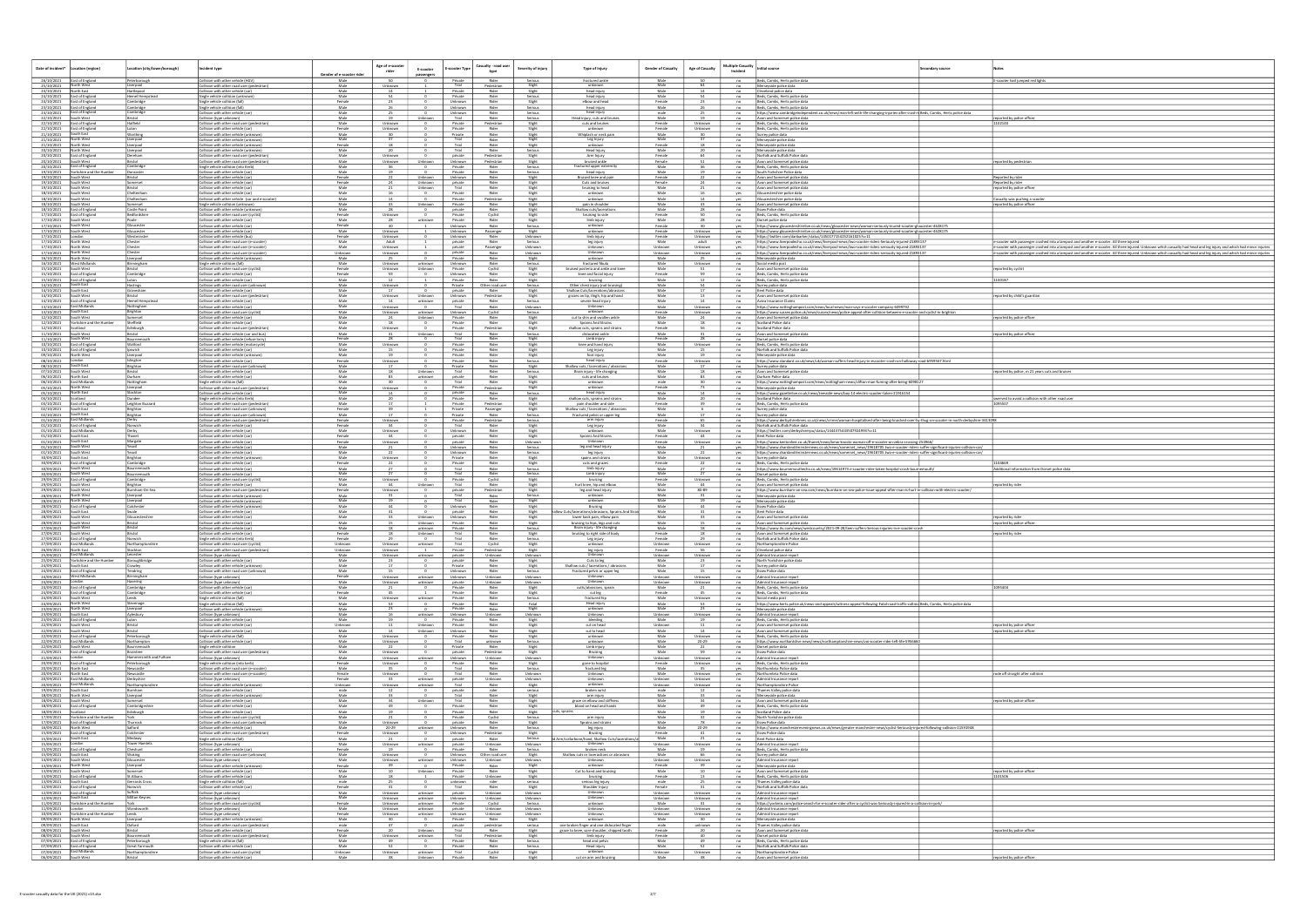| Date of incident*                                                                                                                                                                                           | Location (region)                                                                  | cation (city/town/borough)                                    | cident type                                                                                                                     | <u>Gender of e-scooter ric</u> | Age of e-scooter<br>E-scooter<br>rider<br>passengers                  | E-scooter Type                                                                                 | Casualty - road user<br>Severity of injury<br>type         | Type of Injury                                                                            | <b>Gender of Casualty</b> | <b>Multiple Casualty</b><br><b>Age of Casualty</b><br>Incident | nitial source<br>ndary source                                                                                                                                                                                                                                                                                         |                                                                                                                                                                      |
|-------------------------------------------------------------------------------------------------------------------------------------------------------------------------------------------------------------|------------------------------------------------------------------------------------|---------------------------------------------------------------|---------------------------------------------------------------------------------------------------------------------------------|--------------------------------|-----------------------------------------------------------------------|------------------------------------------------------------------------------------------------|------------------------------------------------------------|-------------------------------------------------------------------------------------------|---------------------------|----------------------------------------------------------------|-----------------------------------------------------------------------------------------------------------------------------------------------------------------------------------------------------------------------------------------------------------------------------------------------------------------------|----------------------------------------------------------------------------------------------------------------------------------------------------------------------|
|                                                                                                                                                                                                             | 06/09/2021 East of England<br>06/09/2021 East Midlands                             | Sreat Yarmouth<br>eicester                                    | Collision with other road user (electric wheelchair)<br>Collision (type unknown)                                                | Female                         | Unknown<br>$\mathbf{U}$<br>Unknown                                    | Unknown Car occupant<br>Unknown<br>unknown                                                     | Slight<br>Unknown<br>Unknown                               | Leg injury<br>Unknown                                                                     | Male<br>Unknown           | $-$ no<br>Unknown<br>no                                        | Norfolk and Suffolk Police data                                                                                                                                                                                                                                                                                       |                                                                                                                                                                      |
| 05/09/2021 Scotland                                                                                                                                                                                         | 05/09/2021 West Midlands                                                           | Wolverhampton<br><u>Edinburgh</u>                             | Collision (type unknown)<br>Collision with other vehicle (car                                                                   | Unknown<br>Male                | Unknown<br>unknown<br>$\overline{0}$                                  | <b>Unknown</b><br>Private                                                                      | Unknown<br>Unknown<br>Rider<br>Serious                     | Unknown<br>internal injuries (chest)                                                      | Unknown<br>Male           | Unknown<br>no<br>no                                            | Admiral Insurance report<br>Admiral Insurance report<br>Scotland Police data                                                                                                                                                                                                                                          |                                                                                                                                                                      |
| 05/09/2021 Scotland                                                                                                                                                                                         |                                                                                    | Glasgow<br>Bristol<br>Colchester                              | Collision (type unknown)<br>Collision with other vehicle (car                                                                   | Female<br>Male                 | Unknown<br>55<br>Unknown                                              | private<br>unknown  <br>Private                                                                | Unknown<br>Unknown<br>Rider<br>Slight                      | bruising to hip and collarbone                                                            | Unknown<br>Male           | Unknown<br>$-$ no<br>55<br>n <sub>0</sub>                      | Admiral Insurance report<br>Avon and Somerset police data                                                                                                                                                                                                                                                             | reported by driver                                                                                                                                                   |
| 05/09/2021 South west<br>05/09/2021 South East<br>04/09/2021 South East                                                                                                                                     |                                                                                    | Brighton                                                      | Single vehicle collision (fall)<br>Collision with other vehicle (unknown                                                        | Male<br>Male                   | Unknown<br>unknown<br>20<br>$\overline{\phantom{0}}$                  | Unknown<br>Private                                                                             | Rider<br>Unknown<br>Rider<br>Slight                        | Unknown<br>Sprains and strains                                                            | Male<br>Male              | Unknown<br>20<br>$-$ no                                        | no https://twitter.com/EPColchester/status/1434351733598212098?s=20<br>Surrey police data                                                                                                                                                                                                                             | Rider was over the drink-drive alcohol limit                                                                                                                         |
| 04/09/2021 South East<br>03/09/2021                                                                                                                                                                         | 04/09/2021 East Midlands<br>South East                                             | Northampton<br>Crawley                                        | Collision with other vehicle (car)<br>Collision with other vehicle (unknowr<br>Collision with other vehicle (unknow             | Male<br>Male<br>Male           | Unknown<br>48                                                         | $\overline{\phantom{a}}$<br>private<br>Unknown<br>Private                                      | Rider<br>Slight<br>Rider<br>Slight<br>Rider<br>Slight      | Shallow Cuts/lacerations/abrasi<br>facial injury<br>Shallow cuts / lacerations / abrasion | Male<br>Male<br>Male      | Unknown<br>$-$ no<br>$-$ no<br>no                              | Kent Police data<br>https://www.northamptonchron.co.uk/news/crime/e-scooter-rider-taken-to-hospital-after-saturday-night-crash-in-northampton-3372497 Rider was over the drink-drive alcohol limit<br>Surrey police data                                                                                              |                                                                                                                                                                      |
| 03/09/2021 South East                                                                                                                                                                                       | 03/09/2021 East of England                                                         | Spelthorne<br>St. Ives                                        | Collision with other vehicle (unknow<br>Collision with other road user (pedestrian                                              | Male<br>Male                   | 18<br>$\overline{\phantom{a}}$                                        | private<br>Private                                                                             | Rider<br>Slight<br>Pedestrian<br>Slight                    | Shallow cuts or laceractions or abrasions<br>neck pain, sprains                           | Male<br>Female            | 13<br>$-$ no $-$<br>65<br>$-$ no $-$                           | Surrey police data<br>Beds, Cambs, Herts police data                                                                                                                                                                                                                                                                  | 086284                                                                                                                                                               |
| 03/09/2021 South West<br>02/09/2021 South West                                                                                                                                                              |                                                                                    | Bournemouth<br>Bristol                                        | Collision with other road user (pedestrian<br>Collision with other vehicle (car)                                                | Female<br>female<br>Male       | 30-39<br>$\overline{\phantom{a}}$<br>25                               | Trial<br>Unknown<br>Unknown<br>Private                                                         | Pedestrian<br>Serious<br>Rider<br>Slight<br>Rider          | fractured upper extremity (collarbone<br>grazing to leg and muscle pain                   | Male<br>Female<br>Male    | n <sub>0</sub>                                                 | https://www.bournemouthecho.co.uk/news/19558409.amp/?ref=twtrec&_twitter_impression=true<br>no Avon and Somerset police data                                                                                                                                                                                          | reported by rider                                                                                                                                                    |
|                                                                                                                                                                                                             | 02/09/2021 East of England<br>02/09/2021 East Midlands<br>02/09/2021 East Midlands | Welwyn Garden City<br>Northampton<br>Northamptonshire         | Single vehicle collision (fall)<br>Collision (type unknown)<br>Collision with other vehicle (unknown)                           | Male<br>Female                 | 25<br>Unknown<br>unknown<br>Unknown                                   | $\overline{\phantom{0}}$<br>Unknown<br>unknown<br>Private                                      | Slight<br>Unknown<br>Unknown<br>Rider<br>Serious           | unknowr<br>Unknown<br>Fractured leg                                                       | Unknown<br>Female         | no<br>Unknown<br>n <sub>0</sub><br>Unknown<br>n <sub>0</sub>   | Beds, Cambs, Herts police data<br>Admiral Insurance report<br>Northamptonshire Police                                                                                                                                                                                                                                 | Braked to avoid collision with a vehicle and fell                                                                                                                    |
| 01/09/2021                                                                                                                                                                                                  | North West<br>01/09/2021 East Midlands                                             | Liverpool<br>Northamptonshire                                 | Collision with other vehicle (unknown)<br>Collision with other vehicle (unknowr                                                 | Female<br>Unknown              | 19<br>Unknown<br>unknown                                              | Trial<br>$\sim$ 0<br>Private                                                                   | Rider<br>Serious<br>Rider<br>Slight                        | unknown<br>unknown                                                                        | Female<br>Unknown         | 19<br>no<br>n <sub>0</sub><br>Unknown                          | Merseyside police data<br>Northamptonshire Police                                                                                                                                                                                                                                                                     |                                                                                                                                                                      |
| 31/08/2021 East Midlands<br>28/08/2021 North West                                                                                                                                                           |                                                                                    | Northamptonshire<br>Liverpool                                 | Collision with other vehicle (unknow<br>Single vehicle collision (unknown)                                                      | Unknown<br>Male                | Unknown<br>40<br>$\overline{0}$                                       | Trial<br>unknown<br>Trial                                                                      | Rider<br>Slight<br>Slight<br>Rider                         | unknow<br>unknown                                                                         | Unknown<br>Male           | Unknown<br>$-$ no<br>40<br>no                                  | Northamptonshire Police<br>Merseyside police data                                                                                                                                                                                                                                                                     |                                                                                                                                                                      |
| 27/08/2021 South West<br>27/08/2021 South West                                                                                                                                                              |                                                                                    | Somerset<br>Bristol                                           | Collision with other vehicle (car<br>Collision with other vehicle (car                                                          | Male<br>Male                   | 23<br>Unknown<br>Unknown                                              | Trial<br>Unknown<br>Unknown                                                                    | Rider<br>Slight<br>Car occupant<br>Slight                  | injury to shin<br>Arm and wrist injury                                                    | Male<br>Female            | 23<br>no<br>yes                                                | Avon and Somerset police dat<br>Avon and Somerset police data                                                                                                                                                                                                                                                         | reported by police office<br>eported by driver                                                                                                                       |
|                                                                                                                                                                                                             | 26/08/2021 East of England<br>26/08/2021 East of England<br>South East             | <b>Hertfordshire</b><br>Portsmouth                            | Collision with other vehicle (car<br>Single vehicle collision (fall)                                                            | Male<br>Female                 | 24<br>Unknown                                                         | Private<br>$\overline{\phantom{a}}$<br>Private                                                 | Rider<br>Serious<br>Passenger<br>Serious<br>Rider          | broken leg<br>head and back                                                               | Male<br>Female            | n0<br>$-$ no                                                   | Beds, Cambs, Herts police data<br>Beds, Cambs, Herts police dat                                                                                                                                                                                                                                                       |                                                                                                                                                                      |
| 26/08/2021                                                                                                                                                                                                  | 25/08/2021 East of England<br>25/08/2021 Yorkshire and the Humber                  | Lowestoft<br>Sheffield                                        | Collision (type unknown)<br>Collision with other vehicle (car<br>Collision with other vehicle (car)                             | Male<br>Male                   | $10-19$<br>unknown<br>27<br>12<br>$\sim$ 0                            | Unknown<br>Private<br>$\sim$ 0<br>Private                                                      | Slight<br>Rider<br>Serious<br>Rider<br>Slight              | facial injury<br>Leg injury<br>sprains and strains                                        | Female<br>Male<br>Male    | $10 - 19$<br>$-$ no<br>27<br>no<br>12                          | Social media post<br>Norfolk and Suffolk Police data<br>no South Yorkshire Police data                                                                                                                                                                                                                                |                                                                                                                                                                      |
| 25/08/2021 London<br>25/08/2021 North West                                                                                                                                                                  |                                                                                    | Carlisle                                                      | Collision (type unknown)<br>Collision (type unknown)                                                                            | Unknown<br>Female              | Unknown<br>14<br>$\sim$ 0                                             | unknown<br>Unknown<br>Unknown                                                                  | Rider<br>Unknown<br>Rider<br>Serious                       | Unknown<br>head injury                                                                    | Unknown<br>Female         | Unknown<br>n <sub>0</sub><br>14<br>$-$ no                      | Metropolitan Police Service<br>https://www.lancs.live/news/local-news/carlisle-girl-airlifted-hospital-heads-21402510.amp?_twitter_impression=true                                                                                                                                                                    |                                                                                                                                                                      |
| 24/08/2021 North West                                                                                                                                                                                       | 25/08/2021 East of England                                                         | Colchester<br>St.Helens                                       | Collision with other vehicle (unknown)<br>Collision with other road user (pedestrian)                                           | Female<br>Female               | Unknown                                                               | Unknown<br>Trial                                                                               | Rider<br>Serious<br>Slight<br>Pedestrian                   | Fractured arm/collarbone/hand<br>unknown                                                  | Female<br>Female          | n <sub>0</sub><br>68<br>no                                     | Essex Police data<br>Merseyside police data                                                                                                                                                                                                                                                                           |                                                                                                                                                                      |
| 24/08/2021 London                                                                                                                                                                                           | 24/08/2021 East of England                                                         | Watford<br>lounslow                                           | Single vehicle collision (fall)<br>Collision (type unknown)                                                                     | Male<br>Unknown                | $\overline{0}$                                                        | Private<br>Private<br>unknown                                                                  | Rider<br>Serious<br>Rider<br>Slight                        | head injury<br>unknown                                                                    | Male<br>Unknown           | $-$ no<br>$-$ no                                               | Beds, Cambs, Herts police data<br>Metropolitan Police Service                                                                                                                                                                                                                                                         |                                                                                                                                                                      |
| 24/08/2021 North West                                                                                                                                                                                       | 24/08/2021 East of England                                                         | Colchester<br>Rochdale                                        | Single vehicle collision (fall)<br>Collision with other vehicle (car                                                            | Female<br>Male                 | $\overline{0}$<br>$\overline{\phantom{0}}$<br>14                      | Unknown<br>Private                                                                             | Rider<br>Serious<br>Rider<br>Serious                       | head injury & broken collarbone<br>fractured arm and leg                                  | Female<br>Male            | no<br>14                                                       | https://www.gazette-news.co.uk/news/19546537.e-scooter-crash-warning-woman-suffers-skull-fractures,<br>yes https://www.manchestereveningnews.co.uk/news/greater-manchester-news/boy-14-riding-e-scooter-22045935                                                                                                      |                                                                                                                                                                      |
| 24/08/2021 North West<br>23/08/2021 South East                                                                                                                                                              |                                                                                    | Rochdale<br>Epsom                                             | Collision with other vehicle (car<br>Collision with other road user (pedestrian)                                                | Male<br>Male                   | 10-19<br>20<br>$\sim$ 0                                               | private<br>private                                                                             | Rider<br>Unknown<br>Pedestrian<br>Slight                   | Unknown<br>Sprains and strains                                                            | Unknown<br>Female         | 10-19<br>74<br>no                                              | yes https://www.manchestereveningnews.co.uk/news/greater-manchester-news/children-riding-e-scooter-taken-21390986<br>Surrey police data                                                                                                                                                                               |                                                                                                                                                                      |
| 23/08/2021 North West                                                                                                                                                                                       | 23/08/2021 South West<br>23/08/2021 East of England                                | Bristol<br>Sudbury                                            | Single vehicle collision (fall)<br>Collision with other vehicle (car<br>Collision with other vehicle (car)                      | Female<br>Female<br>Male       | Unknown                                                               | Unknown<br>Private<br>Trial<br>Private<br>$\sim$ 0                                             | Rider<br>Serious<br>Rider<br>Slight<br>Rider<br>Serious    | broken wrist and nose<br>bruising and cuts to hands legs and ankle<br>Head injury         | Female<br>Female<br>Male  | no<br>19<br>no                                                 | no Avon and Somerset police data<br>Avon and Somerset police data<br>Norfolk and Suffolk Police data                                                                                                                                                                                                                  | reported by rider<br>reported by rider                                                                                                                               |
| 23/08/2021 South West<br>23/08/2021 London                                                                                                                                                                  |                                                                                    | Bristol<br>Lambeth                                            | Single vehicle collision (into road furniture)<br>Collision with other road user (pedestrian)                                   | Male<br>Male                   | Jnknown                                                               | Unknown<br>Unknown<br>unknown<br>Unknown                                                       | Rider<br>Slight<br>Unknown<br>Unknown                      | grazing to head<br>Unknown                                                                | Male<br>Unknown           | $-$ no<br>- 20<br>Unknown<br>yes                               | Avon and Somerset police data<br>Metropolitan Police Service                                                                                                                                                                                                                                                          | ported by police officer                                                                                                                                             |
| 23/08/2021 London                                                                                                                                                                                           |                                                                                    | Lambeth                                                       | Collision with other road user (pedestrian)<br>Collision with other road user (pedestrian)                                      | Unknown<br>Male                | 20<br>Unknown                                                         | unknown Unknown<br>unknown<br>Unknown                                                          | Rider<br>Unknown<br>Pedestrian<br>Slight                   | Unknown<br>unknown                                                                        | Unknown<br>Unknown        | 20<br>$Y$ es<br>yes                                            | Metropolitan Police Service<br>Metropolitan Police Service                                                                                                                                                                                                                                                            |                                                                                                                                                                      |
| 23/08/2021 London<br>22/08/2021 North West<br>22/08/2021 South West                                                                                                                                         |                                                                                    | Sefton<br>Bournemouth                                         | Collision with other vehicle (unknow<br>Collision with other vehicle (car                                                       | Male<br>Male                   | - 36<br>14<br>unknown                                                 | Private<br>Private                                                                             | Serious<br>Rider<br>Rider<br>Serious                       | Head Injury<br>head injury                                                                | Male<br>Male              | no<br>14<br>no                                                 | Merseyside police data<br>Dorset police data                                                                                                                                                                                                                                                                          |                                                                                                                                                                      |
| 22/08/2021 London<br>21/08/2021 South West                                                                                                                                                                  |                                                                                    | <b>Hillingdon</b><br>Bristol                                  | Collision (type unknown)<br>Single vehicle collision (unknown)                                                                  | Unknown<br>Male                | unknown<br>16                                                         | Private<br>Unknown<br>Trial                                                                    | Rider<br>Serious<br>Rider<br>Slight                        | unknown<br>bruising to hand                                                               | Unknown<br>Male           | $-$ no<br>no                                                   | Metropolitan Police Service<br>Avon and Somerset police dat                                                                                                                                                                                                                                                           | ported by police offic                                                                                                                                               |
| 19/08/2021 South East                                                                                                                                                                                       | 19/08/2021 East of England<br>18/08/2021 North West                                | Bedfordshire<br>Cheshire                                      | Single vehicle collision (unknown)<br>Single vehicle collision (into road furniture                                             | Male<br>Male<br>Female         | $\bullet$                                                             | Private<br>Private                                                                             | Rider<br>Slight<br>Rider<br>Slight<br>Rider                | Shallow cuts / lacerations / abrasio<br>soft tissue lower extremity (knee                 | Male                      | $-$ no<br>$-$ no                                               | Surrey police data<br>Beds, Cambs, Herts police data                                                                                                                                                                                                                                                                  | collision into postbox                                                                                                                                               |
| 18/08/2021 London                                                                                                                                                                                           |                                                                                    | Islington                                                     | Single vehicle collision (fall)<br>Collision with other road user (cyclist)<br>Collision with other road user (pedestrian)      | Unknown<br>Female              | Unknown<br><b>Unknown</b><br>Unknown                                  | unknown<br>Private<br>unknown<br>Private<br>Private<br>unknown                                 | Slight<br>Cyclist<br>Slight<br>Pedestrian<br>Serious       | unknow<br>leg injury                                                                      | Female<br>Unknown<br>Male | Unknown<br>$-$ no<br>42<br>Unknown                             | Social media post<br>no Metropolitan Police Service<br>no https://www.eveningtelegraph.co.uk/fp/man-taken-to-hospital-after-being-hit-by-electric-scooter-in-dundee/amp/?__twitter_impression=tru                                                                                                                     |                                                                                                                                                                      |
| 18/08/2021 Scotland<br>18/08/2021 South East<br>17/08/2021 South West                                                                                                                                       |                                                                                    | Dartford<br>Bristol                                           | Collision with other vehicle (HGV<br>Collision with other road user (pedestria                                                  | Male<br>Unknown                | Unknown<br>Unknown                                                    | private<br>$\overline{\phantom{a}}$<br>Private<br>Unknown                                      | Slight<br>Rider<br>Pedestrian<br>Serious                   | Bruising<br>cussion, fractured elbow requiring sur                                        | Male<br>Female            | Unknown<br>$-$ no<br>54                                        | Kent Police data<br>no Avon and Somerset police data                                                                                                                                                                                                                                                                  | ported by pedestrian                                                                                                                                                 |
| 17/08/2021 South West<br>16/08/2021 South West                                                                                                                                                              |                                                                                    | Bournemouth<br>Somerset                                       | Collision (type unknown)<br>Collision with other vehicle (car                                                                   | Female<br>Female               | Unknown<br>14<br>Unknown                                              | unknown<br>Unknown<br>Private                                                                  | Rider<br>Serious<br>Rider<br>Slight                        | leg injury<br>injury to leg                                                               | Female<br>Female          | Unknown<br>14                                                  | no Social media post<br>yes Avon and Somerset police data                                                                                                                                                                                                                                                             | reported by police, both aged 14years and injured                                                                                                                    |
| 16/08/2021 South West<br>15/08/2021 South West                                                                                                                                                              |                                                                                    | Somerset<br>Poole                                             | Collision with other vehicle (car)<br>Collision (type unknown)                                                                  | Male<br>Female                 | 14<br>Adult                                                           | 1 Private<br>unknown Unknown                                                                   | Passenger<br>Slight<br>Rider<br>Slight                     | unknown<br>facial injury                                                                  | Unknown<br>Female         | Unknown<br>adult<br>$-$ no                                     | yes Avon and Somerset police data<br>Social media post                                                                                                                                                                                                                                                                | <u>reported by police officer</u>                                                                                                                                    |
| 14/08/2021 London<br>13/08/2021 South West                                                                                                                                                                  |                                                                                    | Newham<br>Bournemouth                                         | Collision (type unknown)<br>Collision with other vehicle (car                                                                   | Unknown<br>Female              | 34<br>$\mathbf{1}$                                                    | Private<br>unknown<br>Private                                                                  | Rider<br>Serious<br>Passenger<br>Slight                    | unknown<br>bruises                                                                        | Unknown<br>Female         | 34<br>n <sub>0</sub><br>n <sub>0</sub>                         | Metropolitan Police Service<br>Dorset police data                                                                                                                                                                                                                                                                     |                                                                                                                                                                      |
| 13/08/2021 South West<br>13/08/2021 North East<br>13/08/2021   London                                                                                                                                       |                                                                                    | Bristol<br>Tyne and Wear                                      | collision with other vehicle (car<br>Collision (type unknown)                                                                   | Male<br>Male<br>Male           | 39<br>Unknown<br>Unknown                                              | Unknown<br>Trial<br>unknown Unknown<br>Unknown                                                 | Rider<br>Serious<br>Rider<br>Serious<br>Pedestrian         | red forearm, cuts and bruises to face a<br>leg and head injury                            | Male<br>Male<br>Female    | 39<br>n <sub>0</sub><br>Unknown                                | Avon and Somerset police data<br>Social media post<br>$\overline{\phantom{0}}$ no                                                                                                                                                                                                                                     | ported by rider                                                                                                                                                      |
| 11/08/2021 South West                                                                                                                                                                                       | 12/08/2021 Yorkshire and the Humber                                                | ninste<br>Birstall                                            | Collision with other road user (pedestrian)<br>Single vehicle collision (fall)<br>Collision (type unknown)                      | Male<br>Unknown                | Unknown<br>$\overline{0}$<br>Unknown<br>$\overline{\phantom{a}}$      | $\frac{0}{1}$<br>private<br>Private                                                            | Slight<br>Rider<br>Slight<br>Unknown<br>Unknown            | arm injury<br>unknown<br>Unknown                                                          | Male<br>Unknown           | $-$ no<br>Unknown<br>$-$ no<br>Unknown                         | https://www.lep.co.uk/news/politics/terrifying-moment-little-girl-from-chorley-is-hit-by-e-scooter-as-mum-petitions-for-tougher-laws-3365856?amp<br>https://www.leicestermercury.co.uk/news/local-news/man-taken-hospital-after-tumbling-5785075<br>no https://twitter.com/ASPBathNES/status/1427267009088270343?s=20 |                                                                                                                                                                      |
|                                                                                                                                                                                                             | 11/08/2021 East of England<br>11/08/2021 South West                                | Harlow<br>South Marston                                       | Collision with other road user (pedestrian)<br>Collision with other road user (cyclist                                          | Male<br>Male                   | Unknown<br>Unknown                                                    | 0 private<br>unknown Unknown                                                                   | Pedestrian<br>Slight<br>Cyclist<br>Slight                  | Bruising<br>unknown                                                                       | Male<br>Male              | 62<br>Unknown                                                  | no Essex Police data<br>no https://www.swindonadvertiser.co.uk/news/19508825.witness-appeal-e-scooter-collides-cyclist-near-honda-site/, Social media                                                                                                                                                                 |                                                                                                                                                                      |
| 10/08/2021 London<br>10/08/2021                                                                                                                                                                             |                                                                                    | Hackney<br>Richmond upon Thames                               | Collision (type unknown)<br>Collision with other vehicle (car                                                                   | Unknown<br>Female              | 24<br>Unknown                                                         | Private<br>unknown<br>private                                                                  | Rider<br>Slight<br>Rider<br>Slight                         | unknown<br>unknown                                                                        | Unknown<br>Female         | 24<br>n <sub>0</sub><br>Unknown<br>no                          | Metropolitan Police Service<br>https://www.richmondandtwickenhamtimes.co.uk/news/19507069.woman-injured-escooter-accident-near-barnes-parklet/                                                                                                                                                                        |                                                                                                                                                                      |
| 10/08/2021 East Midlands                                                                                                                                                                                    | 09/08/2021 East Midlands                                                           | Northamptonshire<br>Nottingham                                | Collision with other vehicle (car<br>Collision with other road user (pedestrian                                                 | Unknown<br>Unknown             | Unknown<br>unknown<br>19                                              | Trial<br>unknown<br>Private                                                                    | Rider<br>Slight<br>Pedestrian<br>Slight                    | unknown<br>leg and head injury                                                            | Unknown<br>Female         | Unknown<br>no                                                  | Northamptonshire Police<br>no https://www.nottinghamshire.police.uk/news-article/arrest-after-girl-injured-e-scooter-collision                                                                                                                                                                                        |                                                                                                                                                                      |
| 08/08/2021 South West<br>08/08/2021 South West                                                                                                                                                              |                                                                                    | Bristol<br>Bristol                                            | collision with other vehicle (car<br>Collision with other road user (pedestrian)                                                | Male<br>Male                   | Unknown                                                               | Trial<br>Unknown<br>Unknown<br>Unknown                                                         | Rider<br>Slight<br>Pedestrian<br>Slight                    | bruising<br>sore hip                                                                      | Male<br>Female            | $-$ no<br>40                                                   | Avon and Somerset police data<br>no Avon and Somerset police data                                                                                                                                                                                                                                                     | eported by ride<br>reported by pedestrian                                                                                                                            |
| 08/08/2021 South West<br>08/08/2021 South West<br>08/08/2021 North West                                                                                                                                     |                                                                                    | Cheltenham<br>Poole<br>Liverpool                              | Single vehicle collision (fall)<br>Collision with other road user (cyclist<br>Collision with other vehicle (unknown)            | Female<br>Unknown<br>Male      | Unknown<br>unknown<br>19<br>36                                        | Unknown<br>unknown<br>Trial<br>Private                                                         | Rider<br>Serious<br>Cyclist<br>Serious<br>Rider<br>Serious | fractured lower extremity (knee, l<br>head injury<br>unknown                              | Female<br>Male<br>Male    | Unknown<br>$-$ no<br>64<br>no                                  | Social media post<br>https://www.bournemouthecho.co.uk/news/19501372.cyclist-injured-crash-involving-e-scooter<br>Merseyside police data                                                                                                                                                                              | Extra information from Dorset police data                                                                                                                            |
| 08/08/2021 North West<br>08/08/2021 North West                                                                                                                                                              |                                                                                    | Liverpool<br>Liverpool                                        | Collision with other vehicle (unknown<br>Collision with other vehicle (car                                                      | Male<br>Male                   | 30                                                                    | $\frac{1}{\sqrt{2}}$<br>Private<br>$\frac{1}{\sqrt{2}}$<br>Private<br>$\overline{\phantom{a}}$ | Serious<br>Passenger<br>Rider<br>Serious                   | unknow<br>unknown                                                                         | Female<br>Male            | yes<br>yes<br>yes                                              | Merseyside police data<br>https://www.itv.com/news/granada/2021-08-09/man-left-with-Serious-injuries-after-late-night-e-scooter-crash                                                                                                                                                                                 |                                                                                                                                                                      |
| 08/08/2021 South West                                                                                                                                                                                       | 07/08/2021 East of England                                                         | Colchester                                                    | Collision with other road user (cycl<br>Collision with other vehicle (unknow                                                    | Male<br>Male                   |                                                                       | Trial<br>Unknown                                                                               | Rider<br>Serious<br>Car occupant<br>Slight                 | Head injuries<br>Shallow cuts/laceration                                                  | Male<br>Female            | - 64<br>no<br>no                                               | Dorset police data<br><b>Essex Police data</b>                                                                                                                                                                                                                                                                        |                                                                                                                                                                      |
| 07/08/2021 South West<br>06/08/2021 South East                                                                                                                                                              |                                                                                    | Cheltenham<br>Chichester                                      | Collision with other vehicle (bus)<br>Collision with other vehicle (unknow                                                      | Male<br>Male                   | Unknown<br>$\overline{\phantom{0}}$<br>16<br>$\overline{\phantom{a}}$ | <b>Unknown</b><br>Private                                                                      | Rider<br>Slight<br>Rider<br>Serious                        | unknown<br>Fractured lower leg / ankle / foot                                             | Male<br>Male              | Unknown<br>$-$ no<br>16                                        | https://www.bristolpost.co.uk/news/bristol-news/first-bus-e-scooter-crash-5758679<br>no Surrey police data                                                                                                                                                                                                            | Rider was over the drink-drive alcohol limi                                                                                                                          |
| 06/08/2021 South West<br>06/08/2021 North East                                                                                                                                                              |                                                                                    | Bristol<br>Jarrow                                             | Collision with other vehicle (car<br>Collision with other vehicle (car                                                          | Male<br>Male                   | 14<br>24                                                              | Unknown<br>Private<br>Private<br>$\overline{\phantom{a}}$                                      | Rider<br>Serious<br>Rider<br>Serious                       | fractured ankle<br>fractured leg                                                          | Male<br>Male              | n <sub>0</sub><br>24<br>no                                     | Avon and Somerset police data<br>Northumbria Police data                                                                                                                                                                                                                                                              | reported by police officer                                                                                                                                           |
| 05/08/2021<br>05/08/2021   Wales                                                                                                                                                                            | <b>North West</b>                                                                  | Preston<br>Llanelli                                           | :ollision with other vehicle (cai<br>Single vehicle collision (fall)                                                            | Male                           | 56                                                                    | private                                                                                        | Serious<br>Rider<br>Fatal                                  | evere nead injury lunconscic<br>unknown                                                   | Male                      | no                                                             | Lancashire police data<br>https://www.bbc.co.uk/news/uk-wales-58120458                                                                                                                                                                                                                                                |                                                                                                                                                                      |
| 04/08/2021 North West<br>04/08/2021 London<br>03/08/2021 North West                                                                                                                                         |                                                                                    | Knowsley<br>Edgware                                           | Single vehicle collision (unknown)<br>Collision (type unknown)                                                                  | Male<br>Male<br>Female         | $\frac{46}{1}$<br>$\overline{0}$<br>unknown                           | Private<br>private<br>Trial                                                                    | Rider<br>Serious<br>Unknown<br>Unknown<br>Slight<br>Rider  | Leg Injury<br>Unknown<br>unknown                                                          | Male<br>Unknown<br>Female | Unknown                                                        | no Merseyside police data<br>Unknown   Admiral Insurance repo                                                                                                                                                                                                                                                         | Date represents date claim was placed with Admiral                                                                                                                   |
| 03/08/2021 North West<br>03/08/2021 North East                                                                                                                                                              |                                                                                    | Liverpool<br>Liverpool<br>Newcastle                           | Collision with other vehicle (unknown)<br>Collision with other vehicle (unknown)<br>Collision with other road user (pedestrian) | Male<br>Male                   | $\frac{1}{\sqrt{2}}$<br>Unknown<br>$\overline{0}$                     | Trial<br>Trial                                                                                 | Passenger<br>Slight<br>Pedestrian<br>Serious               | unknown<br>head injury, whiplash, cuts                                                    | Female<br>Female          | - 20<br>47<br>no                                               | yes Merseyside police data<br>yes Merseyside police data<br>Northumbria Police data                                                                                                                                                                                                                                   |                                                                                                                                                                      |
| 02/08/2021 Scotland                                                                                                                                                                                         | 01/08/2021 East of England                                                         | Edinburgh<br>Basildon                                         | Collision (type unknown)<br>Collision with other vehicle (unknown)                                                              | Male<br>Male                   | Unknown<br>18                                                         | private<br>unknown<br>private<br>$\frac{1}{\sqrt{2}}$                                          | Rider<br>Serious<br>Passenger<br>Serious                   | head injury<br>head injury                                                                | Male<br>Male              | Unknown<br>$-$ no<br>n0                                        | Social media post<br>Essex Police data                                                                                                                                                                                                                                                                                |                                                                                                                                                                      |
| 01/08/2021<br>01/08/2021 South West                                                                                                                                                                         |                                                                                    | Brentford<br>Devonport                                        | Collision with other road user (cyclist<br>Single vehicle collision (stationary car                                             | Male<br>Female                 | Unknown<br>unknown<br>30                                              | private<br>private<br>$\bullet$ $\bullet$                                                      | Cyclist<br>Serious<br>Rider<br>Unknown                     | unknown<br>Unknown                                                                        | Male<br>Female            | Unknown<br>no<br>30                                            | Social media post<br>no<br>https://www.plymouthherald.co.uk/news/plymouth-news/woman-arrested-after-crashing-e-5733549                                                                                                                                                                                                |                                                                                                                                                                      |
| 31/07/2021 North West<br>31/07/2021 South West                                                                                                                                                              |                                                                                    | <b>Bamber Bridge</b><br>Bristol                               | Collision with other vehicle (car)<br>Collision with other vehicle (car)                                                        | Male<br>Female                 | 55<br>$\mathbf{1}$<br>Unknown                                         | private<br>Unknown Unknown                                                                     | Rider<br>Slight<br>Rider<br>Slight                         | Fractured arm/collarbone/hand<br>grazed thigh                                             | Male<br>Female            | 55<br>no<br>Unknown                                            | Lancashire police data<br>no Avon and Somerset police data                                                                                                                                                                                                                                                            | reported by witness                                                                                                                                                  |
| 31/07/2021 South West<br>31/07/2021 Lond<br>31/07/2021 East Midlands                                                                                                                                        |                                                                                    | Somerset<br>Willesden                                         | Collision with other vehicle (bus)<br>Collision with other road user (pedestrian)                                               | Male<br>Male                   | $^{26}$<br>unknown                                                    | Trial  <br>Unknown<br>private<br>private                                                       | Rider<br>Slight<br>Pedestrian<br>Serious                   | scratch elbow, pain in calf<br>ractured lower extremity (le)<br>head injury               | Male<br>Male              | - 26<br>Unknown<br>no                                          | no Avon and Somerset police data<br>https://highways-news.com/police-officer-has-leg-broken-in-e-scooter-collision/?utm_source=mailpoet&utm_medium=email&utm_campaign= Broken leg, rider arrested for criminal activity                                                                                               | reported by rider                                                                                                                                                    |
| 30/07/2021 Scotland                                                                                                                                                                                         | 30/07/2021 South West                                                              | Leicester<br>Aberdeen<br>Somerset                             | Collision with other vehicle (car)<br>Collision with other vehicle (car)<br>Collision with other vehicle (car)                  | Male<br>Male<br>Male           | Unknown<br>33<br>Unknown<br>34                                        | $\sim$ 0<br>Private<br>$\overline{\phantom{a}}$<br>private                                     | Rider<br>Serious<br>Rider<br>Slight<br>Rider<br>Serious    | shallow cuts, abrasions<br>facial injuries                                                | Male<br>Male<br>Male      | Unknown<br>no<br>33<br>$-$ no                                  | https://www.leicestermercury.co.uk/news/leicester-news/man-hospitalised-head-injuries-after-5730928<br>no Scotland Police data<br>Avon and Somerset police data                                                                                                                                                       | reported by police officer                                                                                                                                           |
| 29/07/2021 South East                                                                                                                                                                                       | 29/07/2021 North West                                                              | Liverpool<br>Portsmouth                                       | Collision with other vehicle (unknowr<br>Single vehicle collision (into kerb)                                                   | Male<br>Female                 | $\sim$ 0<br>unknown                                                   | Trial<br><u>—</u><br>Trial                                                                     | Rider<br>Serious<br>Rider<br>Serious                       | unknown<br>Fractured tibia                                                                | Male<br>Female            | n <sub>0</sub><br>$-$ no                                       | Merseyside police data<br>Hampshire police data                                                                                                                                                                                                                                                                       | This is the location that is attached to the NICHE occurrence, however IP is not from Portsmouth so does not know where the collision occurred and couldn't remember |
| 29/07/2021 London<br>28/07/2021 North West                                                                                                                                                                  |                                                                                    | Havering<br>Liverpool                                         | Collision (type unknown)<br>Single vehicle collision (fall)                                                                     | Unknown<br>Female              | 19<br>Adult                                                           | Private<br>unknown<br>unknown<br>Unknown                                                       | Rider<br>Serious<br>Rider<br>Serious                       | unknown<br>fractured upper extremity (wrist)                                              | Unknown<br>Female         | 19<br>n0<br>adult<br>n <sub>0</sub>                            | Metropolitan Police Service<br>Social media post                                                                                                                                                                                                                                                                      |                                                                                                                                                                      |
| 28/07/2021 North West                                                                                                                                                                                       | 28/07/2021 East Midlands                                                           | Liverpool<br>Northamptonshire                                 | Single vehicle collision (fall)<br>Collision with other vehicle (unknown)                                                       | Female<br>Unknown              | Unknown<br>Unknown                                                    | unknown Unknown<br>unknown<br>Trial                                                            | Rider<br>Slight<br>Rider<br>Slight                         | unknown<br>unknown                                                                        | Female<br>Unknown         | Unknown<br>Unknown<br>n <sub>0</sub>                           | no Social media post<br>Northamptonshire Police                                                                                                                                                                                                                                                                       |                                                                                                                                                                      |
| 27/07/2021 London                                                                                                                                                                                           | 27/07/2021 East of England                                                         | Hertfordshire<br>Southwark                                    | Collision with other road user (pedestrian)<br>Collision (type unknown)                                                         | Male<br>Unknown                | 14<br>26<br>unknown                                                   | Private<br>$\overline{\phantom{a}}$<br>Private                                                 | Pedestrian<br>Slight<br>Rider<br>Slight                    | bruised leg<br>unknown                                                                    | Male<br>Unknown           | Unknown<br>no<br>26<br>no                                      | Beds, Cambs, Herts police data<br>Metropolitan Police Service                                                                                                                                                                                                                                                         |                                                                                                                                                                      |
| 26/07/2021 Scotland                                                                                                                                                                                         | 27/07/2021 East of England                                                         | Ipswich<br>Glasgow                                            | Collision with other vehicle (var<br>Collision with other vehicle (car                                                          | Male<br>Female                 | Unknown<br>$\overline{11}$<br>25                                      | $\bullet$ $\bullet$<br>private<br>Private<br>$\overline{\ }$ $\overline{\ }$<br>Private        | Rider<br>Slight<br>Rider<br>Serious<br>Rider               | Leg injury<br>head injury                                                                 | Male<br>Female<br>Male    | Unknown<br>no<br>11<br>- 25                                    | Norfolk and Suffolk Police data<br>no<br>Scotland Police data                                                                                                                                                                                                                                                         |                                                                                                                                                                      |
| 24/07/2021   London                                                                                                                                                                                         | 25/07/2021 East of England<br>25/07/2021 East of England                           | Peterborough<br>Cambridge<br>Lambeth                          | Collision with other vehicle (car<br>Single vehicle collision (fall)<br>Collision (type unknown)                                | Male<br>Male<br>Unknown        | Unknown<br>$\overline{\phantom{0}}$                                   | $\overline{\ }$ $\overline{\ }$<br>Unknown<br>unknown<br>Private                               | Serious<br>Rider<br>Serious<br>Rider<br>Serious            | unconscious and head injury<br>head injury<br>unknown                                     | Male<br>Unknown           | $-$ no<br>Unknown<br>$-$ no<br>20                              | Beds, Cambs, Herts police data<br>Beds, Cambs, Herts police dat<br>no Metropolitan Police Service                                                                                                                                                                                                                     |                                                                                                                                                                      |
| 23/07/2021 South East<br>23/07/2021 South West                                                                                                                                                              |                                                                                    | Bexhill<br>Gloucestershire                                    | Collision with other vehicle (unknown)<br>Collision with other road user (cyclist                                               | Male<br>Female                 | 25<br>12                                                              | Private<br>$\overline{0}$<br>Private<br>Unknown                                                | Rider<br>Slight<br>Rider<br>Slight                         | Sprains and strains<br>cuts and grazes arms and legs                                      | Male<br>Female            | no<br>- 25<br>12<br>yes                                        | Surrey police data<br>Avon and Somerset police data                                                                                                                                                                                                                                                                   | reported by police officer                                                                                                                                           |
| 23/07/2021 South West<br>23/07/2021                                                                                                                                                                         |                                                                                    | Plymouth<br>Ealing                                            | Single vehicle collision (fall)<br>collision (type unknown)                                                                     | Male<br>Male                   | Unknown<br>Unknown<br>unknown                                         | Private<br>$0 \qquad \qquad$<br>private                                                        | Rider<br>Serious<br>Unknown<br>Unknown                     | head injury<br>Unknown                                                                    | Male<br>Unknown           | Unknown<br>Unknown<br>no                                       | no https://www.itv.com/news/westcountry/2021-07-25/graphic-pictures-show-aftermath-of-horrific-e-scooter-crash<br>Metropolitan Police Service                                                                                                                                                                         |                                                                                                                                                                      |
|                                                                                                                                                                                                             | 23/07/2021 East Midlands<br>22/07/2021 East of England                             | Derby<br>Hertfordshire                                        | Collision with other vehicle (car<br>Single vehicle collision (fall)                                                            | Male<br>Male                   | Unknown<br>Unknown                                                    | $\sim$ 0<br>private<br>Private<br>$\overline{\ }$ $\overline{\ }$                              | Rider<br>Slight<br>Rider<br>Slight                         | unknown<br>cut to head and elbow                                                          | Male<br>Male              | Unknown<br>Unknown                                             | no https://www.derbytelegraph.co.uk/news/derby-news/cctv-images-released-e-scooter-5697695<br>no Beds, Cambs, Herts police data                                                                                                                                                                                       | tider was over the drink-drive alcohol limi                                                                                                                          |
| 22/07/2021 South West<br>$\begin{tabular}{c c c} \hline $\color{red} 22/07/2021$ & London \\ \hline $\color{red} 22/07/2021$ & South West \\ \hline \end{tabular}$                                          |                                                                                    | Gloucestershire<br><b>Waltham Forest</b>                      | Collision with other vehicle (car)<br>Collision (type unknown)                                                                  | Female<br>Unknown              | 31<br>23                                                              | Unknown<br>Trial<br>Private<br>unknown                                                         | Rider<br>Serious<br>Rider<br>Serious                       | Fractured foot, fractured wrist and neck injury<br>unknown                                | Female<br>Unknown         | 31<br>23                                                       | no Avon and Somerset police data<br>no Metropolitan Police Service                                                                                                                                                                                                                                                    | reported by police officer<br>Rider was over the drink-drive alcohol limit                                                                                           |
| 21/07/2021 South East                                                                                                                                                                                       |                                                                                    | Plymouth<br>Berkshire                                         | Collision with other vehicle (car<br>Single vehicle collision (fall)                                                            | Male<br>Male                   | Unknown<br>$\overline{0}$<br>$10 - 19$<br>unknown                     | Unknown<br>Private                                                                             | Rider<br>Slight<br>Rider<br>Serious                        | leg injury<br>head and arm injury<br>head injury                                          | Male<br>Male              | Unknown<br>no<br>$10 - 19$<br>no                               | https://www.plymouthherald.co.uk/news/plymouth-news/teenage-e-scooter-rider-reported-568928<br>Social media post                                                                                                                                                                                                      |                                                                                                                                                                      |
| 21/07/2021 East Midlands<br>20/07/2021 South East                                                                                                                                                           | 20/07/2021 East of England                                                         | Nottingham<br>St.Albans<br>Guildford                          | Collision with other vehicle (car)<br>Collision (type unknown)<br>Collision with other vehicle (unknowr                         | Male<br>Male<br>Male           | 18<br>Unknown<br>46<br>$\overline{0}$                                 | 0 Unknown<br>Private<br>$\overset{\circ}{-}$                                                   | Rider<br>Serious<br>unknown<br>Slight<br>Rider<br>Serious  | unknown<br>Multiple severe injuries                                                       | Male<br>Unknown<br>Male   | 18<br>Unknown<br>no<br>46<br>$-$ no                            | no https://westbridgfordwire.com/e-scooter-rider-Seriously-injured-in-hit-and-run-in-nottingham/?amp&_twitter_impression=true<br>FOI request data                                                                                                                                                                     |                                                                                                                                                                      |
| 20/07/2021 South West<br>20/07/2021                                                                                                                                                                         | London                                                                             | Bristol<br>Hackney                                            | Collision with other vehicle (car)<br>:ollision (type unknown)                                                                  | Female<br>Unknown              | unknown                                                               | private<br>Trial<br>Unknown<br>Private                                                         | Rider<br>Slight<br>Rider<br>Serious                        | bruising to body<br>unknown                                                               | Female<br>Unknown         | no                                                             | Surrey police data<br>no Avon and Somerset police data<br>Metropolitan Police Service                                                                                                                                                                                                                                 | eported by police officer                                                                                                                                            |
|                                                                                                                                                                                                             | 20/07/2021 East Midlands<br>19/07/2021 East of England                             | Northamptonshir<br>Cheshunt                                   | Single vehicle collision (fall)<br>Collision with other vehicle (car                                                            | Unknown<br>Male                | Unknown<br>unknown<br>40<br>$\overline{\phantom{0}}$                  | Trial<br>Private                                                                               | Rider<br>Slight<br>Rider<br>Slight                         | unknown<br>cuts                                                                           | Unknown<br>Male           | Unknown<br>no<br>40                                            | Northamptonshire Police<br>no Beds, Cambs, Herts police data                                                                                                                                                                                                                                                          | 073944                                                                                                                                                               |
| $\begin{array}{r l} \hline 19/07/2021 & \text{South West} \\ \hline 19/07/2021 & \text{South East} \\ \hline 19/07/2021 & \text{South East} \\ \hline 19/07/2021 & \text{South East} \\ \hline \end{array}$ |                                                                                    | Gloucestershire<br>Kent                                       | Collision with other vehicle (car)<br>Collision (type unknown)                                                                  | Male<br>Female                 | - 13<br>Unknown                                                       | Private<br>Unknown  <br>unknown<br>Private                                                     | Rider<br>Slight<br>Rider<br>Slight                         | bruising to elbow<br>oft tissue injury (grazes)                                           | Male<br>Female<br>Male    | <sup>13</sup><br>yes<br>Unknown<br>n <sub>0</sub>              | Avon and Somerset police data<br>Social media post                                                                                                                                                                                                                                                                    | reported by police officer                                                                                                                                           |
| 19/07/2021 London                                                                                                                                                                                           |                                                                                    | Gravesham<br>Lambeth                                          | Single vehicle collision (fall)<br>Collision with other road user (pedestrian)                                                  | Male<br>Unknown                | 48<br>Unknown                                                         | private<br>Unknown                                                                             | Rider<br>Serious<br>Serious<br>Pedestrian                  | Deep Cuts/lacerations<br>unknown                                                          | Female                    | n <sub>o</sub><br>no                                           | Kent Police data<br>https://www.standard.co.uk/news/london/met-police-appeal-escooter-collision-girl-myatts-field-park-lambeth-b946798.html                                                                                                                                                                           |                                                                                                                                                                      |
| 18/07/2021 South East<br>18/07/2021   London                                                                                                                                                                | 18/07/2021 East of England                                                         | <b>Storrington and Sullington</b><br><b>Bishops Stortford</b> | Collision with other vehicle (unknown<br>Collision with other vehicle (car<br>Collision with other vehicle (car)                | Male<br>Male<br>Male           | 35<br>$\overline{0}$<br>Unknown                                       | Private<br>Private                                                                             | Rider<br>Slight<br>Rider<br>Slight<br>Rider                | Sprains and strains<br>knees                                                              | Male<br>Male              | 35<br>no<br>Unknown<br>$-$ no                                  | Surrey police data<br>Beds, Cambs, Herts police data                                                                                                                                                                                                                                                                  |                                                                                                                                                                      |
| 18/07/2021 South East<br>17/07/2021 South West                                                                                                                                                              |                                                                                    | Bromley<br>Storrington<br>Dorset                              | Collision with other vehicle (unknown)<br>Collision with other vehicle (car                                                     | Male<br>Male                   | 16<br>$\circ$<br>Unknown<br>unknown                                   | Private<br>private<br>unknown<br>Private                                                       | Fatal<br>Rider<br>Slight<br>Rider<br>Serious               | unknown<br>unknown<br>head injury                                                         | Male<br>Male<br>Male      | 16<br>no<br>Unknown<br>no                                      | https://news.met.police.uk/news/appeal-for-witnesses-following-e-scooter-collision-in-bromley-43 Metropolitan Police Service data<br>no Surrey and Sussex Police<br>Dorset police data                                                                                                                                |                                                                                                                                                                      |
| 17/07/2021 South West                                                                                                                                                                                       |                                                                                    | Bristol                                                       | Collision with other vehicle (car)                                                                                              | Male                           | 35                                                                    | Trial<br>Unknown I                                                                             | Rider<br>Serious                                           | Head Injury/cardiac arrest and coma                                                       | Male                      | 35                                                             | no Avon and Somerset police data                                                                                                                                                                                                                                                                                      | reported by police officer                                                                                                                                           |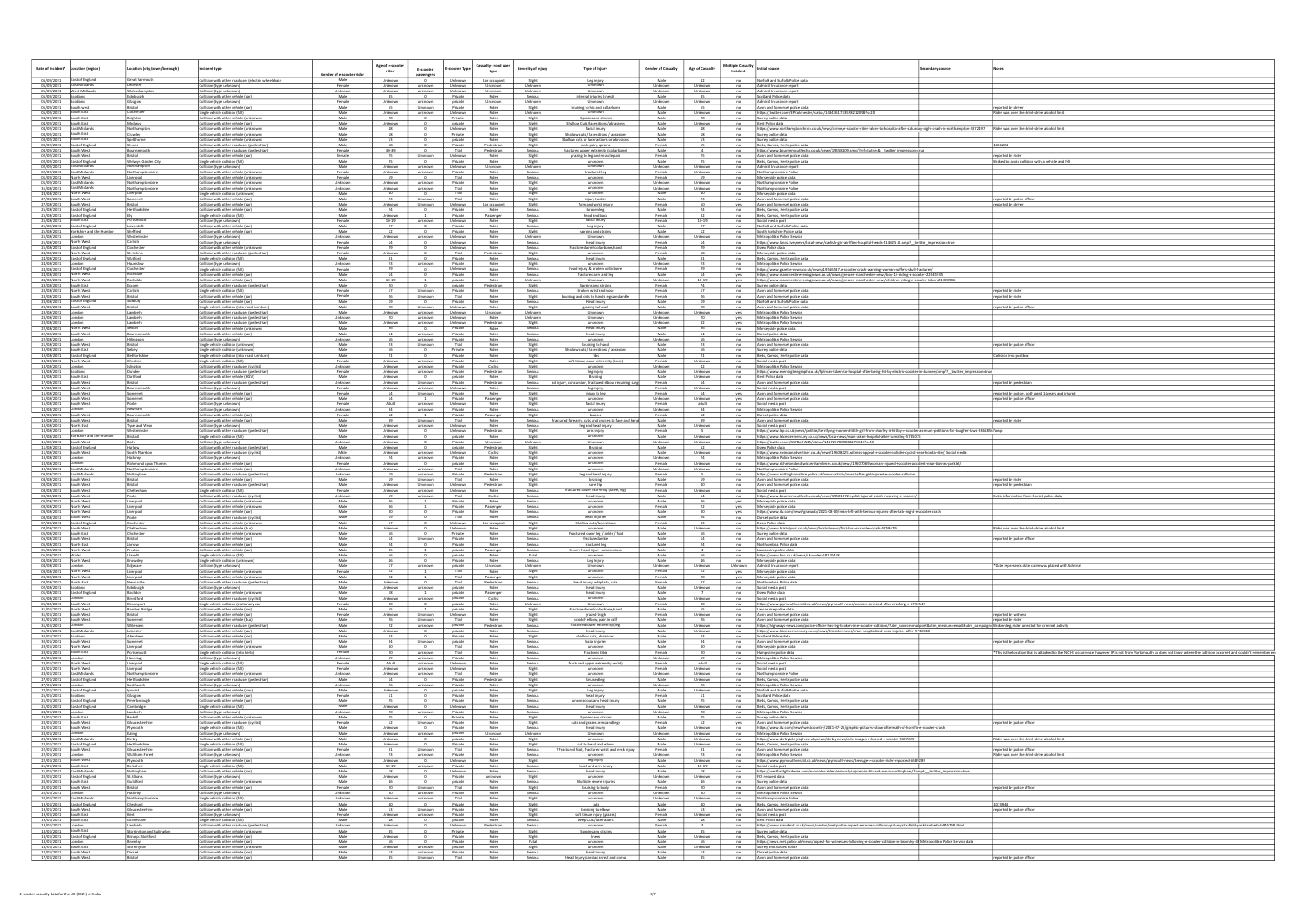|                                                                                                                                                                                                                                                                     | ation (city/town/borough)                  |                                                                                                                         | Age of e-scooter                                 |                                                                                                                                                                     | Casualty - road user<br>E-scooter Type         | Severity of injury                    | Type of Injury                                                         | <b>Gender of Casualty</b> | <b>Multiple Casualty</b><br><b>Age of Casualty</b>                                  | Initial source                                                                                                                                                                                                                                                                | condary source |                                                                                                                                                                              |
|---------------------------------------------------------------------------------------------------------------------------------------------------------------------------------------------------------------------------------------------------------------------|--------------------------------------------|-------------------------------------------------------------------------------------------------------------------------|--------------------------------------------------|---------------------------------------------------------------------------------------------------------------------------------------------------------------------|------------------------------------------------|---------------------------------------|------------------------------------------------------------------------|---------------------------|-------------------------------------------------------------------------------------|-------------------------------------------------------------------------------------------------------------------------------------------------------------------------------------------------------------------------------------------------------------------------------|----------------|------------------------------------------------------------------------------------------------------------------------------------------------------------------------------|
| Date of incident*   Location (region)                                                                                                                                                                                                                               |                                            | Incident type                                                                                                           | rider<br><u>Gender of e-scooter rid</u>          | E-scooter<br>passengers                                                                                                                                             | type                                           |                                       |                                                                        |                           | Incident                                                                            |                                                                                                                                                                                                                                                                               |                |                                                                                                                                                                              |
| East of England<br>17/07/2021<br>16/07/2021<br>North West                                                                                                                                                                                                           | Vorwich                                    | Collision with other road user (pedestrian)<br>Single vehicle collision (unknown)                                       | Female<br>Unknown<br>Unknown                     | Unknown<br>$\frac{v}{1}$ Unknown                                                                                                                                    | Pedestrian<br>Private<br>Passenger             | Slight<br>Slight                      | facial injury<br>unknown                                               | Female<br>Female          | Unknown<br>no                                                                       | no https://www.eveningnews24.co.uk/news/crime/norwich-escooter-crash-video-rules-8184186<br>Merseyside police data                                                                                                                                                            |                |                                                                                                                                                                              |
| 16/07/2021 South East                                                                                                                                                                                                                                               | ortsmouth                                  | Collision with other road user (cyclist                                                                                 | Adult<br>Male                                    | unknown                                                                                                                                                             | Private<br>Cyclist                             | Serious                               | head injury                                                            | Male                      |                                                                                     | no Hampshire Police data                                                                                                                                                                                                                                                      | ocial media    |                                                                                                                                                                              |
| 16/07/2021<br>South East<br>South East<br>16/07/2021                                                                                                                                                                                                                | Eastbourne                                 | ollision with other vehicle (motorcycle<br>Collision with other vehicle (unknown)                                       | Male<br>Male<br>$^{21}$                          | unknown                                                                                                                                                             | Rider<br>private<br>private<br>Rider           | Slight<br>Slight                      | Bruising<br>unknown                                                    | Male<br>Male              | $-$ no<br>Unknown no                                                                | Kent Police data<br>Surrey and Sussex Police                                                                                                                                                                                                                                  |                | er of motor cycle injurec                                                                                                                                                    |
| 15/07/2021 South West<br>North West                                                                                                                                                                                                                                 |                                            | Collision with other vehicle (car)                                                                                      | Male<br>Male                                     | Unknown                                                                                                                                                             | Trial<br>Rider<br>Trial<br>Rider               | Serious<br>Slight                     | tion/Fractuted hip, cuts and bruises<br>unknown                        | Male<br>Male              |                                                                                     | no Avon and Somerset police dat                                                                                                                                                                                                                                               |                | eported by police officer                                                                                                                                                    |
| 15/07/2021<br>15/07/2021                                                                                                                                                                                                                                            | Liverpool<br>Hackney                       | Single vehicle collision (unknown)<br>Collision (type unknown)                                                          | Unknown<br>$\frac{30}{2}$                        | $\sim$ 0<br>unknown                                                                                                                                                 | Private<br>Rider                               | Serious                               | unknown                                                                | Unknown                   | $-$ no $-$<br>30<br>$\overline{\phantom{a}}$ no                                     | Merseyside police data<br>Metropolitan Police Service                                                                                                                                                                                                                         |                |                                                                                                                                                                              |
| East of England<br>15/07/2021                                                                                                                                                                                                                                       | lorfolk<br>tlesford:                       | Collision with other vehicle (car)<br>Collision with other vehicle (unknown)                                            | Male<br>Male                                     |                                                                                                                                                                     | Private<br>Rider<br>Rider<br>private           | Slight                                | Arm injury<br>Shock                                                    | Male<br>Male              | $\overline{\phantom{a}}$ no                                                         | Norfolk and Suffolk Police data<br>Essex Police data                                                                                                                                                                                                                          |                |                                                                                                                                                                              |
| 15/07/2021 East of England<br>15/07/2021<br>South East                                                                                                                                                                                                              | aveshan                                    | Collision with other vehicle (car)                                                                                      |                                                  | Unknown                                                                                                                                                             | Rider<br>private                               | Slight<br>Slight                      | ins And Strains, Shallow Cuts/laceration                               | Male                      | Unknown<br>$-$ no<br>$-$ no                                                         | Kent Police data                                                                                                                                                                                                                                                              |                |                                                                                                                                                                              |
| 15/07/2021<br>South East                                                                                                                                                                                                                                            | elbridge                                   | Collision with other vehicle (unknown                                                                                   | Male<br>Male                                     |                                                                                                                                                                     | Rider<br>private<br>private<br>Rider           | Slight<br>Fatal                       | Sprains and strains<br>Head injury                                     | Male<br>Male              | $-$ no                                                                              | Surrey police data                                                                                                                                                                                                                                                            |                |                                                                                                                                                                              |
| 15/07/2021<br>14/07/2021 South West                                                                                                                                                                                                                                 | wickenham<br>hristchurch                   | Single vehicle collision (fall)<br>Single vehicle collision (stationary car)                                            | Male                                             | 16<br>unknown                                                                                                                                                       | Private<br>unknown                             | Slight                                | neck injury                                                            | Female                    | $-$ no                                                                              | https://www.bbc.co.uk/news/uk-england-london-57925770<br>no Dorset police data                                                                                                                                                                                                |                |                                                                                                                                                                              |
| 14/07/2021 East of England                                                                                                                                                                                                                                          | Colchester<br>omerset                      | Collision with other road user (pedestrian)                                                                             | Unknown<br>Unknown<br>Male                       | $\sim$ 0                                                                                                                                                            | Unknown<br>Pedestrian<br>Private<br>Rider      | Slight                                | Bruising                                                               | Male                      | $-$ no $-$                                                                          | <b>Essex Police data</b>                                                                                                                                                                                                                                                      |                |                                                                                                                                                                              |
| 13/07/2021<br>South West<br>13/07/2021<br>East of England                                                                                                                                                                                                           |                                            | Collision with other vehicle (car)<br>Collision with other vehicle (car)                                                | $^8$<br>Male                                     | Unknown                                                                                                                                                             | Private<br>Rider                               | Slight<br>Serious                     | scratches to elbow and back<br>head injury                             | Male<br>Male              | $\overline{\phantom{a}}$ no                                                         | no Avon and Somerset police data<br>Beds, Cambs, Herts police dat                                                                                                                                                                                                             |                | reported by police officer                                                                                                                                                   |
| $\frac{13/07/2021}{13/07/2021}$<br>London                                                                                                                                                                                                                           | ammersmith and Fulham                      | Collision (type unknown)<br>Collision with other road user (unknown                                                     | Unknown<br>Unknown<br>Unknown                    | unknown                                                                                                                                                             | Private<br>Rider<br>Private<br>Other road user | Serious<br>Slight                     | unknown<br>Shallow cuts / lacerations / abrasion                       | Unknown<br>Male           | $rac{1}{\sqrt{1-\frac{1}{2}}}$<br>68<br>no                                          | Metropolitan Police Service<br>Surrey police data                                                                                                                                                                                                                             |                |                                                                                                                                                                              |
| 13/07/2021 South East                                                                                                                                                                                                                                               | ortning<br><b>Northing</b>                 | Collision with other vehicle (unknown)                                                                                  | Unknown<br>Unknown                               | unknown                                                                                                                                                             | Rider<br>private                               | Slight                                | unknown                                                                | Unknown                   | Unknown<br>$\overline{\phantom{a}}$ no                                              | Surrey and Sussex Police                                                                                                                                                                                                                                                      |                |                                                                                                                                                                              |
| 12/07/2021 North West<br>London<br>12/07/2021                                                                                                                                                                                                                       | iverpool                                   | Single vehicle collision (unknown)                                                                                      | Female                                           |                                                                                                                                                                     | Trial<br>Rider<br>Rider                        | Serious                               | unknown                                                                | Female                    | $-$ no                                                                              | Merseyside police data                                                                                                                                                                                                                                                        |                |                                                                                                                                                                              |
| 12/07/2021                                                                                                                                                                                                                                                          | <b>Kensington and Chelsea</b><br>ackney    | Collision (type unknown)<br>Collision (type unknown)                                                                    | Female<br>45<br>Unknown                          | unknown Unknown<br>unknown                                                                                                                                          | Private<br>Rider                               | Slight<br>Slight                      | unknown<br>unknown                                                     | Unknown<br>Unknown        | 45<br>n <sub>0</sub><br>$n = 0$                                                     | Metropolitan Police Service<br>Metropolitan Police Service                                                                                                                                                                                                                    |                |                                                                                                                                                                              |
| London<br>12/07/2021<br>North Wes                                                                                                                                                                                                                                   | <b>Nest London</b>                         | Collision with other vehicle (car)                                                                                      | Male                                             |                                                                                                                                                                     | private<br>Rider<br>Trial<br>Rider             | Serious<br>Serious                    | unknown<br>unknown                                                     | Male<br>Female            | $-$ no $-$                                                                          | https://www.mylondon.news/news/west-london-news/e-scooter-rider-fighting-life-21043168                                                                                                                                                                                        |                |                                                                                                                                                                              |
| 11/07/2021<br>11/07/2021<br>North West                                                                                                                                                                                                                              | .iverpool<br>iverpool                      | Collision with other vehicle (unknown)<br>Collision with other vehicle (unknown)                                        | Female<br>Unknown                                |                                                                                                                                                                     | Trial<br>Passenger                             | Serious                               | unknown                                                                | Female                    | yes<br>$Y$ es                                                                       | Merseyside police data<br>Merseyside police data                                                                                                                                                                                                                              |                |                                                                                                                                                                              |
| 11/07/2021<br>East of England<br>11/07/2021                                                                                                                                                                                                                         | Valtham Forest                             | Collision with other vehicle (car<br>Collision (type unknown)                                                           | Male<br>Unknown                                  | unknown                                                                                                                                                             | Private<br>Rider<br>Private<br>Rider           | Slight<br>Slight                      | cut to chin<br>unknown                                                 | Male<br>Unknown           | $\overline{\phantom{a}}$ no<br>n <sub>0</sub>                                       | Beds, Cambs, Herts police data<br>Metropolitan Police Servic                                                                                                                                                                                                                  |                |                                                                                                                                                                              |
| 11/07/2021 East of England<br>11/07/2021 North West                                                                                                                                                                                                                 | Malden                                     | Collision with other vehicle (unknown)                                                                                  | Male<br>16                                       | $\overline{\phantom{a}}$                                                                                                                                            | private<br>Rider                               | Slight                                | Shallow cuts/lacerations                                               | Male                      | no Essex Police data<br>16                                                          |                                                                                                                                                                                                                                                                               |                |                                                                                                                                                                              |
| 11/07/2021<br>11/07/2021 North West                                                                                                                                                                                                                                 | verpool<br>verpool                         | Collision with other vehicle (car)<br>Collision with other vehicle (car)                                                | Female<br>Female<br>15                           |                                                                                                                                                                     | Unknown<br>Rider<br>Unknown<br>Passenger       | Serious<br>Serious                    | unknown<br>unknown                                                     | Female<br>Female          |                                                                                     | yes https://www.liverpoolecho.co.uk/news/liverpool-news/girls-injured-e-scooter-crash-21058016.amp? _twitter_impression=true<br>yes https://www.liverpoolecho.co.uk/news/liverpool-news/girls-injured-e-scooter-crash-21058016.amp?_twitter_impression=true                   |                |                                                                                                                                                                              |
| 11/07/2021                                                                                                                                                                                                                                                          | outh East London                           | Collision with other road user (pedestrian)                                                                             | Male                                             | Unknown                                                                                                                                                             | private<br>Pedestrian                          | Slight                                | head injury                                                            | Male                      | Unknown                                                                             | no https://www.southwarknews.co.uk/news/46101-2/                                                                                                                                                                                                                              |                | der was on pavement                                                                                                                                                          |
| 10/07/2021 East of England<br>10/07/2021<br>East of England                                                                                                                                                                                                         |                                            | Collision with other road user (pedestrian)<br>Single vehicle collision (fall)                                          | Female<br>Male<br>41                             | Unknown                                                                                                                                                             | Private<br>Pedestrian<br>Private<br>Rider      | Serious<br>Serious                    | head injury<br>head injury                                             | Male<br>Male              | $\frac{5}{2}$                                                                       | no<br>Beds, Cambs, Herts police data<br>no Beds, Cambs, Herts police data                                                                                                                                                                                                     |                |                                                                                                                                                                              |
| $\frac{10/07/2021}{10/07/2021}$<br>East of England                                                                                                                                                                                                                  |                                            | Collision with other vehicle (car)                                                                                      | Male                                             |                                                                                                                                                                     | Private<br>Rider                               | Slight                                | cuts ansd bruises                                                      | Male                      |                                                                                     | no Beds, Cambs, Herts police data<br>no https://www.islandecho.co.uk/26-month-ban-for-graduate-who-fell-off-e-scotter-whilst-drunk/                                                                                                                                           |                |                                                                                                                                                                              |
| 09/07/2021 West Midlands                                                                                                                                                                                                                                            | ile of Wight<br>Coventry                   | Single vehicle collision (fall)<br>Collision with other vehicle (car)                                                   | Male<br>15                                       |                                                                                                                                                                     | Trial<br>Rider<br>Rider<br>Private             | Slight<br>Slight                      | bruised leg                                                            | Male<br>Male              |                                                                                     | no https://www.coventrytelegraph.net/news/coventry-news/boy-15-suffers-Serious-injuries-21020866                                                                                                                                                                              |                | Rider was over the drink-drive alcohol li<br>Also Social media post                                                                                                          |
| 09/07/2021                                                                                                                                                                                                                                                          | Vrexham                                    | Collision with other road user (pedestrian)                                                                             | Female<br>Unknown                                |                                                                                                                                                                     | private<br>unknown                             | Slight                                | unknown                                                                | Male                      | 10                                                                                  | https://www.leaderlive.co.uk/news/19439215.warning-public-wrexham-e-scooter-collision-involving-child/                                                                                                                                                                        |                |                                                                                                                                                                              |
| 09/07/2021 South East<br>South Fast<br>09/07/2021                                                                                                                                                                                                                   | Brighton<br>Brighton                       | Collision with other vehicle (unknown)<br>Collision with other vehicle (unknown)                                        | Male<br>Female                                   | Unknown unknown Unknown<br>Unknown unknown Unknown                                                                                                                  | unknown<br>unknown                             | Slight<br>Slight                      | unknown                                                                | Female<br>Male            | Unknown Ves Surrey and Sussex Police<br>Unknown                                     | yes Surrey and Sussex Police                                                                                                                                                                                                                                                  |                | Broken leg, rider arrested for criminal activity                                                                                                                             |
| South East<br>08/07/2021                                                                                                                                                                                                                                            | Crawley                                    | Collision with other road user (pedestrian)                                                                             | Unknown                                          | Unknown<br>$\overline{\phantom{a}}$                                                                                                                                 | Private<br>Pedestrian                          | Slight                                | sprains and strains                                                    | Male                      | 41<br>yes                                                                           | Surrey and Sussex Police                                                                                                                                                                                                                                                      |                |                                                                                                                                                                              |
| 08/07/2021 South East<br>07/07/2021<br>South West                                                                                                                                                                                                                   |                                            | Collision with other road user (pedestrian)<br>Collision with other vehicle (car)                                       | Unknown<br>Male                                  | Unknown<br>unknown  <br>16<br>Unknown                                                                                                                               | Rider<br>private<br>Private<br>Rider           | Slight<br>Slight                      | unknown<br>bruising to back and elbow                                  | <u>Unknown</u><br>Male    | Unknown<br>16                                                                       | yes Surrey and Sussex Police<br>no Avon and Somerset police data                                                                                                                                                                                                              |                | eported by police officer                                                                                                                                                    |
| 07/07/2021 East of England                                                                                                                                                                                                                                          | <u>Cambridge</u>                           | Collision with other road user (cyclist                                                                                 | Unknown                                          | $\overline{\phantom{a}}$<br>$\begin{array}{c c}\n\hline\n\text{Unknown} & \text{30}\n\end{array}$                                                                   | Unknown<br>Cyclist                             | Serious<br>Slight                     | 13 stitches to arm                                                     | Female<br>Female          | $n = 1$<br>Unknown                                                                  | Beds, Cambs, Herts police data                                                                                                                                                                                                                                                |                |                                                                                                                                                                              |
| 06/07/2021<br>North West<br>06/07/2021 East of England                                                                                                                                                                                                              | Thurrock                                   | Collision with other road user (pedestrian)<br>Collision with other vehicle (unknown)                                   | Male<br>Male<br>38                               |                                                                                                                                                                     | Trial<br>Pedestrian<br>private<br>Rider        | Slight                                | foot injury<br>bruising                                                | Male                      | $\overline{\phantom{a}}$ no                                                         | Merseyside police data<br>yes Essex Police data                                                                                                                                                                                                                               |                |                                                                                                                                                                              |
| 06/07/2021 East of England                                                                                                                                                                                                                                          | Thurrock                                   | Collision with other vehicle (unknown                                                                                   | Male<br>38                                       | $\overline{\phantom{a}}$                                                                                                                                            | private<br>Passenger                           | Slight                                | bruising                                                               | Male                      | yes                                                                                 | Essex Police data                                                                                                                                                                                                                                                             |                |                                                                                                                                                                              |
| 06/07/2021<br>06/07/2021                                                                                                                                                                                                                                            |                                            | Collision (type unknown)<br>Collision (type unknown)                                                                    | Unknown<br>19<br>Unknown                         | unknown<br>unknown                                                                                                                                                  | private<br>Rider<br>Private<br>Rider           | Slight<br>Unknown                     | unknown<br>Unknown                                                     | Unknown<br>Unknown        | $\overline{\phantom{a}}$ no<br>$-$ no                                               | Metropolitan Police Service<br>Metropolitan Police Service                                                                                                                                                                                                                    |                |                                                                                                                                                                              |
| 05/07/2021 South West                                                                                                                                                                                                                                               | heltenham                                  | Single vehicle collision (fall)                                                                                         | Female<br>$\frac{14}{16}$                        |                                                                                                                                                                     | Private<br>Rider                               | Serious                               | lower leg & ankle                                                      | Female                    |                                                                                     | no<br>Gloucestershire police data<br>no<br>Beds, Cambs, Herts police da                                                                                                                                                                                                       |                |                                                                                                                                                                              |
| 05/07/2021<br>East of England<br>05/07/2021 London                                                                                                                                                                                                                  | ambridge<br>ewisham                        | Collision with other road user (pedestrian)<br>Collision (type unknown)                                                 | Female<br>Unknown<br>27                          |                                                                                                                                                                     | Private<br>Pedestrian<br>Private<br>Rider      | Serious<br>Slight                     | head injury<br>unknown                                                 | Female<br>Unknown         |                                                                                     | Beds, Cambs, Herts police data<br>yes Metropolitan Police Service                                                                                                                                                                                                             |                |                                                                                                                                                                              |
| 05/07/2021                                                                                                                                                                                                                                                          | <b>Haringey</b>                            | Collision (type unknown)                                                                                                | 26<br>Unknown                                    |                                                                                                                                                                     | Private<br>Rider                               | Slight                                | unknown                                                                | Unknown                   | $\overline{\phantom{a}}$ no $\overline{\phantom{a}}$                                | Metropolitan Police Service                                                                                                                                                                                                                                                   |                |                                                                                                                                                                              |
| 04/07/2021 Northern Ireland<br>04/07/2021 South East<br>04/07/2021                                                                                                                                                                                                  | Newcastle<br>Southampton                   | Collision with other road user (pedestrian)<br>Collision with other vehicle (car                                        | Male<br>Male<br>46                               | $10-19$<br>$\overline{\phantom{a}}$                                                                                                                                 | Private<br>Pedestrian<br>Private<br>Rider      | Serious<br>Serious                    | fractured collar bone<br>l eye socket, tiny pneumothorax, t            | Female<br>Male            | 46                                                                                  | no Mourne Daily Facebook page promotion of crime stoppers post by PSNI<br>no Hampshire police data                                                                                                                                                                            |                | Driver of car suffers medical episode for condition they were unaware of having, car rolls backwards and collides with e-scooter rider on the pavement, unclear if e-scooter |
| 03/07/2021 South West                                                                                                                                                                                                                                               | oucester                                   | Collision with other vehicle (car                                                                                       | Female<br>15                                     |                                                                                                                                                                     | Private<br>Rider                               | Serious                               | head injury                                                            | Male                      |                                                                                     | no Gloucestershire police data                                                                                                                                                                                                                                                |                |                                                                                                                                                                              |
| 03/07/2021<br>03/07/2021<br>London                                                                                                                                                                                                                                  | Vandsworth<br>Vandsworth                   | Collision (type unknown)<br>Collision (type unknown)                                                                    | Unknown<br>Male                                  | Unknown                                                                                                                                                             | Private<br>Rider<br>Private<br>Passenger       | Slight<br>Slight                      | unknown<br>unknown                                                     | Unknown<br>Unknown        | yes                                                                                 | Metropolitan Police Service<br>yes Metropolitan Police Service                                                                                                                                                                                                                |                |                                                                                                                                                                              |
| 03/07/2021<br>West Midlands                                                                                                                                                                                                                                         | edditch                                    | Single vehicle collision (fall)                                                                                         | Female                                           |                                                                                                                                                                     | Trial<br>Rider                                 | Serious                               | leg injury                                                             | Female                    | $\overline{\phantom{a}}$ no                                                         | https://www.redditchadvertiser.co.uk/news/19485633.redditch-student-calls-end-e-scooter-trial-hospitalised-due-faulty-breaks/                                                                                                                                                 |                |                                                                                                                                                                              |
| 03/07/2021<br>West Midlands<br>02/07/2021 South West                                                                                                                                                                                                                | <b>Redditch</b><br>Bristol                 | Single vehicle collision (fall)<br>Collision with other vehicle (car)                                                   | Female<br>23<br>Male<br>- 21                     | $\overline{\phantom{a}}$<br>Unknown                                                                                                                                 | Trial<br>Rider<br>Trial<br>Rider               | Serious<br>Slight                     | leg injury<br>cuts and grazes                                          | Female<br>Male            | 21                                                                                  | no West Mercia Police data<br>no Avon and Somerset police data                                                                                                                                                                                                                |                | reported by rider                                                                                                                                                            |
| 02/07/2021<br>London                                                                                                                                                                                                                                                | <u>Redbridge</u>                           | Collision (type unknown)                                                                                                | Unknown                                          | <b>Unknown</b><br>unknown                                                                                                                                           | Private<br>Unknown                             | Unknown                               | Unknown                                                                | Unknown                   | Unknown<br>n0                                                                       | Metropolitan Police Service                                                                                                                                                                                                                                                   |                |                                                                                                                                                                              |
| 02/07/2021 London<br>02/07/2021                                                                                                                                                                                                                                     |                                            | Collision with other road user (pedestrian)<br>Collision with other road user (pedestrian)                              | Unknown<br>Male                                  | Unknown unknown<br>Unknown unknown                                                                                                                                  | Private<br>Rider<br>Private<br>Pedestrian      | Unknown<br>Slight                     | Unknown<br>unknown                                                     | Unknown<br>Unknown        | Unknown<br>yes                                                                      | yes Metropolitan Police Service<br>Metropolitan Police Service                                                                                                                                                                                                                |                |                                                                                                                                                                              |
| 02/07/2021<br>02/07/2021                                                                                                                                                                                                                                            | 3romley                                    | Collision with other vehicle (car)                                                                                      | Male<br>Male                                     | 50-59 unknown Private                                                                                                                                               | Rider<br>Unknown<br>Cyclist                    | Serious                               | head injury                                                            | Male<br>Female            | 50-59 no Participant<br>73 no Norfolk and S                                         |                                                                                                                                                                                                                                                                               |                |                                                                                                                                                                              |
| East of England<br>01/07/2021<br>South West                                                                                                                                                                                                                         | Great Yarmouth                             | Collision with other road user (cyclis<br>Collision with other vehicle (car)                                            | Female<br>38                                     | Unknown                                                                                                                                                             | Trial<br>Rider                                 | Slight<br>Slight                      | Leg injury<br>pain leg and hip                                         | Female                    |                                                                                     | no Norfolk and Suffolk Police data<br>no Avon and Somerset police data                                                                                                                                                                                                        |                | reported by police officer                                                                                                                                                   |
| 01/07/2021 East of England<br>01/07/2021                                                                                                                                                                                                                            | रेoyston                                   | Collision with other vehicle (HGV)                                                                                      | Unknown<br>Male                                  | Unknown<br>$\sim$ 0                                                                                                                                                 | Rider<br>Private                               | Slight                                | pain to back                                                           | Male                      | Unknown                                                                             | no Beds, Cambs, Herts police data                                                                                                                                                                                                                                             |                |                                                                                                                                                                              |
| West Midlands                                                                                                                                                                                                                                                       | Stoke on Trent<br><b>Naltham Forest</b>    | Collision (type unknown)<br>Collision with other road user (pedestrian)                                                 | Unknown<br>15                                    | Unknown unknown Private                                                                                                                                             | unknown                                        | Slight                                | unknown                                                                | Unknown                   | Unknown unknown FOI request data                                                    |                                                                                                                                                                                                                                                                               |                |                                                                                                                                                                              |
| 30/06/2021                                                                                                                                                                                                                                                          |                                            |                                                                                                                         |                                                  |                                                                                                                                                                     | Private<br>Rider                               | Unknown                               | Unknown                                                                | Unknown                   |                                                                                     | yes Metropolitan Police Service                                                                                                                                                                                                                                               |                |                                                                                                                                                                              |
| $\frac{30/06/2021}{20/06/2021}$ London                                                                                                                                                                                                                              |                                            | Collision with other road user (pedestrian)                                                                             | Male<br>Female                                   | Unknown  <br>$\overline{1}$                                                                                                                                         | Private<br>Passenger                           | Unknown                               | Unknown                                                                | Unknown                   |                                                                                     |                                                                                                                                                                                                                                                                               |                |                                                                                                                                                                              |
| 30/06/2021<br>North West<br>30/06/2021                                                                                                                                                                                                                              | <b>Naltham Forest</b><br>iverpool          | Collision with other road user (pedestrian)<br>Collision with other vehicle (unknown)                                   | Unknown<br>Male                                  |                                                                                                                                                                     | Private<br>Pedestrian<br>Trial<br>Rider        | Slight<br>Serious                     | unknown<br>unknow                                                      | Unknown<br>Male           | yes<br>$\overline{\phantom{a}}$ no                                                  | Metropolitan Police Service<br>Merseyside police data                                                                                                                                                                                                                         |                |                                                                                                                                                                              |
| 29/06/2021<br>South East                                                                                                                                                                                                                                            | aidstone                                   | Collision with other road user (pedestrian                                                                              | Unknown<br>Male                                  |                                                                                                                                                                     | private<br>Pedestrian                          | Serious                               | Leg/ankle/foot, Shallow Cuts/la                                        | Male                      | $-$ no                                                                              | Kent Police data                                                                                                                                                                                                                                                              |                |                                                                                                                                                                              |
| 29/06/2021 South East<br>29/06/2021 East of England                                                                                                                                                                                                                 | ledway<br>Cambridge                        | Collision with other road user (pedestrian)<br>Collision with other road user (cyclist                                  | Male<br>Unknown<br>Unknown<br><b>Unknown</b>     |                                                                                                                                                                     | private<br>Pedestrian<br>Unknown<br>Cyclist    | Slight<br>Serious                     | Bruising<br>facial injury lost teeth                                   | Male<br>Male              | $\overline{\phantom{a}}$ no                                                         | Kent Police data<br>no Beds, Cambs, Herts police data                                                                                                                                                                                                                         |                |                                                                                                                                                                              |
| North West<br>29/06/2021                                                                                                                                                                                                                                            | iverpool                                   | Single vehicle collision (unknown)                                                                                      | Unknown<br>Male                                  |                                                                                                                                                                     | Trial<br>Passenger                             | Serious                               | Leg Injury                                                             | Male                      |                                                                                     | no Merseyside police data                                                                                                                                                                                                                                                     |                |                                                                                                                                                                              |
| 29/06/2021 North West<br>27/06/2021                                                                                                                                                                                                                                 | Liverpool                                  | Single vehicle collision (fall)<br>Collision with other vehicle (car)                                                   | 29<br>Male<br>Male<br>13                         |                                                                                                                                                                     | Trial<br>Passenger<br>Private<br>Rider         | Serious                               | leg injury<br>unknown                                                  | Male<br>Male              | $n = 1$                                                                             | no https://www.liverpoolecho.co.uk/news/liverpool-news/passenger-e-scooter-injured-driver-20944302<br>https://www.dailymail.co.uk/news/article-10220445/E-scooter-rider-13-collides-car-Gillingham-Kent-video.html                                                            |                | Rider was over the drink-drive alcohol limit                                                                                                                                 |
| South East<br>27/06/2021                                                                                                                                                                                                                                            | Medway                                     | Collision with other vehicle (car)                                                                                      | Male<br>13                                       |                                                                                                                                                                     | private<br>Trial<br>Rider<br>Pedestrian        |                                       | uts/lacerations/abrasions, Bruisin:<br>Arm injury                      | Male<br>Female            | $\overline{\phantom{a}}$ no                                                         | Kent Police data                                                                                                                                                                                                                                                              |                |                                                                                                                                                                              |
| North West<br>26/06/2021<br>26/06/2021 North East                                                                                                                                                                                                                   | Vewcastle                                  | Collision with other road user (pedestriar<br>Collision with other road user (pedestrian)                               | Unknown<br>Unknown                               | Unknown<br>Unknown                                                                                                                                                  | Unknown<br>Pedestrian                          | Slight<br>Slight<br>Slight<br>Serious | fractured upper extremity (collar bone)                                | Female                    |                                                                                     | Merseyside police data<br>Social media post                                                                                                                                                                                                                                   |                |                                                                                                                                                                              |
| 26/06/2021                                                                                                                                                                                                                                                          | ielthorne                                  | Single vehicle collision (unknown)                                                                                      | Male<br>Male                                     | $\overline{\phantom{a}}$                                                                                                                                            | private<br>Rider                               | Serious                               | Severe head injury<br>Bruising                                         | Male                      | $\begin{array}{c c}\n\hline\n\text{no} \\ \hline\n\text{no}\n\end{array}$           | Surrey police data                                                                                                                                                                                                                                                            |                |                                                                                                                                                                              |
| 25/06/2021 London<br>South Wes<br>25/06/2021                                                                                                                                                                                                                        | City of London<br>Bournemouth              | Collision with other road user (cyclist)<br>Collision with other vehicle (car)                                          | 45<br>Female                                     | unknown                                                                                                                                                             | Private<br>Cyclist<br>Private<br>Rider         | Slight<br>Slight                      | limb injury                                                            | Male<br>Female            | $\overline{\phantom{a}}$ no $\overline{\phantom{a}}$<br>$\overline{\phantom{a}}$ no | City of London police dat<br>Dorset police data                                                                                                                                                                                                                               |                |                                                                                                                                                                              |
|                                                                                                                                                                                                                                                                     | Bexhill<br>uthamptoi                       | Collision with other vehicle (unknown)                                                                                  | $\frac{25}{25}$<br>Male<br>Male                  | 0 Private                                                                                                                                                           | Rider<br>Rider                                 | Slight                                | bruising                                                               | Male                      | 25 no Surrey and Sussex Police                                                      | Hampshire polce data                                                                                                                                                                                                                                                          |                |                                                                                                                                                                              |
| 24/06/2021                                                                                                                                                                                                                                                          | Cambridgeshire                             | Single vehicle collision (fall)<br>Single vehicle collision (fall)                                                      | Male                                             | unknown                                                                                                                                                             | Private<br>Rider<br>Private                    | Serious<br>Slight                     | Cut requiring stitches above eye<br>head injury, cuts bruising         | Male<br>Male              | $35$ no                                                                             | Beds, Cambs, Herts police data                                                                                                                                                                                                                                                |                |                                                                                                                                                                              |
|                                                                                                                                                                                                                                                                     | Brighton<br><b>Hertfordshire</b>           | Collision with other vehicle (unknown)<br>Collision with other vehicle (car)                                            | Male<br>Male                                     |                                                                                                                                                                     | Private<br>Rider<br>Private<br>Rider           | Serious                               | Fractured lower leg / ankle / foot<br>unknown                          | Male<br>Male              | $\overline{\phantom{a}}$ no                                                         | Surrey and Sussex Police                                                                                                                                                                                                                                                      |                | -scooter jumped red lights                                                                                                                                                   |
| 23/06/2021<br>South East                                                                                                                                                                                                                                            | iravesham                                  | Collision with other vehicle (car)                                                                                      | Male                                             |                                                                                                                                                                     | Rider<br>private                               | Slight<br>Slight                      | llow Cuts/lacerations/abrasions, Sprains And S                         | Male                      | $\frac{1}{\sqrt{1-\frac{1}{2}}}\left\vert \frac{1}{2}\right\vert$<br>no no          | Beds, Cambs, Herts police data<br>Kent Police data                                                                                                                                                                                                                            |                |                                                                                                                                                                              |
|                                                                                                                                                                                                                                                                     | Birmingham<br>Birmingham                   | Collision with other road user (pedestrian)<br>Collision with other road user (pedestrian)                              | Male<br>Male                                     | Unknown unknown Unknown                                                                                                                                             | Pedestrian Serious<br>Pedestrian               | Unknown                               | fractured lower extremity (leg)<br>Unknown                             | Female<br>Unknown         | 10-19 ves Social media post                                                         |                                                                                                                                                                                                                                                                               |                | Crime: pedestrian robbed                                                                                                                                                     |
|                                                                                                                                                                                                                                                                     | <b>Nellingborough</b>                      | Collision with other vehicle (car)                                                                                      | Male                                             | Unknown unknown Unknown<br>0 private<br>31                                                                                                                          | Rider                                          | Serious                               | unknown                                                                | Male                      | 10-19 ves Social media post<br>31                                                   | no https://www.northantstelegraph.co.uk/news/people/wellingborough-e-scooter-rider-in-hospital-after-being-hit-by-car-on-zebra-crossing-3286 Supplementarty to Northants police records                                                                                       |                |                                                                                                                                                                              |
| 22/06/2021 East Midlands                                                                                                                                                                                                                                            | <b>Northamptonshire</b>                    | Collision with other vehicle (unknown)                                                                                  | Unknown<br>Unknown<br>Unknown                    | Unknown unknown                                                                                                                                                     | Trial<br>Rider<br>Private<br>Rider             | Slight                                | unknown<br>Head and limb injuries                                      | Unknown<br>Male           | Unknown                                                                             | no Northamptonshire Police                                                                                                                                                                                                                                                    |                |                                                                                                                                                                              |
| 22/06/2021 South West<br>North West<br>21/06/2021                                                                                                                                                                                                                   | Bournemouth<br>Liverpool                   | Collision with other road user (cyclist)<br>Single vehicle collision (unknown)                                          | Male                                             | Unknown<br>$\frac{1}{\sqrt{2}}$                                                                                                                                     | Private<br>Passenger                           | Slight<br>Slight                      | unknown                                                                | Male                      |                                                                                     | no Dorset police data<br>no Merseyside police data                                                                                                                                                                                                                            |                |                                                                                                                                                                              |
| 21/06/2021<br>London<br>20/06/2021 East Midlands                                                                                                                                                                                                                    | City of London<br><u>Nottingham</u>        | Collision with other vehicle (Van)<br>Single vehicle collision (fall)                                                   | Male<br>43<br>Male<br>36                         |                                                                                                                                                                     | Private<br>Rider<br>private<br>Rider           | Slight<br>Serious                     | cuts<br>ractured skull&cheekbone, unconsc                              | Female<br>Male            |                                                                                     | no City of London police data<br>no https://www.nottinghampost.com/news/local-news/drink-driving-electric-scooter-rider-685706                                                                                                                                                |                |                                                                                                                                                                              |
| 20/06/2021 North West                                                                                                                                                                                                                                               | Blackburn                                  | Single vehicle collision (stationary car                                                                                | Female                                           | $\overline{1}$                                                                                                                                                      | private<br>Car occupant                        | Serious                               | Fractured pelvis or upper leg                                          | Male                      |                                                                                     | no Lancashire police data                                                                                                                                                                                                                                                     |                |                                                                                                                                                                              |
| 20/06/2021 South East<br>19/06/2021<br>London                                                                                                                                                                                                                       | Thanet                                     | Single vehicle collision (fall)<br>Collision (type unknown)                                                             | Male<br>20<br>Unknown                            | $\overline{\phantom{a}}$<br>——<br>——<br>46 unknown                                                                                                                  | private<br>Rider<br>Private  <br>Rider         | Serious<br>Slight                     | head injury<br>unknown                                                 | Male<br>Unknown           | no Kent Police data<br>46                                                           |                                                                                                                                                                                                                                                                               |                |                                                                                                                                                                              |
|                                                                                                                                                                                                                                                                     | Islington<br>Brent                         | Collision (type unknown)                                                                                                | Unknowr                                          | Unknown unknown                                                                                                                                                     | Private<br>Rider                               |                                       | unknown                                                                | Unknown                   | Unknown no Metropolitan Police Service                                              | no Metropolitan Police Servic                                                                                                                                                                                                                                                 |                | Rider was on pavement                                                                                                                                                        |
| 19/06/2021<br>North East<br>19/06/2021                                                                                                                                                                                                                              | Liverpool                                  | Collision with other vehicle (unknown)<br>Single vehicle collision (fall)                                               | Male<br>55<br>Male                               |                                                                                                                                                                     | Private<br>Rider<br>Trial<br>Rider             | Slight<br>Slight                      | Torso Injury<br>head injury                                            | Male<br>Male              |                                                                                     | no Merseyside police data<br>no Northumbria Police data                                                                                                                                                                                                                       |                |                                                                                                                                                                              |
| 19/06/2021<br>London                                                                                                                                                                                                                                                | Newcastle<br>outhwark                      | Collision with other vehicle (ca                                                                                        | 44<br>Male                                       |                                                                                                                                                                     | Private<br>Rider                               | Serious<br>Fatal                      | Leg injury                                                             | Male                      | $\overline{\phantom{a}}$ no                                                         | https://www.southwarknews.co.uk/news/friend-of-man-who-died-after-bermondsey-e-scooter-cri Metropolitan Police Service data                                                                                                                                                   |                | Rider was over the drink-drive alcohol limit                                                                                                                                 |
| 19/06/2021 London<br>19/06/2021 North West<br>19/06/2021 North East<br>18/06/2021 South East                                                                                                                                                                        | <b>Newcastle</b><br>Southampton            | Single vehicle collision (fall)<br>Collision with other road user (pedestrian)                                          | Male<br>55<br>Male                               | $\sim$ 0<br>Unknown unknown                                                                                                                                         | Trial<br>Rider<br>Trial<br>Pedestrian          | Serious<br>Serious                    | head injury<br>Fractured foot and ankle                                | Male<br>Male              |                                                                                     | no https://www.thenorthernecho.co.uk/news/19386428.man-e-scooter-Seriously-hurt-collision-near-newcastle-arena/<br>no Hampshire police data                                                                                                                                   |                |                                                                                                                                                                              |
| 18/06/2021 South East                                                                                                                                                                                                                                               | Buckinghamshire                            | Collision with other road user (pedestrian)                                                                             | Unknown                                          | 0 Trial<br><b>Unknown</b>                                                                                                                                           | Pedestrian                                     | Slight                                | Soft tissue injury (arm and leg)                                       | Female                    |                                                                                     | no https://www.miltonkeynes.co.uk/news/people/milton-keynes-woman-pleads-for-e-scooter-drivers-to-take-more-care-after-suffering-injuries-in-collision-3283459                                                                                                                |                |                                                                                                                                                                              |
| 18/06/2021 South East<br>17/06/2021 East of England                                                                                                                                                                                                                 | Ashford<br>Cambridge                       | Collision with other road user (pedestrian)<br>Collision with other vehicle (car)                                       | Male<br><b>Unknown</b><br>Male<br>$\frac{35}{2}$ | 0 Private                                                                                                                                                           | private<br>Pedestrian<br>Rider                 | Slight<br>Slight                      | Shallow Cuts/lacerations/abrasions, Bruising<br>bruising               | Male<br>Male              | 35                                                                                  | no Kent Police data<br>no Beds, Cambs, Herts police data                                                                                                                                                                                                                      |                | )74267                                                                                                                                                                       |
|                                                                                                                                                                                                                                                                     |                                            | Collision with other road user (cyclis                                                                                  | Male                                             | unknown                                                                                                                                                             | Private<br>Rider<br>Unknown                    | Serious<br>Unknown                    | head and limb injuries<br>Unknown                                      | Male                      | 13<br>no Dorset police data                                                         |                                                                                                                                                                                                                                                                               |                |                                                                                                                                                                              |
| 17/06/2021 South West<br>17/06/2021 South East<br>17/06/2021                                                                                                                                                                                                        | Funbridge Wells                            | Single vehicle collision (fall)<br>Collision with other vehicle (car)                                                   | Male<br>58<br>Unknown                            | Unknown                                                                                                                                                             | private<br>Private<br>Rider                    | Slight                                | unknown                                                                | Unknown<br>Unknown        | Unknown<br>Unknown                                                                  | no Kent Police data                                                                                                                                                                                                                                                           |                |                                                                                                                                                                              |
| 16/06/2021<br>East of England                                                                                                                                                                                                                                       | Cambridge                                  | Single vehicle collision (fall)                                                                                         | Male<br>-21                                      |                                                                                                                                                                     | Unknown<br>Rider                               | Serious                               | broken foot                                                            | Male                      |                                                                                     | no<br>Beds, Cambs, Herts police data<br>no Beds, Cambs, Herts police data                                                                                                                                                                                                     |                |                                                                                                                                                                              |
| 16/06/2021 West Midlands<br>16/06/2021 East Midlands                                                                                                                                                                                                                | 3irmingham                                 | Collision with other vehicle (car)<br>Collision (type unknown)                                                          | Male<br>Unknown                                  | Unknown<br>0 Unknown<br>Unknown unknown Private                                                                                                                     | Rider<br>unknown                               | Slight<br>Slight                      | unknown<br>unknown                                                     | Male<br>Unknown           | Unknown<br>Unknown                                                                  | no https://www.birminghammail.co.uk/news/midlands-news/shocking-moment-e-scooter-rider-20842591<br>no FOI request data                                                                                                                                                        |                |                                                                                                                                                                              |
|                                                                                                                                                                                                                                                                     | Liverpool                                  | Collision with other vehicle (unknown)                                                                                  | Male<br>Male                                     | $\overline{\phantom{a}}$<br>—⊢                                                                                                                                      | Rider<br>Private<br>Rider                      | Slight                                | unknown                                                                | Male<br>Male              |                                                                                     | no Merseyside police data                                                                                                                                                                                                                                                     |                |                                                                                                                                                                              |
| 23/06/2021 East of England<br>16/06/2021 East of England<br>15/06/2021 North West<br>15/06/2021 East of England<br>15/06/2021 East Midlands                                                                                                                         | Peterborough<br>Northamptonshire           | Collision with other vehicle (car<br>Single vehicle collision (fall)                                                    | Unknown                                          | Unknown<br>unknown Trial<br>Unknown                                                                                                                                 | Rider                                          | Slight<br>Serious                     | cuts down arms<br>unknown                                              | <b>Unknown</b>            | Unknown<br>Unknown no Northamptonshire Police                                       | no Beds, Cambs, Herts police data                                                                                                                                                                                                                                             |                |                                                                                                                                                                              |
| 15/06/2021                                                                                                                                                                                                                                                          | <b>Bromley</b>                             | Collision (type unknown)                                                                                                | Unknown<br>Male                                  | unknown                                                                                                                                                             | private<br>Unknown                             | Unknown                               | Unknown                                                                | Unknown                   | Unknown                                                                             | Unknown Admiral Insurance report                                                                                                                                                                                                                                              |                | "Date represents date claim was placed with Admiral                                                                                                                          |
| 14/06/2021 East of England<br>14/06/2021 South West                                                                                                                                                                                                                 | 3edford<br>ournemouth                      | Single vehicle collision (stationary car)<br>Collision with other vehicle (car)                                         | Male                                             | $\frac{0}{\sqrt{2}}$<br>unknown                                                                                                                                     | Private<br>Rider<br>Rider<br>Private           | Serious<br>Slight                     | head injury<br>limb injury                                             | Male<br>Male              | $\overline{\phantom{a}}$ no $\overline{\phantom{a}}$                                | no Beds, Cambs, Herts police data<br>Dorset police data                                                                                                                                                                                                                       |                | Rider was drunk                                                                                                                                                              |
| 23/06/2021 West Midlands<br>23/06/2021 West Midlands<br>22/06/2021 East Midlands<br>14/06/2021 South East                                                                                                                                                           | Ripley                                     | Single vehicle collision (unknown)                                                                                      | Male<br>40                                       | $\overline{\phantom{0}}$                                                                                                                                            | Private<br>Rider                               | Slight                                | Unknown                                                                | Male                      | 40                                                                                  | no Surrey police data                                                                                                                                                                                                                                                         |                |                                                                                                                                                                              |
| 25/06/2021 South East<br>24/06/2021 South East<br>$\begin{array}{ c c c c }\n\hline\n24/06/2021 & \text{East of England} \\ \hline\n24/06/2021 & \text{South East} \\ \hline\n22/06/2021 & \text{Start of England} \\ \hline\n\end{array}$<br>14/06/2021 South West | Trowbridge<br>Swindon                      | Single vehicle collision (unknown)<br>Collision with other road user (pedestrian)                                       | Male<br>Male                                     | $\overline{\phantom{a}}$                                                                                                                                            | Rider<br>Private<br>Rider<br>Private           | Slight<br>Slight                      | Unknown<br>Grazes                                                      | Male<br>Male              | n <sub>0</sub><br>yes                                                               | Wiltshire Police data<br>Wiltshire Police data                                                                                                                                                                                                                                |                |                                                                                                                                                                              |
| 14/06/2021 South East<br>14/06/2021 South East                                                                                                                                                                                                                      | Swindon                                    | Collision with other road user (pedestrian)                                                                             | Male                                             |                                                                                                                                                                     | Private<br>Pedestrian                          | Serious                               | broken wrist and nose                                                  | Female                    | 16                                                                                  | yes Wiltshire Police data                                                                                                                                                                                                                                                     |                |                                                                                                                                                                              |
| 14/06/2021 South West<br>13/06/2021                                                                                                                                                                                                                                 | <b>Trowbridge</b><br>Haringey              | Single vehicle collision (stationary car)<br>Collision with other road user (cyclist)                                   | Male<br>13<br>Male                               | $\sim$ 0<br>unknown                                                                                                                                                 | Private<br>Rider<br>Private<br>Cyclist         | Slight<br>Slight                      | Unknown<br>unknown                                                     | Male<br>Unknown           |                                                                                     | no Wiltshire Police data<br>no Metropolitan Police Service                                                                                                                                                                                                                    |                |                                                                                                                                                                              |
| 13/06/2021 North West                                                                                                                                                                                                                                               | Sefton                                     | Collision with other road user (pedestrian                                                                              | Male                                             | $\begin{array}{c}\n\hline\n\text{Unknown} \\ 7\n\end{array}$                                                                                                        | Private<br>Pedestrian<br>Rider                 | Slight                                | Leg Injury                                                             | Male                      | 40-49                                                                               | no Merseyside police data                                                                                                                                                                                                                                                     |                |                                                                                                                                                                              |
| 13/06/2021 London<br>13/06/2021 South East                                                                                                                                                                                                                          | <b>Nest Drayton</b><br>High Wycombe        | Single vehicle collision (fall)<br>Collision with other vehicle (car)                                                   | Male<br>40-49<br>29<br>male                      |                                                                                                                                                                     | private<br>private<br>rider                    | Unknown<br>serious                    | head injury<br>serious facial injury requiring surgery                 | Male<br>male              | 29                                                                                  | no https://news.met.police.uk/news/appeal-after-e-scooter-rider-injured-in-west-drayton-429386<br>no Thames Valley police data                                                                                                                                                |                |                                                                                                                                                                              |
|                                                                                                                                                                                                                                                                     | Ealing<br>Ealing                           | Collision (type unknown)                                                                                                | Unknown<br><b>18</b><br>Female<br>Unknown        | $\overline{1}$                                                                                                                                                      | private<br>Rider<br>private<br>Passenger       | Slight                                | unknown<br>unknown                                                     | Unknown<br>Unknown        | <b>18</b>                                                                           | yes Metropolitan Police Service                                                                                                                                                                                                                                               |                |                                                                                                                                                                              |
|                                                                                                                                                                                                                                                                     | Hillingdon                                 | Collision (type unknown)<br>Collision (type unknown)                                                                    | Unknown<br><b>16</b>                             | unknown Private                                                                                                                                                     | Rider                                          | Slight<br>Serious                     | unknown                                                                | Unknown                   | <b>16</b>                                                                           | yes Metropolitan Police Service<br>no Metropolitan Police Service                                                                                                                                                                                                             |                |                                                                                                                                                                              |
| 12/06/2021 London<br>12/06/2021 West Midlands<br>12/06/2021<br>12/06/2021 West Midlands                                                                                                                                                                             | Wolverhampton<br><b>Nolverhampton</b>      | Collision with other vehicle (car<br>Collision with other vehicle (car                                                  | 20<br>Unknown<br>Male                            | $\frac{1}{\sqrt{2}}$                                                                                                                                                | private<br>Passenger<br>Private<br>Rider       | Serious                               | unknown<br>d skull, punctured lungs, broken jav                        | Female<br>Male            |                                                                                     | yes https://news.sky.com/story/shakur-pinnock-e-scooter-rider-dies-in-hospital-six-days-after-being-critically-injured-in-collision-with-a-car-1233675                                                                                                                        |                |                                                                                                                                                                              |
| $\begin{tabular}{c c c} \hline & $\color{red} 12/06/2021$ & London \\ \hline & $\color{red} 12/06/2021$ & London \\ \hline \end{tabular}$<br>12/06/2021<br>South East                                                                                               | ortsmouth                                  | Collision with other vehicle (car)                                                                                      | Male                                             |                                                                                                                                                                     | Private<br>Rider                               | Fatal<br>Fatal                        | bleed on brain                                                         | Male                      |                                                                                     | yes https://news.sky.com/story/shakur-pinnock-e-scooter-rider-dies-in-hospital-six-days-after-being-critically-injured-in-collision-with-a-car-1233675<br>no https://www.bbc.co.uk/news/uk-england-berkshire-57679780, https://www.dailymail.co.uk/news Hampshire police data |                | Also Hampshire police data                                                                                                                                                   |
| 11/06/2021 East Midlands<br>11/06/2021 North East                                                                                                                                                                                                                   | <u>Nottingham</u><br><b>Northumberland</b> | Single vehicle collision (into road furniture)<br>Collision with other vehicle (car)                                    | Male<br>$\frac{29}{2}$<br>Male                   | unknown                                                                                                                                                             | Private<br>Rider<br>Private<br>Rider           | Slight<br>Slight                      | head injury<br>Shock                                                   | Male<br>Male              |                                                                                     | no https://www.nottinghampost.com/news/local-news/drink-driving-e-scooter-rider-5516558<br>yes Northumbria Police data                                                                                                                                                        |                |                                                                                                                                                                              |
| 11/06/2021 North East                                                                                                                                                                                                                                               | Vorthumberland<br>swale                    | Collision with other vehicle (car)                                                                                      | Unknown                                          | $\overline{1}$                                                                                                                                                      | Private<br>Passenger<br>Pedestrian             | Slight                                | Shock                                                                  | Male<br>Female            |                                                                                     | yes Northumbria Police data                                                                                                                                                                                                                                                   |                |                                                                                                                                                                              |
| 11/06/2021 South East<br>11/06/2021 South East<br>10/06/2021 East of England                                                                                                                                                                                        | Slough<br>Hatfield                         | Collision with other road user (pedestrian)<br>Collision with other vehicle (car)<br>Collision with other vehicle (car) | Male<br>male<br>45<br>Male<br><b>Unknown</b>     | unknown private<br>Unknown<br>$\begin{array}{ c c c c c }\n\hline\n0 & \text{unknown} & \text{on} & \text{on} & \text{non} \end{array}$<br>$\overline{\phantom{a}}$ | rider<br>Private<br>Rider                      | Slight<br>serious<br>Slight           | hallow Cuts/lacerations/abrasions<br>dislocated shoulder<br>leg injury | male<br>Male              | 45<br>Unknown<br>$-$ no $-$                                                         | no Kent Police data<br>no Thames Valley police data<br>Beds, Cambs, Herts police data                                                                                                                                                                                         |                |                                                                                                                                                                              |

|                                    | Notes                                                                                                                                                                        |
|------------------------------------|------------------------------------------------------------------------------------------------------------------------------------------------------------------------------|
|                                    |                                                                                                                                                                              |
|                                    | Rider of motor cycle injured                                                                                                                                                 |
|                                    | reported by police officer                                                                                                                                                   |
|                                    |                                                                                                                                                                              |
|                                    |                                                                                                                                                                              |
|                                    |                                                                                                                                                                              |
|                                    |                                                                                                                                                                              |
|                                    | reported by police officer                                                                                                                                                   |
|                                    |                                                                                                                                                                              |
|                                    |                                                                                                                                                                              |
|                                    |                                                                                                                                                                              |
|                                    |                                                                                                                                                                              |
|                                    |                                                                                                                                                                              |
|                                    |                                                                                                                                                                              |
|                                    |                                                                                                                                                                              |
|                                    |                                                                                                                                                                              |
|                                    | Rider was on pavement                                                                                                                                                        |
|                                    | 1066121                                                                                                                                                                      |
| j                                  | Rider was over the drink-drive alcohol limit                                                                                                                                 |
|                                    | Also Social media post                                                                                                                                                       |
|                                    | Broken leg, rider arrested for criminal activity                                                                                                                             |
|                                    |                                                                                                                                                                              |
|                                    | reported by police officer                                                                                                                                                   |
|                                    |                                                                                                                                                                              |
|                                    |                                                                                                                                                                              |
|                                    |                                                                                                                                                                              |
|                                    |                                                                                                                                                                              |
|                                    |                                                                                                                                                                              |
|                                    | Driver of car suffers medical episode for condition they were unaware of having, car rolls backwards and collides with e-scooter rider on the pavement, unclear if e-scooter |
|                                    |                                                                                                                                                                              |
|                                    |                                                                                                                                                                              |
|                                    | 1092040<br>reported by rider                                                                                                                                                 |
|                                    |                                                                                                                                                                              |
|                                    |                                                                                                                                                                              |
|                                    | reported by police officer                                                                                                                                                   |
|                                    |                                                                                                                                                                              |
|                                    |                                                                                                                                                                              |
|                                    |                                                                                                                                                                              |
|                                    |                                                                                                                                                                              |
|                                    |                                                                                                                                                                              |
|                                    | Rider was over the drink-drive alcohol limit                                                                                                                                 |
|                                    |                                                                                                                                                                              |
|                                    |                                                                                                                                                                              |
|                                    |                                                                                                                                                                              |
|                                    |                                                                                                                                                                              |
|                                    | 1063751                                                                                                                                                                      |
|                                    | e-scooter jumped red lights                                                                                                                                                  |
|                                    | e-scooter jumped red lights<br>Crime: pedestrian robbed<br>is Supplementarty to Northants police records                                                                     |
|                                    |                                                                                                                                                                              |
|                                    |                                                                                                                                                                              |
|                                    |                                                                                                                                                                              |
| i                                  |                                                                                                                                                                              |
| l                                  |                                                                                                                                                                              |
|                                    | Rider was on pavement                                                                                                                                                        |
|                                    |                                                                                                                                                                              |
|                                    | Rider was over the drink-drive alcohol limit                                                                                                                                 |
| ᅼ                                  |                                                                                                                                                                              |
|                                    | -in-collision-3283459<br>1074267                                                                                                                                             |
|                                    |                                                                                                                                                                              |
|                                    |                                                                                                                                                                              |
| ׇ֚֚֚֡                              |                                                                                                                                                                              |
| í                                  |                                                                                                                                                                              |
|                                    |                                                                                                                                                                              |
|                                    | *Date represents date claim was placed with Admiral<br>Rider was drunk                                                                                                       |
|                                    |                                                                                                                                                                              |
|                                    |                                                                                                                                                                              |
|                                    |                                                                                                                                                                              |
|                                    |                                                                                                                                                                              |
|                                    |                                                                                                                                                                              |
|                                    |                                                                                                                                                                              |
|                                    |                                                                                                                                                                              |
|                                    |                                                                                                                                                                              |
| i<br>í<br>$\overline{\phantom{a}}$ |                                                                                                                                                                              |
|                                    | 5751<br>5751<br>Also Hampshire police data                                                                                                                                   |
| i<br>ׇֺ֚֝                          |                                                                                                                                                                              |
| $\frac{1}{\sqrt{2}}$               |                                                                                                                                                                              |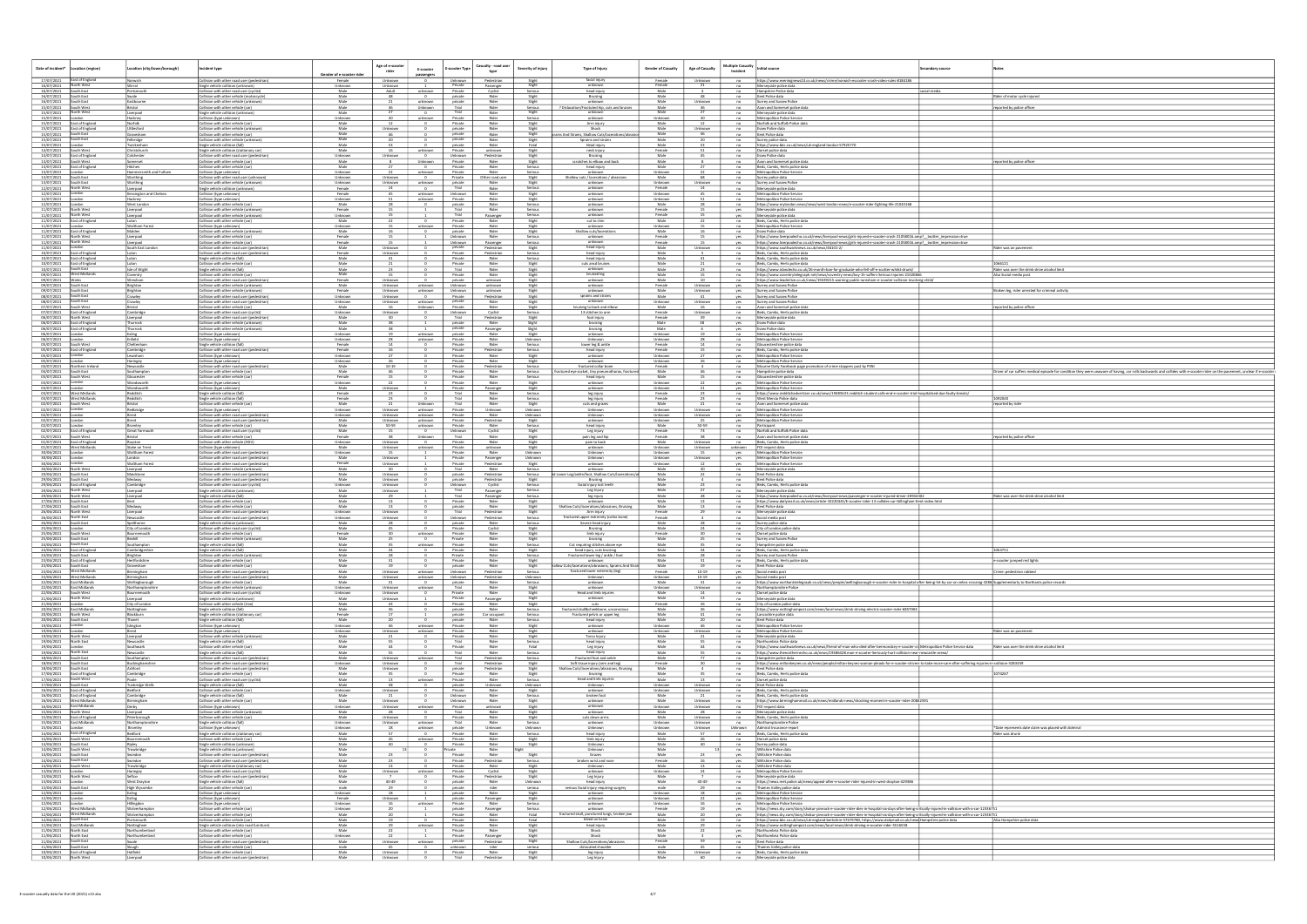| Date of incident*                                                             | Location (region)                                          | cation (city/town/borough)                                        | cident type                                                                                                                              | <u>Gender of e-scooter ric</u> | Age of e-scooter<br>rider     | E-scooter<br>passengers                                          | <b>E-scooter Type</b>                                                                            | Casualty - road user<br>Severity of injury<br>type            | Type of Injury                                                                            | <b>Gender of Casualty</b>    | <b>Age of Casualty</b>         | <b>Multiple Casualty</b><br>Incident | Initial source                                                                                                                                                                                                    | ondary source    |                                                                                                                                                                                                                                |
|-------------------------------------------------------------------------------|------------------------------------------------------------|-------------------------------------------------------------------|------------------------------------------------------------------------------------------------------------------------------------------|--------------------------------|-------------------------------|------------------------------------------------------------------|--------------------------------------------------------------------------------------------------|---------------------------------------------------------------|-------------------------------------------------------------------------------------------|------------------------------|--------------------------------|--------------------------------------|-------------------------------------------------------------------------------------------------------------------------------------------------------------------------------------------------------------------|------------------|--------------------------------------------------------------------------------------------------------------------------------------------------------------------------------------------------------------------------------|
| 10/06/2021   East of England<br>10/06/2021 South East                         |                                                            | eterborough<br>Lancing                                            | ollision with other road user (cyclist)<br>collision with other road user (pedestrian)                                                   | Male<br>Female                 | Unknown<br>Unknown            |                                                                  | private<br>Private                                                                               | Cyclist<br>Serious<br>Pedestrian<br>Slight                    | head injur<br>bruising                                                                    | Male<br>Male                 |                                | yes                                  | Beds, Cambs, Herts police data<br>Surrey and Sussex Police                                                                                                                                                        |                  |                                                                                                                                                                                                                                |
| 10/06/2021<br>09/06/2021 East of England                                      | South East                                                 | Lancing<br>edfordshire                                            | Collision with other road user (pedestrian)<br>Single vehicle collision (fall)                                                           | Male<br>Male                   | Unknown<br>Unknown            | unknown                                                          | private<br>Private<br>private                                                                    | unknown<br>Slight<br>Rider<br>Slight                          | Unknown<br>unknown                                                                        | Female<br>Male               | Unknown                        | yes<br>no                            | Surrey and Sussex Police<br>Beds, Cambs, Herts police dat                                                                                                                                                         |                  | ndlebars collapsed                                                                                                                                                                                                             |
| 09/06/2021 East of England<br>09/06/2021 London<br>09/06/2021 London          |                                                            | Southend<br>Kensington and Chelsea<br><b>Barking and Dagenham</b> | Collision with other vehicle (unknown)<br>Collision with other road user (pedestrian<br>Collision (type unknown)                         | Female<br>Male<br>Unknown      | Unknown<br>16                 | unknown<br>unknown                                               | Unknown<br>Private                                                                               | Rider<br>Slight<br>Pedestrian<br>Serious<br>Rider<br>Slight   | Shallow cuts/lacerations<br>unknown<br>unknown                                            | Female<br>Unknown<br>Unknown |                                | $-$ no<br>no<br>no                   | Essex Police data<br>Metropolitan Police Service<br>Metropolitan Police Service                                                                                                                                   |                  | Rider was over the drink-drive alcohol limit                                                                                                                                                                                   |
| 09/06/2021 London                                                             |                                                            | Haringey<br>Westminster                                           | Collision (type unknown)<br>ollision (type unknown)                                                                                      | Unknown<br>Unknown             |                               | unknown<br>unknown                                               | Private<br>Private                                                                               | Rider<br>Slight<br>Rider<br>Slight                            | unknown<br>unknown                                                                        | Unknown<br>Unknown           |                                | $-$ no<br>$-$ no $-$                 | Metropolitan Police Service<br>Metropolitan Police Service                                                                                                                                                        |                  |                                                                                                                                                                                                                                |
| 08/06/2021 London<br>08/06/2021 North West<br>08/06/2021 South East           |                                                            | Brighton                                                          | Collision with other vehicles (2 cars<br>Single vehicle collision (fall)                                                                 | Male<br>Male                   |                               |                                                                  | Unknown<br>Unknown                                                                               | Slight<br>Rider<br>Fatal                                      | Unknown<br>Severe head and chest injuries                                                 | Male<br>Male                 |                                | no<br>no                             | Greater Manchester police data<br>https://www.theargus.co.uk/news/19414629.man-dies-colliding-fence-falmer-railway-station-e-scooter/?ref=ar                                                                      |                  | https://www.brightonandhovenews.org/2022/01/12/e-scooter-rider-had-drunk-four-pints-before-crash-inquest-hears/                                                                                                                |
| 08/06/2021 East of England                                                    |                                                            | Cheshunt<br>Great Yarmouth                                        | collision with other vehicle (va<br>Collision with other vehicle (car)                                                                   | Male<br>Male                   | 19                            | unknown<br>0 Private                                             | Private                                                                                          | Rider<br>Serious<br>Rider<br>Serious                          | multiple fracture<br>Head injury                                                          | Male<br>Male                 | 43<br>19                       | no<br>Yes                            | Collision Investigation Consultants<br>Norfolk and Suffolk Police data                                                                                                                                            |                  | plementarty to Northants police records Beds, Cambs, Herts police data                                                                                                                                                         |
| 07/06/2021 East of England<br>07/06/2021 North West<br>07/06/2021 South East  |                                                            | Liverpool<br>Brighton                                             | Single vehicle collision (fall)<br>Collision with other vehicle (unknown                                                                 | Male<br>Male                   | Unknown                       | unknown<br>$\sim$ 0                                              | Unknown<br>Private                                                                               | Rider<br>Serious<br>Rider<br>Serious                          | ractured lower extremity (knee, thigh<br>Fractured arm / collarbone / hand<br>head injury | Male<br>Male                 | Unknown<br>- 26                | no<br>no                             | Social media post<br>Surrey and Sussex Police                                                                                                                                                                     |                  | lappened a week before posted on 14/06/2021                                                                                                                                                                                    |
| 07/06/2021 East Midlands<br>07/06/2021 West Midlands                          |                                                            | Nottingham<br>West Bromwich                                       | Collision with other road user (pedestrian<br>Collision with other vehicle (HGV)                                                         | Unknown<br>Unknown             | 10-19<br>Unknown              |                                                                  | Trial<br>private                                                                                 | Pedestrian<br>Serious<br>Rider<br>Serious                     | unknow                                                                                    | Female<br>Unknown<br>Male    | Unknown                        | no<br>no                             | https://www.nottinghampost.com/news/local-news/woman-left-suspected-broken-bones-551<br>https://www.birminghammail.co.uk/black-country/scooter-rider-Seriously-hurt-after-20988438                                |                  |                                                                                                                                                                                                                                |
| 06/06/2021 North West<br>06/06/2021<br>06/06/2021                             | South East<br>South East                                   | Appley Bridge<br><b>Bognor Regis</b><br><b>Bognor Regis</b>       | Collision with other vehicle (car)<br>ollision with other road user (pedestrial<br>collision with other road user (pedestrian)           | Male<br>Male<br>Unknown        | Unknown                       | $\overline{\phantom{0}}$<br>unknown<br>unknown                   | private<br>Private<br>Private                                                                    | Rider<br>Slight<br>Pedestriar<br>Slight<br>Rider<br>Slight    | Shallow cuts/lacerations/abrasion<br>unknown<br>unknown                                   | Male<br>Unknown              | Unknown                        | No<br>yes<br>yes                     | Lancashire police data<br>Surrey and Sussex Police<br>Surrey and Sussex Police                                                                                                                                    |                  |                                                                                                                                                                                                                                |
| 06/06/2021 East of England<br>05/06/2021 East of England                      |                                                            | <b>Epping Forest</b>                                              | Collision with other vehicle (unknown<br>Collision with other vehicle (car)                                                              | Male<br>Female                 |                               | $\overline{\phantom{0}}$                                         | private<br>Private                                                                               | Rider<br>Slight<br>Rider<br>Serious                           | Bruising<br>head injury, cuts                                                             | Male<br>Female               |                                | no                                   | <b>Essex Police data</b><br>Beds, Cambs, Herts police data                                                                                                                                                        |                  |                                                                                                                                                                                                                                |
| 05/06/2021<br>04/06/2021 East of England                                      |                                                            | Ealing                                                            | collision (type unknown)<br>Collision with other vehicle (car                                                                            | Unknown<br>Male                |                               | unknown<br>$\sim$ 0                                              | Private<br>Private                                                                               | Rider<br>Serious<br>Rider<br>Slight                           | unknown<br>bruised back                                                                   | Unknown<br>Male              |                                | n <sub>o</sub><br>no                 | Metropolitan Police Service<br>Beds, Cambs, Herts police dat                                                                                                                                                      |                  |                                                                                                                                                                                                                                |
| 04/06/2021 London<br>03/06/2021 North West                                    |                                                            | Islington<br>Liverpool                                            | Collision (type unknown)<br>Single vehicle collision (unknown)                                                                           | Unknown<br>Male                |                               | unknown                                                          | Private<br>Trial                                                                                 | Rider<br>Serious<br>Rider<br>Slight                           | unknown<br>unknown                                                                        | Unknown<br>Male              | 47                             | no<br>$-$ no                         | Metropolitan Police Service<br>Merseyside police data                                                                                                                                                             |                  |                                                                                                                                                                                                                                |
| 03/06/2021   West Midlands<br>03/06/2021                                      | South East                                                 | oventry.<br>Brighton                                              | Single vehicle collision (into tree<br>iingle vehicle collision (unknow                                                                  | Male<br>Male                   |                               | unknown                                                          | Private<br>Private                                                                               | Rider<br>Fatal<br>Ride<br>Serious                             | Internal injuries (spleen)<br>unknowi                                                     | Male<br>Male                 |                                | $-$ no<br>no                         | https://www.coventrytelegraph.net/news/coventry-news/mum-coventry-man-killed-e-2282685<br>Surrey and Sussex Police                                                                                                |                  |                                                                                                                                                                                                                                |
| 03/06/2021 East Midlands<br>03/06/2021 East Midlands                          |                                                            | Northamptonshire<br>Northamptonshire                              | Collision with other vehicle (car)<br>Collision with other vehicle (car)                                                                 | Unknown<br>Unknown             | Unknown<br>Unknown            | $\overline{1}$<br>$\overline{1}$                                 | Private<br>Private                                                                               | Rider<br>Slight<br>Passenger<br>Slight                        | unknown<br>unknown                                                                        | Unknown<br>Unknown           | Unknown<br>Unknown             | $n$ o<br>no                          | Northamptonshire Police<br>Northamptonshire Police                                                                                                                                                                |                  |                                                                                                                                                                                                                                |
| 02/06/2021<br>01/06/2021 North East                                           | 03/06/2021 East Midlands<br>02/06/2021 Yorkshire and the H | Northamptonshire<br>Sheffield                                     | Collision with other vehicle (unknowr<br>Single vehicle collision (fall)                                                                 | Unknown<br>Female<br>Female    | Unknown<br>10-19              | unknown<br>unknown                                               | Private<br>Private<br>Private                                                                    | Rider<br>Slight<br>Rider<br>Serious                           | unknow<br>head injury<br>Unknown                                                          | Unknown<br>Female            | Unknown<br>10-19               | no<br>no                             | Northamptonshire Police<br>Social media post                                                                                                                                                                      |                  | appened 8 days before posted on 10/06/2021                                                                                                                                                                                     |
| 01/06/2021 North West<br>01/06/2021 North West                                |                                                            | horley:<br>Liverpool<br>Liverpool                                 | Collision (type unknown)<br>Collision with other vehicle (unknowr<br>Collision with other vehicle (unknown                               | Male<br>Female                 | Unknown                       | unknown<br>$\mathbf{1}$                                          | Trial<br>Trial                                                                                   | unknowr<br>Serious<br>Rider<br>Slight<br>Rider<br>Serious     | unknow<br>unknown                                                                         | Unknown<br>Male<br>Female    | Unknown                        | unknown<br>no<br>yes                 | FOI request data<br>Merseyside police data<br>Merseyside police data                                                                                                                                              |                  |                                                                                                                                                                                                                                |
| 01/06/2021 North West<br>01/06/2021 North West                                |                                                            | Liverpool<br>Adlington                                            | Collision with other vehicle (unknowr<br>Collision with other road user (pedestrian)                                                     | Male<br>Male                   |                               | —                                                                | Trial<br>private                                                                                 | Passenger<br>Serious<br>Serious<br>Rider                      | unknown<br>evere head injury uncon                                                        | Female<br>Male               |                                | yes<br>yes                           | Merseyside police data<br>Lancashire police data                                                                                                                                                                  |                  |                                                                                                                                                                                                                                |
| 01/06/2021 East of England<br>01/06/2021 London                               |                                                            | Southwark                                                         | Collision with other vehicle (van)<br>Collision with other road user (pedestrian                                                         | Male<br>Unknown                | 16                            | unknown                                                          | Private<br>Private                                                                               | Rider<br>Slight<br>Rider<br>Unknown                           | facial injury<br>Unknown                                                                  | Male<br>Unknown              |                                | no<br>yes                            | Beds, Cambs, Herts police dat<br>Metropolitan Police Service                                                                                                                                                      |                  |                                                                                                                                                                                                                                |
| 01/06/2021<br>01/06/2021 West Midlands                                        |                                                            | Southwark<br>Stoke on Trent                                       | Collision with other road user (pedestrian<br>Collision with other vehicle (car)                                                         | Unknown<br>Male                | Unknown                       | unknown<br>$\overline{\phantom{a}}$                              | Private<br>private                                                                               | Pedestrian<br>Serious<br>Serious<br>Rider                     | unknown<br>head injury                                                                    | Unknown<br>Male              |                                | yes<br>yes ___                       | Metropolitan Police Service<br>Staffordshire Police data                                                                                                                                                          |                  |                                                                                                                                                                                                                                |
| 01/06/2021 West Midlands<br>01/06/2021 London                                 |                                                            | Stoke on Trent<br>North London                                    | ollision with other vehicle (car<br>Collision with other road user (pedestria                                                            | Female<br>Female               | Unknown                       | unknown                                                          | private<br>private                                                                               | Slight<br>Passenger<br>Pedestrian<br>Serious                  | neck injury<br>head injury                                                                | Female<br>Female             | under 18                       | yes<br>no                            | Staffordshire Police data<br>Personal account                                                                                                                                                                     | OI request data  |                                                                                                                                                                                                                                |
| 31/05/2021   London<br>31/05/2021 London                                      |                                                            | Hackney<br>Hillingdon                                             | Collision (type unknown)<br>Collision (type unknown)                                                                                     | Unknown<br>Unknown             | 14                            | unknown<br>unknown                                               | Private<br>Private                                                                               | Rider<br>Slight<br>Rider<br>Slight                            | unknown<br>unknown                                                                        | Unknown<br>Unknown           | $\frac{14}{1}$                 | no<br>$-$ no                         | Metropolitan Police Service<br>Metropolitan Police Service                                                                                                                                                        |                  |                                                                                                                                                                                                                                |
| 30/05/2021 East of England<br>30/05/2021 London                               |                                                            | Cambridge<br>Haringey                                             | Collision with other vehicle (car<br>Collision (type unknown)                                                                            | Male<br>Unknown                | 19                            | $\sim$ 0<br>unknown                                              | Private<br>Private                                                                               | Rider<br>Slight<br>Rider<br>Serious                           | cuts to face and arms<br>unknown                                                          | Male<br>Unknown              |                                | no                                   | Beds, Cambs, Herts police data<br>Metropolitan Police Service                                                                                                                                                     |                  | ollided with one car, went over bonnet and hit another ca                                                                                                                                                                      |
| 29/05/2021 South West<br>29/05/2021 East of England                           |                                                            | Bristol<br>Braintree                                              | Collision with other vehicle (car)<br>Collision with other vehicle (unknown                                                              | Female<br>Male                 | Unknown                       | Unknown<br>$\overline{\phantom{a}}$ $\overline{\phantom{a}}$     | Trial<br>private                                                                                 | Rider<br>Slight<br>Rider<br>Slight                            | bruises and grazes<br>Shallow cuts/lacerations                                            | Female<br>Male               | 26<br>Unknown                  | no<br>$-$ no                         | Avon and Somerset police dat<br>Essex Police data                                                                                                                                                                 |                  | ported by driver!                                                                                                                                                                                                              |
| 29/05/2021 South West<br>29/05/2021 East of England<br>28/05/2021 South East  |                                                            | unstable<br>unstable                                              | ollision with other road user (pedestrian)<br>collision with other road user (pedestria                                                  | Unknown<br>Male<br>Male        | Unknown                       | Unknown private<br>$\sim$ 0                                      | Private<br>Private                                                                               | Pedestrian<br>Serious<br>Pedestrian<br>Slight<br>Rider        | fractured elbow<br>minor cuts<br>Loss of consciousness, grazing to face                   | Male<br>Female<br>Male       | 46                             | no                                   | Avon and Somerset police dat<br>Beds, Cambs, Herts police da                                                                                                                                                      |                  | eported by pedestrian<br>52876                                                                                                                                                                                                 |
| 28/05/2021 South West<br>28/05/2021 London                                    |                                                            | Southsea<br>Bournemouth<br>Newham                                 | Single vehicle collision (fall)<br>Collision with other vehicle (car<br>collision (type unknown)                                         | Male<br>Unknown                | 46<br>30                      | unknown<br>unknown  <br>unknown                                  | Private<br>Private                                                                               | Serious<br>Rider<br>Slight<br>Slight<br>Rider                 | limb and torso injuries<br>unknown                                                        | Male<br>Unknown              | 30                             | $-$ no<br>no<br>no                   | Hampshire police data<br>Dorset police data<br>Metropolitan Police Service                                                                                                                                        |                  |                                                                                                                                                                                                                                |
| 28/05/2021<br>27/05/2021                                                      | North West                                                 | Southwark<br>Liverpool                                            | Collision (type unknown)<br>Collision with other vehicle (unknow                                                                         | Unknown<br>Male                |                               | unknown                                                          | Private<br>Trial                                                                                 | Ride<br>Slight<br>Serious<br>Rider                            | unknown<br>unknown                                                                        | Unknown<br>Male              |                                | $n\sigma$<br>no                      | Metropolitan Police Servic<br>Merseyside police data                                                                                                                                                              |                  |                                                                                                                                                                                                                                |
| 27/05/2021 East of England<br>27/05/2021 South West                           |                                                            | Luton                                                             | Collision with other vehicle (car<br>Single vehicle collision (fall)                                                                     | Male<br>Female                 | 40                            | $\sim$ 0<br>unknown                                              | Private<br>Private                                                                               | Rider<br>Slight<br>Rider<br>Serious                           | hand<br>head and torso injuries                                                           | Male<br>Female               | 16<br>40                       | no<br>no                             | Beds, Cambs, Herts police da<br>Dorset police data                                                                                                                                                                |                  | 051801                                                                                                                                                                                                                         |
| 27/05/2021 West Midlands<br>27/05/2021 North West                             |                                                            | Birmingham<br>Penwortham                                          | Single vehicle collision (fall<br>Collision with other road user (cyclis                                                                 | Male<br>Male                   | Unknown                       | unknown Unknown<br>$\overline{1}$                                | private                                                                                          | Rider<br>Serious<br>Serious<br>Cyclist                        | ractured lower extremity (ankle)<br>Multiple severe injuries consciou                     | Male<br>Female               | Unknown                        | $-$ no<br>no                         | Social media post<br>Lancashire police data                                                                                                                                                                       |                  |                                                                                                                                                                                                                                |
| 27/05/2021 North West<br>26/05/2021 South West                                |                                                            | Penwortham<br>Bristol                                             | Collision with other road user (cyclist<br>Collision with other vehicle (car)                                                            | Male<br>Female                 | 50-59                         | Unknown                                                          | Private<br>Trial                                                                                 | Rider<br>Serious<br>Rider<br>Slight                           | head injury<br>leg injury                                                                 | Male<br>Female               | 50-59                          | no                                   | https://www.lancs.live/news/lancashire-news/e-scooter-rider-suffers-Serious-20692161.amp?utm_source=twitter.com&utm_medium=social&utm_campaign=sharebar&_twitter_impression=true<br>Avon and Somerset police data |                  | reported by police officer                                                                                                                                                                                                     |
| 26/05/2021 South East<br>25/05/2021 East of England<br>25/05/2021 London      |                                                            | Swale<br>Peterborough                                             | Collision with other road user (cyclist<br>Collision with other vehicle (car                                                             | Male<br>Unknown                | 13<br>Unknown                 | $\overline{\ }$ $\overline{\ }$                                  | private<br>Private                                                                               | Rider<br>Slight<br>Rider<br>Slight                            | Bruising, Sprains And Strain<br>knee                                                      | Male<br>Unknown              | Unknown                        | $-$ no<br>no                         | Kent Police data<br>Beds, Cambs, Herts police data                                                                                                                                                                |                  |                                                                                                                                                                                                                                |
| 25/05/2021<br>25/05/2021 North West                                           |                                                            | London<br>Liverpool                                               | Collision (type unknown)<br>Collision with other vehicle (unknowr                                                                        | Male<br>Male                   | - 26                          | unknown<br>$\overline{0}$                                        | private<br>Trial                                                                                 | Unknown<br>Unknown<br>Rider<br>Slight                         | Unknown<br>unknown                                                                        | Unknown<br>Male              | Unknown                        | Unknown<br>no                        | Admiral Insurance repor<br>Merseyside police data                                                                                                                                                                 |                  | Date represents date claim was placed with Admiral                                                                                                                                                                             |
| 24/05/2021 North West<br>24/05/2021 South West                                |                                                            | Stroud                                                            | Single vehicle collision (unknown<br>Collision with other vehicle (car)                                                                  | Female<br>Male                 | 12                            | $\overline{\phantom{a}}$                                         | Private<br>Private                                                                               | Rider<br>Serious<br>Rider<br>Slight                           | Arm injury<br>unknown                                                                     | Female<br>Male               | <sup>12</sup>                  | no<br>no                             | Merseyside police data<br>Gloucestershire police data                                                                                                                                                             |                  |                                                                                                                                                                                                                                |
| 24/05/2021 East of England<br>24/05/2021 London                               |                                                            | Harlow<br>Brent                                                   | Single vehicle collision (unknown)<br>Collision (type unknown)                                                                           | Female<br>Unknown              | Unknown                       | unknown                                                          | private<br>Private<br>Private                                                                    | Ride<br>Slight<br>Rider<br>Slight<br>Rider                    | Bruising<br>unknown                                                                       | Female<br>Unknown            | Unknown                        | n <sub>0</sub><br>no                 | <b>Essex Police data</b><br>Metropolitan Police Service                                                                                                                                                           |                  |                                                                                                                                                                                                                                |
| 23/05/2021 London<br>23/05/2021 London<br>22/05/2021 North West<br>22/05/2021 |                                                            | Bromley<br>Haringey<br>Liverpool                                  | Collision (type unknown)<br>Collision (type unknown)<br>ollision with other road user (pedestrian)                                       | Unknown<br>Unknown<br>Male     | 36<br>Unknown                 | unknown<br>unknown                                               | Private                                                                                          | Slight<br>Rider<br>Slight<br>Serious<br>Pedestrian            | unknown<br>unknown<br>foot injun                                                          | Unknown<br>Unknown<br>Female | 36                             | no<br>n <sub>o</sub><br>n0           | Metropolitan Police Service<br>Metropolitan Police Service<br>Merseyside police data                                                                                                                              |                  | ncident occurred at foot of pedestrian overbridge at Falmer Railway station.                                                                                                                                                   |
| 22/05/2021 North West<br>22/05/2021 London                                    |                                                            | Liverpool<br>Haringey                                             | Collision with other road user (pedestria<br>Collision (type unknown)                                                                    | Male<br>Unknown                | Unknown                       | unknown                                                          | Trial<br>Private                                                                                 | Pedestrian<br>Slight<br>Rider<br>Slight                       | Arm injury<br>unknown                                                                     | Male<br>Unknown              |                                | no<br>no                             | Merseyside police data<br>Metropolitan Police Servic                                                                                                                                                              |                  |                                                                                                                                                                                                                                |
| 21/05/2021 North East<br>21/05/2021 London                                    |                                                            | Darlington<br>Lambeth                                             | Collision with other vehicle (car)<br>Collision (type unknown)                                                                           | Male<br>Unknown                | 22<br>$\frac{19}{ }$ $\qquad$ | unknown<br>unknown                                               | private<br>Private                                                                               | Rider<br>Slight<br>Rider<br>Slight                            | Cuts and sprains<br>unknown                                                               | Male<br>Unknown              | 19                             | $-$ no<br>n <sub>0</sub>             | Durham Police data<br>Metropolitan Police Servic                                                                                                                                                                  |                  |                                                                                                                                                                                                                                |
| 20/05/2021<br>20/05/2021 East of England                                      | South West                                                 | Christchurch<br>Braintree                                         | Collision with other road user (cyclist<br>Collision with other vehicle (unknown)                                                        | Male<br>Male                   |                               | unknown<br>$\sim$ 0                                              | Private<br>private                                                                               | Rider<br>Serious<br>Rider<br>Slight                           | head injury<br>Shallow cuts/laceration                                                    | Male<br>Male                 |                                | no<br>no                             | Dorset police data<br>Essex Police data                                                                                                                                                                           |                  |                                                                                                                                                                                                                                |
| 20/05/2021 East of England<br>19/05/2021 North West                           |                                                            | <b>Epping Forest</b><br>Setton                                    | Collision with other vehicle (unknown<br>Single vehicle collision (unknown)                                                              | Male<br>Male                   | Unknown<br>Unknown            | $\overline{\ }$ $\overline{\ }$                                  | private<br>Private                                                                               | Rider<br>Slight<br>Rider<br>Serious                           | Bruising<br>Head Injury                                                                   | Male<br>Male                 | Unknown<br>Unknown             | no<br>no                             | Essex Police data<br>Merseyside police dat                                                                                                                                                                        |                  |                                                                                                                                                                                                                                |
| 19/05/2021 South East                                                         | 19/05/2021 East of England                                 | lasildon<br>Vorthing                                              | Collision with other vehicle (unknow<br>ollision with other vehicle (unknor                                                              | Female<br>Male                 |                               | unknown                                                          | private<br>private                                                                               | Rider<br>Slight<br>Rider<br>Slight                            | Shallow cuts/lacerations<br>unknown                                                       | Female<br>Male               |                                | no                                   | Essex Police data<br>Surrey and Sussex Police                                                                                                                                                                     |                  |                                                                                                                                                                                                                                |
| 19/05/2021 London<br>18/05/2021 East of England                               |                                                            | Peckham<br>Luton                                                  | Collision with other road user (cyclis<br>Collision with other vehicle (car)                                                             | Unknown<br>Male                | $20 - 29$<br>17               | $\overline{0}$<br>0 Private                                      | Private                                                                                          | Cyclist<br>Slight<br>Rider<br>Serious                         | unknow<br>deep cuts and lacerations<br>unknown                                            | Male<br>Male                 | $20 - 29$<br>17                |                                      | Unknown https://www.dailymail.co.uk/news/article-9594973/Moment-man-e-scooter-hurtling-road-illegally-smashes-cyclist.html<br>no Beds, Cambs, Herts police data                                                   |                  |                                                                                                                                                                                                                                |
| 18/05/2021   Wales<br>18/05/2021 South West<br>18/05/2021 South West          |                                                            | Conwy<br>Bristol                                                  | Collision with other road user (cyclist<br>Collision with other vehicle (car)<br>Collision with other vehicle (car                       | Unknown<br>Female              | Unknown                       | 0 Private<br>Unknown                                             | Private                                                                                          | Cyclist<br>Serious<br>Rider<br>Serious                        | Head/brain injury - Life changing<br>unknown                                              | Male<br>Female<br>Female     | 64<br>20                       | $-$ no $-$<br>no                     | https://www.northwalespioneer.co.uk/news/19315288.elderly-man-suffers-Serious-injuries-e-scooter-incident/<br>Avon and Somerset police data                                                                       |                  | eported by police office                                                                                                                                                                                                       |
| 18/05/2021 East of England<br>17/05/2021 South West                           |                                                            | Luton                                                             | Collision with other vehicle (car)<br>Collision with other vehicle (car                                                                  | Male<br>Female                 | unknown<br>Unknown            | Unknown                                                          | Private<br>Trial                                                                                 | Serious<br>rider<br>Slight<br>Rider<br>Slight                 | arm, leg, hip and hand hurt<br>bruising                                                   | Male<br>Female               | Unknown<br>Unknown<br>$^{21}$  | no<br>$-$ no $-$                     | https://www.bristolpost.co.uk/news/bristol-news/woman-taken-hospital-atter-Serious-5430748<br>Beds, Cambs, Herts police data<br>Avon and Somerset police data                                                     |                  | Update Jan 2022 - https://www.itv.com/news/westcountry/2022-01-21/drug-driver-ran-red-light-and-crashed-into-bristol-e-scooter-riderspent months in hospital, includi<br>eported by police officer                             |
| 17/05/2021 East of England                                                    |                                                            | Liverpool                                                         | Collision with other road user (pedestrian)<br>Single vehicle collision (unknown)                                                        | Unknown<br>Male                | Unknown                       | $\overline{\phantom{a}}$<br>$-$                                  | Private<br>Trial                                                                                 | Pedestrian<br>Slight<br>Rider<br>Serious                      | cuts and swelling to face<br>Head Injury                                                  | Male<br>Male                 | Unknown                        | $-$ no                               | Beds, Cambs, Herts police data<br>no Merseyside police data                                                                                                                                                       |                  |                                                                                                                                                                                                                                |
| 16/05/2021 North West<br>15/05/2021 South East<br>15/05/2021 East Midlands    |                                                            | Isle of Wight<br>Northamptonshire                                 | Single vehicle collision (into road furniture)<br>Collision with other vehicle (unknown)                                                 | Male<br>Unknown                |                               | $\sim$ 0<br>Unknown unknown                                      | Private<br>Trial                                                                                 | Rider<br>Serious<br>Rider<br>Slight                           | head<br>unknown                                                                           | Male<br>Unknown              | 31<br>Unknown                  | n0                                   | no https://www.countypress.co.uk/news/19757930.driving-ban-drugged-newport-man-crashed-scooter/?ref=twtrec<br>Northamptonshire Police                                                                             |                  |                                                                                                                                                                                                                                |
| 15/05/2021 South East<br>14/05/2021 North West                                |                                                            | Ashford<br>Liverpool                                              | Collision with other vehicle (car)<br>Collision with other road user (pedestrian)                                                        | Female<br>Unknown              | Unknown  <br>Unknown          | 1 private<br>1 Trial<br>$\mathbf{1}$                             |                                                                                                  | Passenger<br>Slight<br>Pedestrian<br>Slight                   | Sprains And Strains<br><b>Head Injury</b>                                                 | Unknown<br>Female            | Unknown                        | n <sub>0</sub>                       | no Kent Police data<br>Merseyside police data                                                                                                                                                                     |                  |                                                                                                                                                                                                                                |
| 14/05/2021 London<br>14/05/2021 South East                                    |                                                            | Lambeth<br>Ashford                                                | Collision (type unknown)<br>Collision with other vehicle (car)                                                                           | Unknown<br>Female              | Unknown                       | unknown                                                          | Private<br>$\begin{tabular}{c c c} \hline \textbf{Unknown} & \textbf{I} \\ \hline \end{tabular}$ | Rider<br>Slight<br>Rider<br>Slight                            | unknown<br>Sprains And Strains                                                            | Unknown<br>Female            | 40<br>Unknown                  | no<br>$-$ no                         | Metropolitan Police Service<br>Kent Police data                                                                                                                                                                   |                  |                                                                                                                                                                                                                                |
| 13/05/2021 North West<br>13/05/2021 South West<br>13/05/2021 London           |                                                            | Warrington                                                        | Collision with other vehicle (car)<br>Single vehicle collision (fall)                                                                    | Unknown<br>Female<br>Male      | Unknown                       | $\frac{2}{\sqrt{2}}$<br>Unknown unknown Private                  | Private<br>Private                                                                               | Passenger<br>Slight<br>Rider<br>Slight<br>Rider               | elbow/arm<br>leg injury<br>soft tissue injury (arm, face, legs                            | Unknown<br>Female<br>Male    | Unknown<br>Unknown             | no<br>$-$ no                         | FOI request data<br>Social media post                                                                                                                                                                             |                  |                                                                                                                                                                                                                                |
| 13/05/2021 London<br>13/05/2021 East of England                               |                                                            | Clapham<br>Croydon<br>Wisbech                                     | Collision with other road user (unknown)<br>Collision (type unknown)<br>Collision with other road user (pedestrian)                      | Unknown<br>Unknown             | Unknown<br>Unknown            | unknown<br>21 unknown Private<br>$\overline{\ }$ $\overline{\ }$ | Private                                                                                          | Slight<br>Rider<br>Slight<br>Pedestrian<br>Serious            | unknown<br>head injury                                                                    | Unknown<br>Female            | Unknown<br>21<br>78            | n0<br>no                             | Social media post<br>Metropolitan Police Service<br>https://www.wisbechstandard.co.uk/news/elderly-woman-injured-escooter-hit-and-run-796953                                                                      |                  |                                                                                                                                                                                                                                |
| 12/05/2021 South West<br>11/05/2021                                           |                                                            | Gloucester<br>Vestminster                                         | Collision with other road user (pedestrian)<br>Collision (type unknown)                                                                  | Male<br>Unknown                |                               | $\overline{\phantom{a}}$<br>unknown                              | Private<br>Private                                                                               | Rider<br>Slight<br>Rider<br>Serious                           | unknown<br>unknown                                                                        | Male<br>Unknown              |                                | $-$ no $-$<br>$-$ no $-$             | Gloucestershire police data<br>Metropolitan Police Service                                                                                                                                                        |                  |                                                                                                                                                                                                                                |
| 10/05/2021 East of England<br>10/05/2021 South East                           |                                                            | Thurrock<br>Thanet                                                | Collision with other vehicle (unknown<br>Collision with other vehicle (car)                                                              | Male<br>Male                   | Unknown<br>39                 |                                                                  | private<br>private                                                                               | Rider<br>Slight<br>Rider<br>Slight                            | Shallow cuts/laceration:<br>Bruising                                                      | Male<br>Male                 | Unknown<br>39                  |                                      | no Essex Police data<br>no Kent Police data                                                                                                                                                                       |                  |                                                                                                                                                                                                                                |
| 09/05/2021 South West<br>08/05/2021 London<br>08/05/2021 East of England      |                                                            | Cheltenham<br>Hillingdon                                          | Collision with other road user (pedestrian)<br>Collision (type unknown)                                                                  | Female<br>Unknown              | $\frac{12}{2}$<br>31          | 0 Unknown<br>unknown Private                                     |                                                                                                  | Pedestrian<br>Serious<br>Rider<br>Slight                      | leg injury<br>unknown                                                                     | Male<br>Unknown              | 46<br>31                       |                                      | no Gloucestershire police data<br>no Metropolitan Police Service                                                                                                                                                  |                  |                                                                                                                                                                                                                                |
| 07/05/2021 North West                                                         |                                                            | Great Yarmouth<br>Salford                                         | Collision with other vehicle (car)<br>Collision with other vehicle (car)                                                                 | Male<br>Male                   | 33                            | $\overline{\phantom{a}}$<br>$\sim$ 0                             | Private<br>Unknown                                                                               | Rider<br>Slight<br>Rider<br>Slight                            | Arm injury<br>Unknown                                                                     | Male<br>Male                 |                                |                                      | No Norfolk and Suffolk Police data<br>No Greater Manchester police data                                                                                                                                           |                  |                                                                                                                                                                                                                                |
| 06/05/2021 East of England<br>06/05/2021 South East                           |                                                            | Potters Bar<br>Potters Bar                                        | Collision with other vehicle (car)<br>Collision (type unknown)                                                                           | Male<br>Unknown                | Unknown                       | $\overline{0}$<br>unknown Private                                | Private                                                                                          | Rider<br>Slight<br>unknown<br>Slight                          | neck pain, sprains, bruising<br>unknown                                                   | Male<br>Unknown              | 14<br>Unknown                  |                                      | no<br>Beds, Cambs, Herts police data<br>unknown FOI request data                                                                                                                                                  |                  | 044716                                                                                                                                                                                                                         |
| 06/05/2021 East of England<br>04/05/2021 North West                           |                                                            | Blackpool                                                         | Collision with other vehicle (car)<br>Collision with other vehicle (car                                                                  | Male<br>Male                   |                               | unknown Unknown<br>$\overline{1}$                                | private                                                                                          | Rider<br>Serious<br>Pedestrian<br>Slight                      | fractured lower extremity (femur<br>Shallow cuts/lacerations/abrasion                     | Male<br>Female               |                                | yes                                  | no Aviva Insurance Claims<br>Lancashire police data                                                                                                                                                               |                  |                                                                                                                                                                                                                                |
| 04/05/2021 East of England<br>04/05/2021 East of England                      |                                                            | Letchworth<br>Southend                                            | Collision with other vehicle (car)<br>Collision with other road user (pedestrian)                                                        | Male<br>Female<br>Unknown      | 21<br>- 25                    | $\overline{\phantom{0}}$<br>$\overline{\phantom{a}}$             | Private<br>$\rule{1em}{0.15mm}$ private                                                          | Rider<br>Slight<br>Pedestrian<br>Serious                      | head and leg injury<br>head injury<br>Unknown                                             | Male<br>Female               | - 21                           | $-$ no $-$                           | no Beds, Cambs, Herts police data<br>Essex Police data                                                                                                                                                            | FOI request data |                                                                                                                                                                                                                                |
| 04/05/2021 South East<br>04/05/2021 South East<br>03/05/2021 London           |                                                            | Hackney                                                           | Collision with other road user (pedestrian)<br>Collision with other road user (pedestrian<br>Collision with other road user (pedestrian) | Unknown<br>Unknown             | <b>Unknown</b><br>Unknown     | Unknown unknown private<br>unknown<br>unknown                    | private<br>Private                                                                               | Pedestrian<br>Slight<br>Unknown<br>Slight<br>Rider<br>Unknown | Unknown<br>Unknown                                                                        | Female<br>Female<br>Unknown  | $\sim$ 4<br>Unknown<br>Unknown |                                      | yes Surrey and Sussex Police<br>yes Surrey and Sussex Police                                                                                                                                                      |                  |                                                                                                                                                                                                                                |
| 03/05/2021 London<br>02/05/2021 South West                                    |                                                            | Hackney<br>loucestershire                                         | Collision with other road user (pedestrian)<br>Collision with other road user (cyclist)                                                  | Unknown<br>Unknown             | Unknown                       | unknown<br>$\frac{1}{\sqrt{1-\frac{1}{2}}+\cdots}$               | Private<br>Trial                                                                                 | Pedestrian<br>Slight<br>Passenger<br>Slight                   | unknown<br>cut to hand                                                                    | Unknown<br>Male              | 9                              | $-$ no                               | yes Metropolitan Police Service<br>yes Metropolitan Police Service<br>Avon and Somerset police date                                                                                                               |                  | reported by police officer                                                                                                                                                                                                     |
| 02/05/2021 East of England<br>01/05/2021 North West                           |                                                            | eterborough<br>Liverpool                                          | ollision with other vehicle (car)<br>Collision with other vehicle (unknown                                                               | Male<br>Male                   |                               | $\hspace{0.1mm}$<br>$\frac{1}{\sqrt{2}}$                         | Private<br>Trial                                                                                 | Rider<br>Slight<br>Slight<br>Passenger                        | cuts/abrasions<br>unknown                                                                 | Male<br>Male                 |                                | $-$ no<br>$-$ no $-$                 | Beds, Cambs, Herts police data<br>Merseyside police data                                                                                                                                                          |                  |                                                                                                                                                                                                                                |
| 01/05/2021 North East<br>01/05/2021 South West                                |                                                            | North Tyneside<br>Gloucestershire                                 | Collision with other vehicle (car)<br>Collision with other road user (cyclist)                                                           | Male<br>Unknown                | $10-19$<br>Unknown            | $\overline{1}$<br>Unknown Unknown                                | Private                                                                                          | Rider<br>Unknown<br>Cyclist<br>Slight                         | Unknown<br>bruises and small cuts                                                         | Male<br>Male                 | $10-19$                        |                                      | no Northumbria Police data<br>no Avon and Somerset police data                                                                                                                                                    |                  | Injuries suspected due to nature of impact<br>reported by child's guardian                                                                                                                                                     |
| 01/05/2021 London<br>30/04/2021 North West<br>30/04/2021 North West           |                                                            | Feltham<br>Liverpool                                              | Collision with other road user (pedestrian)<br>Collision with other road user (pedestrian)                                               | Unknown                        | Unknown L<br>Unknown          | 0 Private<br>$\overline{\phantom{0}}$                            | Private                                                                                          | Pedestrian<br>Serious<br>Slight<br>Pedestrian                 | fractured collar bones<br>unknow                                                          | Male<br>Male                 | $\frac{3}{44}$                 | no                                   | https://www.dailymail.co.uk/news/article-9549317/Hit-run-e-scooter-rider-smashes-boy-3-pavement-leaving-two-broken-collarbones.html<br>Merseyside police data                                                     |                  |                                                                                                                                                                                                                                |
| 30/04/2021 South East                                                         |                                                            | St.Helens<br>Ashford                                              | Collision with other vehicle (unknown<br>Collision with other vehicle (car)                                                              | Male<br>Male                   | Unknown                       | $\overline{\phantom{a}}$ $\circ$ $\phantom{a}$                   | Trial<br>Private                                                                                 | Slight<br>Rider<br>Rider<br>Slight                            | unknown<br>Unknown                                                                        | Male<br>Male                 | 11<br>Unknown                  | no                                   | Merseyside police data                                                                                                                                                                                            |                  | https://www.surrey.police.uk/news/surrey/news/2021/03/witness-appeal-following-collision-in-ashford/?utm_source=Twitter&utm_nedium=social&utm_campaign=Orlo&utm_content=Operational++Any+Newsdesk+%2F+Oncall+%2F+Ops+%2F+Drote |
| $29/04/2021$ London<br>29/04/2021 London                                      |                                                            | Ealing<br>Ealing                                                  | Collision (type unknown)<br>Collision (type unknown)                                                                                     | Unknown<br>Unknown             | Unknown                       | unknown  <br>$\frac{1}{\sqrt{2}}$                                | Private<br>Private                                                                               | Rider<br>Slight<br>Passenger<br>Slight                        | unknown<br>unknown                                                                        | Unknown<br>Unknown           | 6                              |                                      | yes Metropolitan Police Service<br>yes Metropolitan Police Service                                                                                                                                                |                  |                                                                                                                                                                                                                                |
| 29/04/2021 East Midlands<br>29/04/2021 East of England                        |                                                            | Northamptonshire<br>Basildon                                      | Collision with other vehicle (bus)<br>Collision with other vehicle (unknown)                                                             | Unknown<br>Male                | 18                            | unknown<br>$\sim$ 0                                              | Trial<br>Private                                                                                 | Rider<br>Slight<br>Rider<br>Slight                            | unknown<br>Shallow cuts/lacerations                                                       | Unknown<br>Male              | Unknown<br>18                  | n0<br>no no                          | Northamptonshire Police<br>Essex Police data                                                                                                                                                                      |                  |                                                                                                                                                                                                                                |
| 28/04/2021 London<br>27/04/2021 West Midlands<br>27/04/2021 East of England   |                                                            | London<br>Birmingham                                              | Collision with other road user (pedestrian)<br>Collision with other road user (pedestrian)<br>Collision with other vehicle (unknowr      | Unknown<br>Unknown<br>Male     | $10-19$                       | unknown Unknown<br>Unknown 0                                     | Trial<br>Private                                                                                 | Pedestrian<br>Slight<br>Pedestrian<br>Slight<br>Rider         | soft tissue injury (grazes)<br>leg injury                                                 | Male<br>Male<br>Male         | adult<br>Unknown               | $-$ no $-$                           | no Social media post<br>https://www.birminghammail.co.uk/news/midlands-news/how-reckless-1mph-e-scooter-20529-                                                                                                    |                  |                                                                                                                                                                                                                                |
| 27/04/2021 South East<br>26/04/2021 East of England                           |                                                            | <b>Epping Forest</b><br>Canterbury<br>Basildon                    | Collision with other vehicle (car)<br>Collision with other vehicle (unknowr                                                              | Male<br>Male                   |                               | $\overline{0}$<br>$\sim$ 0                                       | Unknown<br>Private                                                                               | Slight<br>Rider<br>Slight<br>Rider<br>Serious                 | Sprains and strains<br>Bruising<br>head injury                                            | Male<br>Male                 |                                | no                                   | no Essex Police data<br>no Kent Police data<br>Essex Police data                                                                                                                                                  |                  |                                                                                                                                                                                                                                |
| 26/04/2021 South East<br>26/04/2021 South West                                |                                                            | Southampton<br>Bristol                                            | Collision with other vehicle (car)<br>Collision with other vehicle (car)                                                                 | Male<br>Male                   | 14                            | --<br>unknown Private<br>18 Unknown Private                      |                                                                                                  | Rider<br>Serious<br>Rider<br>Slight                           | Fractured tib/fib and ankle<br>grazes to arm                                              | Male<br>Male                 | 14<br>$^{18}$                  | $-$ no $-$<br>$-$ no                 | Hampshire police data<br>Avon and Somerset police data                                                                                                                                                            |                  | reported by police officer                                                                                                                                                                                                     |
| 25/04/2021 East of England<br>25/04/2021 East of England                      |                                                            | Luton<br>Luton                                                    | Single vehicle collision (unknown)<br>Single vehicle collision (fall)                                                                    | Male<br>Male                   | 47                            | —⊢<br>$\sim$ 0                                                   | Private<br>Private                                                                               | Rider<br>Serious<br>Rider<br>Serious                          | fractured lower extremity (leg, ankle)<br>broken leg                                      | Male<br>Male                 | 47                             | no                                   | Beds, Cambs, Herts police data<br>no Beds, Cambs, Herts police data                                                                                                                                               |                  |                                                                                                                                                                                                                                |
| 25/04/2021 London<br>24/04/2021 North West                                    |                                                            | London<br>Liverpool                                               | Single vehicle collision (fall)<br>Collision with other vehicle (van)                                                                    | Female<br>Unknown              | <b>Unknown</b>                | Unknown unknown Private                                          | 1 Private Car occupant                                                                           | Rider<br>Slight<br>Slight                                     | leg injury                                                                                | Female<br>Male               | Unknown                        | $-$ no                               | Social media post<br>no Merseyside police data                                                                                                                                                                    |                  |                                                                                                                                                                                                                                |

| Notes                                                                                                                                                                                                                                                                               |  |
|-------------------------------------------------------------------------------------------------------------------------------------------------------------------------------------------------------------------------------------------------------------------------------------|--|
|                                                                                                                                                                                                                                                                                     |  |
| handlebars collapsed                                                                                                                                                                                                                                                                |  |
| Rider was over the drink-drive alcohol limit                                                                                                                                                                                                                                        |  |
| https://www.brightonandhovenews.org/2022/01/12/e-scooter-rider-had-drunk-four-pints-before-crash-inquest-hears/<br>Supplementarty to Northants police records Beds, Cambs, Herts police data                                                                                        |  |
| Happened a week before posted on 14/06/2021                                                                                                                                                                                                                                         |  |
|                                                                                                                                                                                                                                                                                     |  |
|                                                                                                                                                                                                                                                                                     |  |
|                                                                                                                                                                                                                                                                                     |  |
|                                                                                                                                                                                                                                                                                     |  |
|                                                                                                                                                                                                                                                                                     |  |
| Happened 8 days before posted on 10/06/2021                                                                                                                                                                                                                                         |  |
|                                                                                                                                                                                                                                                                                     |  |
|                                                                                                                                                                                                                                                                                     |  |
|                                                                                                                                                                                                                                                                                     |  |
|                                                                                                                                                                                                                                                                                     |  |
| collided with one car, went over bonnet and hit another car                                                                                                                                                                                                                         |  |
| reported by driver                                                                                                                                                                                                                                                                  |  |
| reported by pedestrian<br>1052876                                                                                                                                                                                                                                                   |  |
|                                                                                                                                                                                                                                                                                     |  |
| 1051801                                                                                                                                                                                                                                                                             |  |
|                                                                                                                                                                                                                                                                                     |  |
| kutm_campaign=sharebar& twitter_impression=true<br>reported by police officer                                                                                                                                                                                                       |  |
| *Date represents date claim was placed with Admiral                                                                                                                                                                                                                                 |  |
|                                                                                                                                                                                                                                                                                     |  |
|                                                                                                                                                                                                                                                                                     |  |
|                                                                                                                                                                                                                                                                                     |  |
| Incident occurred at foot of pedestrian overbridge at Falmer Railway station.                                                                                                                                                                                                       |  |
|                                                                                                                                                                                                                                                                                     |  |
|                                                                                                                                                                                                                                                                                     |  |
|                                                                                                                                                                                                                                                                                     |  |
|                                                                                                                                                                                                                                                                                     |  |
| reported by police officer<br>Update Jan 2022 - https://www.itv.com/news/westcountry/2022-01-21/drug-driver-ran-red-light-and-crashed-into-bristol-e-scooter-riderspent months in hospital, includir                                                                                |  |
| reported by police officer                                                                                                                                                                                                                                                          |  |
|                                                                                                                                                                                                                                                                                     |  |
|                                                                                                                                                                                                                                                                                     |  |
|                                                                                                                                                                                                                                                                                     |  |
|                                                                                                                                                                                                                                                                                     |  |
|                                                                                                                                                                                                                                                                                     |  |
|                                                                                                                                                                                                                                                                                     |  |
|                                                                                                                                                                                                                                                                                     |  |
|                                                                                                                                                                                                                                                                                     |  |
|                                                                                                                                                                                                                                                                                     |  |
|                                                                                                                                                                                                                                                                                     |  |
|                                                                                                                                                                                                                                                                                     |  |
|                                                                                                                                                                                                                                                                                     |  |
|                                                                                                                                                                                                                                                                                     |  |
|                                                                                                                                                                                                                                                                                     |  |
|                                                                                                                                                                                                                                                                                     |  |
|                                                                                                                                                                                                                                                                                     |  |
|                                                                                                                                                                                                                                                                                     |  |
| 1044716<br>reported by police officer<br>1049224<br>Injuries suspected due to nature of impact<br>reported by child's guardian<br>-social&utm_campaign=Orlo&utm_content=Operational++Any+Newsdesk+%2F+Oncall+%2F+Ops+%2F+Protest+%2F+Event<br> -<br> <br>reported by police officer |  |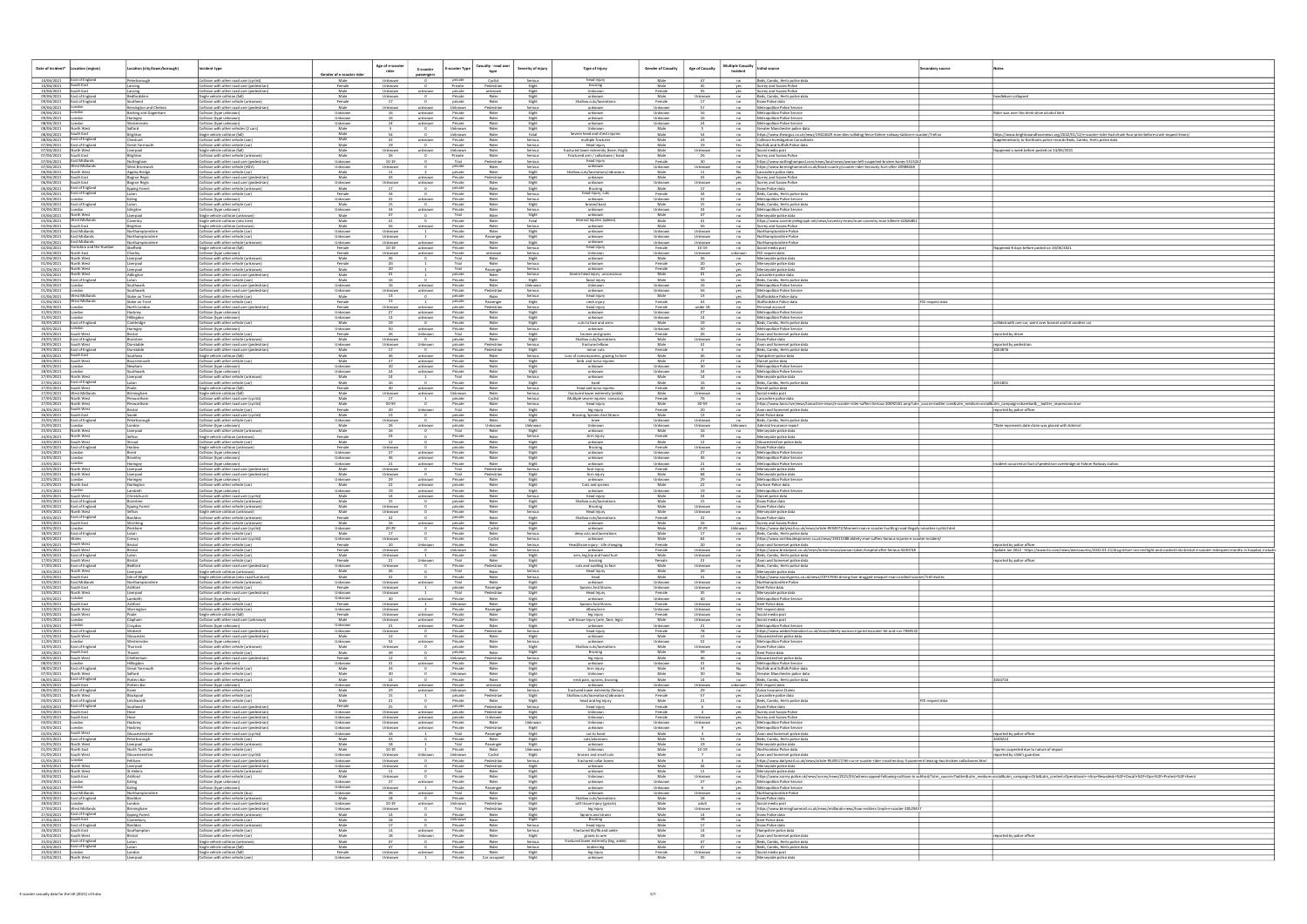| Date of incident*                                            |                                                          |                                          |                                                                                                                    |                                 |                           |                       |                               |                                                           |                                                                            |                              |                          |                                      |                                                                                                                                                                                                                                                                                            |                                     |                                                                                                          |
|--------------------------------------------------------------|----------------------------------------------------------|------------------------------------------|--------------------------------------------------------------------------------------------------------------------|---------------------------------|---------------------------|-----------------------|-------------------------------|-----------------------------------------------------------|----------------------------------------------------------------------------|------------------------------|--------------------------|--------------------------------------|--------------------------------------------------------------------------------------------------------------------------------------------------------------------------------------------------------------------------------------------------------------------------------------------|-------------------------------------|----------------------------------------------------------------------------------------------------------|
|                                                              | <b>Location (region)</b>                                 | Location (city/town/borough)             | <b>Incident type</b>                                                                                               |                                 | Age of e-scooter<br>rider | E-scooter             | E-scooter Type                | Casualty - road user<br>Severity of injury                | Type of Injury                                                             | <b>Gender of Casualty</b>    | <b>Age of Casualty</b>   | <b>Multiple Casualty</b><br>Incident | <b>Initial source</b>                                                                                                                                                                                                                                                                      | condary source                      |                                                                                                          |
| 24/04/2021                                                   |                                                          | Liverpool                                | :ollision with other road user (pedestrian)                                                                        | Gender of e-scooter rid<br>Male | Unknown                   |                       |                               | Pedestriar                                                | unknow                                                                     | Male                         |                          | no                                   | Merseyside police data                                                                                                                                                                                                                                                                     |                                     |                                                                                                          |
| 24/04/2021<br>24/04/2021                                     | North West<br>North West                                 | <u>iverpool</u><br>iverpool              | collision with other vehicle (unknown)<br>collision with other vehicle (car)                                       | Male<br>Male                    | 19<br>19                  |                       | Private<br>Private            | Rider<br>Slight<br>Rider<br>Serious                       | unknown<br>head injury                                                     | Male<br>Male                 | 19                       | no<br>no                             | Merseyside police data<br>https://www.liverpoolecho.co.uk/news/liverpool-news/electric-scooter-rider-fighting-life-2046146 Merseyside police data                                                                                                                                          |                                     |                                                                                                          |
| 24/04/2021<br>23/04/2021                                     | North Fast<br>East of England                            | Vewcastle<br>Norwich                     | Single vehicle collision (fall<br>Collision (type unknown)                                                         | Male<br>Unknown                 | 44<br>Unknown             | unknown               | Private<br>Private            | Rider<br>Serious<br>unknown<br>Slight                     | fractured leg<br>unknown                                                   | Male<br>Unknown              | 44<br>Unknown            | no<br>no                             | Northumbria Police data<br>FOI request data                                                                                                                                                                                                                                                |                                     | rider was drunk                                                                                          |
| 23/04/2021<br>23/04/2021                                     | North West<br>East of England                            | iverpool<br>eterborough                  | Collision with other vehicle (unknown)<br>Collision with other road user (pedestrian)                              | Male<br>Unknown                 | 18                        |                       | Trial<br>Private              | Slight<br>Rider<br>Pedestrian<br>Serious                  | unknown<br>deep cuts and laceration                                        | Male<br>Male                 |                          | no<br>no                             | Merseyside police data<br>Beds, Cambs, Herts police dat                                                                                                                                                                                                                                    | OI request data                     |                                                                                                          |
| 23/04/2021<br>23/04/2021                                     | Yorkshire and the Humber                                 | ower Hamlet<br>Rotheram                  | Collision (type unknown<br>Collision with other vehicle (car)                                                      | Unknow<br>Male                  |                           | unknown               | Private<br>Private            | Rider<br>Slight<br>Rider<br>Slight                        | unknown<br>cuts and bruise                                                 | Unknown<br>Male              |                          | no<br>no                             | Metropolitan Police Service<br>Scotland Police data                                                                                                                                                                                                                                        |                                     |                                                                                                          |
| 23/04/2021<br>23/04/2021                                     | North West<br>South East                                 | alford<br>Brighton                       | Collision with other vehicle (car)<br>collision with other road user (pedestrian)                                  | Male<br>Unknown                 | 24<br>70                  | unknown               | Unknown<br>Unknowr            | Rider<br>Slight<br>Pedestrian<br>Serious                  | Unknown<br>unknown                                                         | Male<br>Female               | 24                       | no<br>yes                            | Greater Manchester police data<br>Surrey and Sussex Police                                                                                                                                                                                                                                 |                                     |                                                                                                          |
| 23/04/2021<br>23/04/2021                                     | South East<br>South East                                 | Brighton                                 | ollision with other road user (pedestrian                                                                          | Male<br>Female                  | 40                        | unknowr               | Private<br>Private            | Serious<br>Rider                                          | unknown<br>unknown                                                         | Male<br>Female               | 40                       | yes<br>no                            | Surrey and Sussex Police                                                                                                                                                                                                                                                                   |                                     |                                                                                                          |
| 23/04/2021<br>22/04/2021                                     | East Midlands<br>East of England                         | Portsmouth<br>Northamptonshir            | Collision with other vehicle (car)<br>Collision with other vehicle (unknown                                        | Female<br>Male                  | 13                        |                       | Trial<br>Private              | Slight<br>Rider<br>Slight                                 | unknown                                                                    | Female<br>Male               | 17                       | no                                   | https://www.portsmouth.co.uk/news/people/portsmouth-woman-in-her-40s-suffered-minor-injuries-in-e-scooter-crash-in-hilsea-3212864<br>Northamptonshire Police                                                                                                                               |                                     |                                                                                                          |
| 22/04/2021<br>21/04/2021                                     | North West                                               | Morden<br>St.Helens                      | Collision with other vehicle (van)<br>Collision (type unknown)                                                     | Unknown<br>Male                 | Unknown                   | unknown               | Private<br>Private            | rider<br>Slight<br>Unknown<br>Serious<br>rider<br>Slight  | cuts and bruises<br>unknown<br>unknown                                     | Male<br>Male                 | Unknown                  | no<br>no<br>no                       | Beds, Cambs, Herts police data<br>https://londonnewsonline.co.uk/mystery-surrounds-man-injured-lying-next-to-an-e-scooter/<br>Merseyside police data                                                                                                                                       |                                     | 1042068                                                                                                  |
| 21/04/2021<br>21/04/2021                                     | South East<br>South West                                 | Dartford                                 | Collision with other road user (unknown)<br>Collision with other vehicle (ca<br>Collision with other vehicle (car) | Male<br>Male                    | 74                        | Unknown               | Private<br>Unknown            | Rider<br>Serious<br>rider<br>Slight                       | Fractured Lower Leg/ankle/foc<br>cut to head                               | Male<br>Male                 | 24<br>25                 | no<br>no                             | Kent Police data<br>Avon and Somerset police data                                                                                                                                                                                                                                          |                                     | reported by police office                                                                                |
| 21/04/2021<br>21/04/2021                                     | East of England<br>East of England                       | Hatfield<br>Royston                      | Single vehicle collision (fall)<br>Collision with other vehicle (car)                                              | Male<br>Male                    | - 28<br>13                |                       | Private<br>Private            | rider<br>Slight<br>rider<br>Slight                        | cuts and bruises<br>pain in ankle andne                                    | Male<br>Male                 | 28<br>13                 | no<br>no                             | Beds, Cambs, Herts police data<br>Beds, Cambs, Herts police data                                                                                                                                                                                                                           | OI request data                     | rider was drunk                                                                                          |
| 21/04/2021<br>21/04/2021                                     | <b>Il</b> ondon                                          | Camden<br>Camden                         | Collision (type unknown<br>Collision (type unknown                                                                 | Unknown<br>Unknown              | - 25<br>Unknown           | unknown               | Private<br>Private            | rider<br>Slight<br>Passenger<br>Unknown                   | unknown<br>Unknown                                                         | Unknown<br>Unknown           | Unknown                  | yes<br>yes                           | Metropolitan Police Service<br>Metropolitan Police Service                                                                                                                                                                                                                                 |                                     |                                                                                                          |
| 21/04/2021<br>20/04/2021                                     | London<br>North West                                     | Hounslow<br>Stockport                    | Collision (type unknown)<br>Collision with other vehicle (car)                                                     | Unknown<br>Male                 | 27<br>30                  | unknown               | Private<br>Unknown            | Unknown<br>Unknown<br>Rider<br>Slight                     | Unknown<br>Unknown                                                         | Unknown<br>Male              | Unknown<br>30            | Unknown<br>no                        | Admiral Insurance report<br>Greater Manchester police data                                                                                                                                                                                                                                 |                                     | *Date represents date claim was placed with Admiral                                                      |
| 20/04/2021<br>20/04/2021                                     | West Midlands                                            | Coventry<br><b>Tower Hamlet</b>          | Collision (type unknown<br>Collision (type unknown)                                                                | Male<br>Unknown                 | Unknown<br>55             | unknown<br>unknown    | Unknown<br>Private            | Rider<br>Serious<br>rider<br>Serious                      | head injury<br>unknown                                                     | Male<br>Unknown              | Unknown<br>55            | no<br>no                             | https://www.coventrytelegraph.net/news/coventry-news/scooter-rider-Seriously-injured-crash-20432086<br>Metropolitan Police Service                                                                                                                                                         |                                     |                                                                                                          |
| 20/04/2021<br>20/04/2021                                     | South East<br>South East                                 | Woodham<br>Surrey                        | Collision with other road user (unknown)<br>Collision (type unknown                                                | Unknown<br>Female               | 14                        | unknown               | Private<br>Private            | Other road user<br>Slight<br>Rider<br>Slight              | Unknown<br>unkno                                                           | Female<br>Female             | 17                       | no                                   | Surrey police data<br>Surrey and Sussex Police                                                                                                                                                                                                                                             |                                     |                                                                                                          |
| 19/04/2021<br>19/04/2021                                     | East Midlands<br>London                                  | Nottingham<br>Croydon                    | Collision with other road user (pedestrian)<br>Collision (type unknown)                                            | Unknown<br>Unknown              | Unknown<br>52             | unknown<br>unknown    | Trial<br>Private              | Pedestrian<br>Slight<br>rider                             | soft tissue injury (bruises)<br>unknown                                    | Female<br>Unknown            | Unknown<br>52            | no<br>no<br>no                       | Social media post<br>Metropolitan Police Service                                                                                                                                                                                                                                           |                                     |                                                                                                          |
| 19/04/2021<br>18/04/2021                                     | South East<br>North West                                 | Thanet<br>Bury                           | Collision with other road user (pedestrian)<br>Collision with other vehicle (car                                   | Unknowr<br>Male                 | 12<br>30                  |                       | Private<br>Private            | Slight<br>Slight<br>Pedestrian<br>Rider<br>Slight         | Bruising<br>Unknown                                                        | Female<br>Male               | -8                       | no<br>no                             | Kent Police data<br>Greater Manchester police data                                                                                                                                                                                                                                         |                                     |                                                                                                          |
| 18/04/2021<br>17/04/2021                                     | <b>East of England</b><br>North West                     | Blackpool                                | Single vehicle collision (fall)<br>:ollision (type unknown                                                         | Male<br>Unknown                 | - 32<br>Unknown           | unknown               | Private<br>Private            | rider<br>Serious<br>unknown<br>Serious                    | head injury<br>Unknown                                                     | Male<br>Unknown              | 32<br>Unknown            | no<br>Unknown                        | Beds, Cambs, Herts police data<br>FOI request data                                                                                                                                                                                                                                         |                                     |                                                                                                          |
| 17/04/2021<br>17/04/2021                                     |                                                          | Hammersmith and Fulham                   | Collision with other road user (pedestrian)<br>Collision (type unknown                                             | Unknown<br>Male                 | Unknown                   | unknown<br>unknown    | Private<br>Private            | Pedestrian<br>Serious<br>rider<br>Slight                  | unknown<br>unknown                                                         | Male<br>Unknown              | Unknown                  | no<br>no                             | Social media post<br>Metropolitan Police Service                                                                                                                                                                                                                                           |                                     |                                                                                                          |
| 17/04/2021<br>17/04/2021                                     | London<br>North West                                     | Wandsworth<br>Mancheste                  | Collision (type unknown<br>Collision with other vehicle (car)                                                      | Unknown<br>Male                 | 23<br>11                  | unknown               | Private<br>Unknowr            | rider<br>Slight<br>Rider<br>Slight                        | unknown<br>Unknown                                                         | Unknown<br>Male              | 23                       | no<br>no                             | Metropolitan Police Service<br>Greater Manchester police data                                                                                                                                                                                                                              |                                     |                                                                                                          |
| 17/04/2021<br>17/04/2021                                     | East of England                                          | Feltham<br>Bradwell                      | Collision with other road user (pedestrian)<br>Collision with other road user (pedestrian)                         | Unknowr<br>Male                 | Unknown<br>10-19          |                       | Private<br>Private            | Pedestrian<br>Serious<br>Pedestrian<br>Serious            | fractured collar bor<br>Head injury                                        | Male<br>Male                 | 53                       | no<br>no                             | https://news.met.police.uk/news/appeal-after-child-injured-in-collision-with-e-scooter-in-feltham-426735?utm_source=rss&utm_medium=rss&utm_campaign=Subscription&utm_content=current_news<br>Norfolk and Suffolk Police data                                                               |                                     | https://www.greatyarmouthmercury.co.uk/news/teacher-wounded-near-yarmouth-escooter-hit-and-run-7917602   |
| 17/04/2021<br>17/04/2021                                     | London<br>East Midlands                                  | Morden<br>Northampton                    | Collision with other road user (pedestrian)<br>ıllision (type unknowr                                              | Unknown<br>Unknowr              | Unknown<br>Unknown        | unknowi               | Private<br>Trial              | Pedestrian<br>Serious<br>Rider<br>Slight                  | fractured collar bone<br>unknow                                            | Male<br>Unknown              | Unknown                  | no<br>no                             | https://www.dailymail.co.uk/news/article-9549317/Hit-run-e-scooter-rider-smashes-boy-3-pavement-leaving-two-broken-collarbones.html<br>Northamptonshire Police                                                                                                                             |                                     |                                                                                                          |
| 16/04/2021<br>16/04/2021                                     | North West<br>East of England                            | Liverpool<br>Luton                       | Collision with other road user (pedestrian)<br>Collision with other vehicle (car)                                  | Male<br>Male                    | -21<br>$30 - 39$          |                       | Trial<br>Private              | Pedestrian<br>Serious<br>Slight<br>rider                  | Head Injury<br>head injury                                                 | Female<br>Male               | $30-39$                  | no<br>no                             | Merseyside police data<br>Beds, Cambs, Herts police data                                                                                                                                                                                                                                   |                                     |                                                                                                          |
| 16/04/2021<br>16/04/2021                                     | South West                                               | Bristol<br>Hackney                       | ollision with other vehicle (car)<br>Collision (type unknown                                                       | Male<br>Unknowr                 |                           | Unknown<br>unknown    | Private<br>Private            | rider<br>Slight<br>rider<br>Slight                        | grazes to leg<br>unknown                                                   | Male<br>Unknown              |                          | no<br>no                             | Avon and Somerset police data<br>Metropolitan Police Service                                                                                                                                                                                                                               |                                     | eported by police officer                                                                                |
| 16/04/2021<br>15/04/2021                                     | South West                                               | Southwark<br>Bristol                     | Collision (type unknowr<br>Collision with other vehicle (car)                                                      | Unknowr<br>Male                 | 41                        | unknown<br>Unknown    | Private<br>Trial              | rider<br>Slight<br>rider<br>Serious                       | unknown<br>broken foot                                                     | Unknown<br>Male              | 18<br>41                 | no<br>no                             | Metropolitan Police Service<br>Avon and Somerset police data                                                                                                                                                                                                                               |                                     | eported by police officer                                                                                |
| 15/04/2021<br>14/04/2021                                     | Yorkshire and the Humbe<br>Scotland                      | Rotheram<br>undee                        | Collision with other road user (cyclist<br>illision with other vehicle (car)                                       | Female<br>Male                  | Unknown                   |                       | Private<br>Private            | Cyclist<br>Slight<br>Rider<br>Slight                      | arms and legs<br>limb injury                                               | Male<br>Male                 |                          | no                                   | South Yorkshire Police data<br>https://www.thecourier.co.uk/fp/news/local/dundee/2134666/dundee-road-sealed-off-as-emergency-crews-race-to-accident/amp/                                                                                                                                   |                                     |                                                                                                          |
| 14/04/2021<br>14/04/2021                                     | Scotland<br>East of England                              | Dundee<br>Colchester                     | Collision with other vehicle (car)<br>Collision with other road user (unknown)                                     | Male<br>Male                    | 30<br>Unknown             |                       | Private<br>Unknowr            | rider<br>Serious<br>Pedestrian<br>Slight                  | fracture lower leg<br>Shallow cuts/laceration                              | Male<br>Female               | 30                       | no<br>no                             | Scotland Police data<br>Essex Police data                                                                                                                                                                                                                                                  |                                     |                                                                                                          |
| 14/04/2021<br>14/04/2021                                     | North West                                               | Southport<br>ondon                       | Collision with other road user (pedestrian)                                                                        | Unknowr<br>Unknown              | Unknown<br>19             | unknown               | Private<br>Private            | Pedestrian<br>Slight<br>Unknown<br>Unknown                | leg injury<br>Unknown                                                      | Male<br>Unknown              | Unknown<br>Unknown       | no<br>Unknown                        | https://www.lancs.live/news/lancashire-news/hunt-e-scooter-rider-after-20394028<br>Admiral Insurance report                                                                                                                                                                                |                                     | *Date represents date claim was placed with Admiral                                                      |
| 14/04/2021<br>13/04/2021                                     | West Midland<br>East of England                          | Birmingham<br>Hatfield                   | Collision (type unknown)<br>Collision (type unknown<br>Collision with other vehicle (car)                          | Unknown<br>Male                 |                           | unknowr               | Unknown<br>Private            | Unknown<br>Unknown<br>rider<br>Slight                     | Unknown<br>bruising                                                        | Unknown<br>Male              | Unknown                  | Unknown                              | Admiral Insurance report<br>Beds, Cambs, Herts police data                                                                                                                                                                                                                                 |                                     | *Date represents date claim was placed with Admira                                                       |
| 12/04/2021<br>12/04/2021                                     | South West<br>East Midlands                              | iomerset<br>'amworth                     | collision with other road user (pedestrian)<br>collision with other vehicle (van)                                  | Unknown<br>Male                 | Unknown<br>$20 - 29$      | Unknown               | Private<br>Private            | Pedestrian<br>Slight<br>Rider<br>Serious                  | back pain<br>head injury                                                   | Female<br>Male               | 20-29                    | no<br>no                             | Avon and Somerset police data                                                                                                                                                                                                                                                              |                                     | reported by police officer                                                                               |
| 11/04/2021<br>11/04/2021                                     | North West<br>North West                                 | Mancheste<br>Manchester                  | Single vehicle collision (fall<br>Single vehicle collision (fall                                                   | Female<br>Unknowr               | Unknown<br>Unknown        |                       | Private<br>Private            | rider<br>Slight<br>Passenger<br>Slight                    | soft tissue injury (graz<br>soft tissue injury (graze                      | Female<br>Female             | Unknown<br>Unknown       | yes<br>yes                           | https://www.birminghammail.co.uk/news/midlands-news/man-airlifted-hospital-after-collision-20374404<br>Social media post<br>Social media post                                                                                                                                              |                                     |                                                                                                          |
| 09/04/2021<br>09/04/2021                                     | outh West<br>North West                                  | sournemouth<br>Manchester                | Single vehicle collision (into kerb)<br>collision with other road user (pedestriar                                 | Unknowr<br>Unknown              | 33<br>Unknown             |                       | Unknown<br>Unknown            | Passenger<br>Serious<br>Pedestrian<br>Serious             | limb injury<br>head injury                                                 | Male<br>Male                 | Unknown                  | no<br>no                             | Dorset police data<br>https://www.manchestereveningnews.co.uk/news/greater-manchester-news/breaking-road-shut-pedestrian-suffers-20357285                                                                                                                                                  |                                     |                                                                                                          |
| 08/04/2021<br>08/04/2021                                     | East of England<br>East of England                       | Peterborough<br>Basildon                 | Single vehicle collision (unknown)<br>ollision with other vehicle (unknowr                                         | Male<br>Male                    |                           |                       | Private<br>Private            | rider<br>Slight<br>rider<br>Serious                       | cut finger<br>head injury                                                  | Male<br>Male                 |                          | no                                   | Beds, Cambs, Herts police data<br><b>Essex Police data</b>                                                                                                                                                                                                                                 |                                     | werved to avoid motorcycle                                                                               |
| 08/04/2021<br>07/04/2021                                     | North West<br>East of England                            | iverpool<br>Great Yarmouth               | Single vehicle collision (unknown)<br>ollision with other vehicle (car)                                            | Male<br>Male                    | - 26<br>17                |                       | Private<br>Private            | Rider<br>Serious<br>Rider<br>Slight                       | Head Injury<br>Leg injury                                                  | Male<br>Male                 | 26                       | no<br>no                             | https://www.liverpoolecho.co.uk/news/liverpool-news/man-rushed-hospital-Serious-injuries-2034 Merseyside police<br>Norfolk and Suffolk Police data                                                                                                                                         | )I request data                     |                                                                                                          |
| 07/04/2021<br>07/04/2021                                     | South East<br>South East                                 | Buckinghamshire<br>Caterham              | :ollision (type unknown<br>Single vehicle collision (unknown)                                                      | Female<br>Male                  | Unknown<br>-47            |                       | Unknown<br>Private            | rider<br>Serious<br>rider<br>Serious                      | fractured upper extte<br>Other head injury                                 | Female<br>Male               | Unknown<br>47            | no<br>no                             | Social media post<br>https://www.getsurrey.co.uk/news/surrey-news/man-taken-hospital-Serious-injuries-20339447                                                                                                                                                                             |                                     | Surrey police data                                                                                       |
| 06/04/2021<br>06/04/2021                                     | East Midland:<br>ondon                                   | Northamptonshire<br><b>Sromley</b>       | Collision (type unknown)<br>Collision with other vehicle (car)                                                     | Unknown<br>Unknown              | 14<br>Unknown             | unknown<br>unknown    | Private<br>Private            | Rider<br>Slight<br>Rider<br>Serious                       | unknown<br>unknown                                                         | Unknown<br>Unknown           | 14<br>Unknown            | no<br>no                             | Northamptonshire Police<br>https://twitter.com/Metropolitan Police ServiceBromley/status/1390358125757313026?s=20                                                                                                                                                                          |                                     | MPS tweet                                                                                                |
| 05/04/2021<br>04/04/2021                                     | South East<br>lorth West                                 | Hampshire<br>Manchester                  | Single vehicle collision (fall<br>:ollision with other vehicle (HGV)                                               | Male<br>Male                    |                           | unknown               | Private<br>Unknown            | Serious<br>rider<br>Rider<br>Serious                      | Fractured hand, laceration to elbow<br>unknow                              | Male<br>Male                 |                          | no<br>no                             | Hampshire police data<br>Greater Manchester police data                                                                                                                                                                                                                                    |                                     |                                                                                                          |
| 04/04/2021<br>04/04/2021                                     | South East<br>South East                                 | Brighton<br>Brighton                     | Collision with other road user (pedestrian)<br>Collision with other road user (pedestrian)                         | Male<br>Male                    | 23<br>23                  |                       | Private<br>Private            | Pedestrian<br>Serious<br>Serious<br>Rider                 | Other head injury<br>unknow                                                | Female<br>Male               | 10<br>23                 | yes<br>yes                           | Surrey and Sussex Police<br>Surrey and Sussex Police                                                                                                                                                                                                                                       |                                     | *Date represents date claim was placed with Surrey<br>*Date represents date claim was placed with Surrey |
| 04/04/2021<br>03/04/2021                                     | Yorkshire and the Humber                                 | Hammersmith and Fulham                   | ollision with other road user (pedestrian)<br>Collision (type unknown)                                             | Unknown<br>Unknown              | Unknown                   | unknown               | Trial<br>Private              | Pedestrian<br>Slight<br>Serious<br>rider                  | Cuts and brusies to leg<br>unknown                                         | Female<br>Unknown            | 22                       | no<br>no                             | North Yorkshire police data<br>Metropolitan Police Service                                                                                                                                                                                                                                 | FOI request data                    |                                                                                                          |
| 02/04/2021<br>01/04/2021                                     | East of England<br>West Midland<br>East Midlands         | Cannock                                  | Collision with other vehicle (car)<br>Collision with other vehicle (van)                                           | Male<br>Male<br>Unknown         | 13<br>18                  |                       | Private<br>Private            | Rider<br>Slight<br>rider<br>Slight                        | Leg injury<br>bruises                                                      | Male<br>Male                 | 18                       | no<br>no                             | Norfolk and Suffolk Police data<br>Staffordshire Police data                                                                                                                                                                                                                               | FOI request data<br>)I request data |                                                                                                          |
|                                                              |                                                          | Chinley                                  |                                                                                                                    | Male                            | Unknown<br><b>13</b>      | unknown               | Private<br>Private<br>Trial   | unknown<br>Slight<br>Rider<br>Slight<br>rider<br>Serious  | unknown<br>unknown<br>Head Injury                                          | Unknown<br>Male<br>Female    | Unknown<br>13<br>42      | no<br>no<br>no                       | FOI request data<br>https://www.milngavieherald.co.uk/news/police-warn-of-dangers-of-e-scooters-after-boy-13-in-serious-late-night-road-accident-at-milngavie-1 *Date represents date claim was placed with https<br>Merseyside police data                                                |                                     |                                                                                                          |
| 31/03/2021<br>31/03/2021                                     | Scotland                                                 | North Glasgow                            | Collision (type unknown<br>Collision with other vehicle (car)                                                      |                                 |                           |                       |                               |                                                           |                                                                            | Male                         |                          | no                                   |                                                                                                                                                                                                                                                                                            |                                     |                                                                                                          |
| 31/03/2021<br>31/03/2021                                     | North West<br>Scotland                                   | iverpool<br>Glasgow                      | Single vehicle collision (unknow<br>Single vehicle collision (fall                                                 | Female<br>Male                  | 42                        |                       | Private                       | rider<br>Slight                                           | bruising                                                                   |                              |                          |                                      | Scotland Police data                                                                                                                                                                                                                                                                       |                                     |                                                                                                          |
| 30/03/2021<br>30/03/2021                                     | South East<br>East of England                            | Hampshire<br>Hertfordshire               | Collision with other vehicle (car)<br>Collision with other vehicle (var                                            | Male<br>Female                  | 19                        | unknown               | Private<br>Private            | rider<br>Serious<br>rider<br>Slight                       | Fractured ankle<br>facial injury                                           | Male<br>Female               | 19                       | no<br>no                             | Hampshire police data<br>Beds, Cambs, Herts police data                                                                                                                                                                                                                                    |                                     |                                                                                                          |
| 30/03/2021<br>30/03/2021                                     | South East                                               | Surrey<br><b>Bushey</b>                  | Collision (type unknown<br>Collision (type unkno                                                                   | Male<br>Unknowr                 | 20<br>Unknown             | unknown<br>unknown    | Trial<br>Private              | Rider<br>Slight<br>unknowr<br>Slight                      | unknown<br>Unknowr                                                         | Male<br>Unknown              | 20<br>Unknown            | no<br>Unknown                        | Surrey and Sussex Police<br>FOI request dat                                                                                                                                                                                                                                                |                                     |                                                                                                          |
| 29/03/2021   London                                          | 29/03/2021 East of England                               | London<br>Tendring                       | Collision with other road user (pedestrian)<br>Collision with other vehicle (unknown)                              | Unknown<br>Male                 | Unknown<br>20             |                       | Private<br>Private            | Pedestrian<br>Serious<br>rider<br>Slight                  | leg injury<br>Shallow cuts/laceration                                      | Female<br>Male               | 59.<br>20                | no                                   | https://vnexplorer.net/end-of-the-road-how-many-more-people-have-to-die-before-ministers-admit-e-scooters-are-death-traps-on-two-wheels-ask-victims-families-eu20213035614.html<br><b>Essex Police data</b>                                                                                |                                     |                                                                                                          |
| 28/03/2021                                                   | South East<br>28/03/2021 East Midlands                   | <b>Hemel Hempstead</b><br>Kettering      | Collision with other vehicle (car)<br>Single vehicle collision (fall)                                              | Male<br>Female                  | Unknown<br>Unknown        |                       | Private<br>Private            | Rider<br>Slight<br>Rider<br>Unknown                       | unknown<br>Unknown                                                         | Male<br>Female               | Unknown<br>Unknown       | no<br>no                             | https://www.hemeltoday.co.uk/news/crime/did-you-see-collision-between-electric-scooter-and-audi-in-hemel-heMetropolitan Police Servicetead-3214775<br>https://www.northantslive.news/news/northamptonshire-news/kettering-woman-rushed-hospital-after-5243649.amp?_twitter_impression=true |                                     |                                                                                                          |
| 27/03/2021                                                   | 27/03/2021 East of England<br>East of England            | Great Yarmouth<br>Norwich                | Collision with other vehicle (car)<br>Collision with other vehicle (car)                                           | Male<br>Male                    | 20<br>Unknown             |                       | Private<br>Private            | Rider<br>Serious<br>Rider<br>Slight                       | Head injury<br>Leg injury                                                  | Male<br>Male                 | 20<br>Unknown            | No.<br>No                            | Norfolk and Suffolk Police data<br>Norfolk and Suffolk Police data                                                                                                                                                                                                                         | FOI request data                    |                                                                                                          |
| 26/03/2021   London<br>25/03/2021 North West                 | South East                                               | London<br>Sefton<br>Canterbury           | Collision (type unknown)<br>Collision with other vehicle (unknown)<br>Collision with other vehicle (car)           | Unknown<br>Male                 | - 26<br>11<br>14          | unknown               | Unknown<br>Private<br>Unknown | Unknown<br>Unknown<br>Rider<br>Slight<br>Rider<br>Serious | Unknown<br>unknown                                                         | Unknown<br>Male<br>Male      | Unknown<br>11<br>14      | Unknown<br>no<br>no                  | Admiral Insurance report<br>Merseyside police data<br>Kent Police data                                                                                                                                                                                                                     |                                     | *Date represents date claim was placed with Admiral                                                      |
| 25/03/2021<br>25/03/2021 South West                          |                                                          | Plymouth<br>Luton                        | Collision with other vehicle (car)<br>Single vehicle collision (fall)                                              | Male<br>Unknown<br>Male         | Unknown<br>13             |                       | Private<br>Private            | Rider<br>Slight<br>Rider                                  | Fractured Arm/collarbone/hand<br>unknown<br>head injury                    | Unknown<br>Male              | Unknown<br>13            | no<br>no                             | https://www.plymouthherald.co.uk/news/local-news/live-plymouth-crash-traffic-travel-522465.<br>Beds, Cambs, Herts police data                                                                                                                                                              |                                     |                                                                                                          |
| 24/03/2021   London<br>24/03/2021 London                     | 24/03/2021 East of England                               | Lambeth<br>Lambeth                       | Collision (type unknown)<br>Collision (type unknown)                                                               | Unknown<br>Unknown              | 36<br>19                  | unknown<br>unknown    | Private<br>Private            | Slight<br>Rider<br>Unknown<br>Slight<br>Rider             | Unknown<br>unknown                                                         | Unknown<br>Unknown           | 36<br>19                 | yes<br>yes                           | Metropolitan Police Service<br>Metropolitan Police Service                                                                                                                                                                                                                                 |                                     |                                                                                                          |
| 24/03/2021<br>24/03/2021 South East                          | South East                                               | Dover<br>Medway                          | Collision with other vehicle (motorcycle)<br>Collision with other road user (pedestrian)                           | Male<br>Female                  | 14<br>12                  | $\mathbf{0}$          | Private<br>Private            | Rider<br>Slight<br>Pedestrian<br>Slight                   | Shallow Cuts/lacerations/abrasions<br>Sprains And Strains                  | Male<br>Female               | 14<br>Unknown            | Yes<br>no                            | Kent Police data<br>Kent Police data                                                                                                                                                                                                                                                       |                                     | lider of Motor Cycle                                                                                     |
| 23/03/2021 South East<br>23/03/2021                          | South East                                               | Portsmouth<br>Dover                      | Single vehicle collision (fall)<br>Collision with other vehicle (motorcycle)                                       | Female<br>Male                  | 20<br>14                  | unknown               | Trial<br>Private              | Rider<br>Serious<br>Slight<br>Passenger                   | Loss of consciousness, concussion<br>Bruising                              | Female<br>Unknown            | 20<br>Unknown            | no<br>yes                            | Hampshire police data<br>Kent Police data                                                                                                                                                                                                                                                  |                                     |                                                                                                          |
| 22/03/2021 South East                                        |                                                          | Dover<br>Southend                        | Collision with other vehicle (motorcycle)<br>ollision with other vehicle (unknown)                                 | Male<br>Female                  | 14<br>Unknown             |                       | Private<br>Private            | Slight<br>Rider<br>Rider                                  | Bruising<br>Shallow cuts/lacerations                                       | Male<br>Female               | 14<br>Unknown            | yes<br>no                            | Kent Police data<br><b>Essex Police data</b>                                                                                                                                                                                                                                               |                                     |                                                                                                          |
| 22/03/2021<br>22/03/2021 London                              | 22/03/2021 East of England<br>South East                 | Medway<br>Hackney                        | ollision with other vehicle (car)<br>Collision (type unknown)                                                      | Male<br>Unknown                 | Unknown<br>- 28           | unknown               | Private<br>Private            | Slight<br>Pedestrian<br>Slight<br>Rider<br>Slight         | Bruising<br>unknown                                                        | Female<br>Unknown            | 28                       | no<br>no                             | Kent Police data<br>Metropolitan Police Service                                                                                                                                                                                                                                            |                                     |                                                                                                          |
| 21/03/2021                                                   | 21/03/2021 East of England<br>South West                 | Hatfield<br>Bournemouth                  | Single vehicle collision (fall)<br>Collision with other vehicle (car)                                              | Male<br>Male                    | 41<br>24                  | unknown               | Private<br>Private            | Rider<br>Serious<br>Rider<br>Serious                      | head injury<br>head injury                                                 | Male<br>Male                 | 41                       | no<br>no                             | Beds, Cambs, Herts police data<br>Dorset police data                                                                                                                                                                                                                                       |                                     | rider was drunk                                                                                          |
| 21/03/2021<br>20/03/2021                                     | South East                                               | Ealing<br>Romsey                         | Collision with other road user (pedestrian)<br>Collision with other road user (e-scooter)                          | Unknown<br>Male                 | Unknown                   | unknown<br>unknown    | Private<br>Private            | Pedestrian<br>Serious<br>Rider<br>Serious                 | fractured collar bone<br>Loss of consciousness, head injury                | Male<br>Male                 |                          | no<br>no                             | Social media post<br>Hampshire police data                                                                                                                                                                                                                                                 |                                     |                                                                                                          |
| 20/03/2021 South East                                        | 18/03/2021 East of England                               | Basildon<br>Tendring                     | Collision with other road user (unknown)<br>ollision with other vehicle (unknown                                   | Male<br>Male                    | 10                        |                       | Private<br>Private            | Rider<br>Serious<br>Rider<br>Slight                       | Fractured lower leg/ankle/foot<br>Shallow cuts/laceration                  | Male<br>Male                 | 10                       | no<br>no                             | Essex Police data<br><b>Essex Police data</b>                                                                                                                                                                                                                                              |                                     |                                                                                                          |
| 18/03/2021<br>18/03/2021   London                            | East of England                                          | Basildon<br>Croydon                      | ollision with other vehicle (unknown<br>Collision with other vehicle (unknown)                                     | Male<br>Male                    | Unknown                   | $^{\circ}$            | Private<br>Private            | Rider<br>Slight<br>Rider<br>Serious                       | Bruising<br>unknown                                                        | Male<br>Male                 | Unknown                  | no<br>no                             | Essex Police data<br>https://www.yourlocalguardian.co.uk/news/19189252.man-riding-e-scooter-hospital-croydon-crash/                                                                                                                                                                        |                                     |                                                                                                          |
| 17/03/2021<br>16/03/2021                                     | London<br>South Fast                                     | Hackney<br>Portsmouth                    | Collision (type unknown)<br>Collision with other vehicle (car)                                                     | Unknown<br>Male                 | 43                        | unknown<br>unknown    | Private<br>Trial              | Rider<br>Unknown<br>Rider<br>Slight                       | Unknown<br>Pain and swelling to foot                                       | Unknown<br>Male              | 43                       | no<br>yes                            | Metropolitan Police Service<br>Hampshire police data                                                                                                                                                                                                                                       |                                     |                                                                                                          |
| 16/03/2021 South East<br>16/03/2021 South East               |                                                          | Portsmouth<br>Portsmouth                 | Collision with other road user (cyclist)<br>Collision with other road user (cyclist)                               | Female<br>Unknown               | - 26<br>- 26              | unknown<br>unknown    | Trial<br>Trial                | Rider<br>Serious<br>Cyclist<br>Slight                     | Concussion and bruising<br>bruising                                        | Female<br>Male               | 26<br>34                 | yes<br>yes                           | Hampshire police data<br>Hampshire police data                                                                                                                                                                                                                                             |                                     |                                                                                                          |
| 16/03/2021 South East<br>16/03/2021                          | South East                                               | Portsmouth<br>Portsmouth                 | Single vehicle collision (fall)<br>collision with other vehicle (motorcycle)                                       | Female<br>Female                | Unknown<br>Unknown        |                       | Trial<br>Trial                | Rider<br>Serious<br>Rider<br>Unknown                      | unknown<br>Unknown                                                         | Female<br>Female             | Unknown<br>Unknown       | no<br>no                             | https://www.portsmouth.co.uk/news/transport/woman-in-southsea-voi-e-scooter-crash-was-taken-to-hospital-paramedics-confirm-3169084<br>https://www.portsmouth.co.uk/news/people/dangerous-portsdown-hill-roads-removed-from-portsmouth-e-scooters-trial-area-after-crash-3210322            |                                     |                                                                                                          |
|                                                              | 14/03/2021 East of England<br>14/03/2021 East of England | Peterborough<br>Peterborough             | Collision with other road user (pedestrian<br>Collision (type unknown)                                             | Unknown<br>Unknown              | 38<br>Unknown             |                       | Private<br>Private            | Pedestrian<br>Slight<br>Unknown<br>Serious                | bruising<br>unknown                                                        | Male<br>Unknown              | Unknown                  | no<br>no                             | Beds, Cambs, Herts police data<br>FOI request data                                                                                                                                                                                                                                         |                                     | 1030661                                                                                                  |
| 13/03/2021                                                   | 13/03/2021 East of England<br>East of England            | Cambridgeshire<br>Peterborough           | Single vehicle collision (fall<br>Collision with other vehicle (car)                                               | Male<br>Male                    | 16<br>- 29                |                       | Private<br>Private            | Rider<br>Slight<br>Rider<br>Serious                       | unknown<br>head injury                                                     | Male<br>Male                 | 16<br>29                 | no<br>no                             | Beds, Cambs, Herts police data<br>https://www.peterboroughtoday.co.uk/news/man-Seriously-injured-after-collision-involving-car-and-man-riding-electric-scooter-3166377, Also FOI request insurance data and Beds, Cambs, Herts police data                                                 |                                     |                                                                                                          |
| 12/03/2021 London                                            | 13/03/2021 East of England                               | Peterborough<br><b>Tower Hamlets</b>     | Collision with other vehicle (car)<br>Collision (type unknown)                                                     | Male<br>Unknown                 | 28<br>32                  | $\sqrt{2}$<br>unknown | Private<br>Private            | Rider<br>Serious<br>Rider<br>Slight                       | head injury<br>unknown                                                     | Male<br>Unknown              | 28                       | no<br>no                             | Beds, Cambs, Herts police data<br>Metropolitan Police Service                                                                                                                                                                                                                              |                                     |                                                                                                          |
| 11/03/2021<br>11/03/2021 London                              | East of England                                          | <b>Bishops Stortford</b><br>Camden       | Collision with other road user (pedestrian)<br>Collision (type unknown)                                            | Unknown<br>Unknown<br>Unknown   | - 25<br>Unknown           | unknown<br>unknown    | Private<br>Private<br>Trial   | Pedestrian<br>Slight<br>Rider<br>Slight<br>Rider          | cut and pain to leg<br>unknown<br>unknown                                  | Female<br>Unknown<br>Unknown | 15<br>25                 | no<br>no<br>no                       | Beds, Cambs, Herts police data<br>Metropolitan Police Service                                                                                                                                                                                                                              |                                     |                                                                                                          |
| 08/03/2021                                                   | 11/03/2021 East Midlands<br>South West                   | Northamptonshire<br>Bristol              | Single vehicle collision (fall)<br>Collision with other vehicle (car)                                              | Unknown                         | 28<br>17                  |                       | Private                       | Slight<br>Slight<br>Passenger                             | bruise and graze to knee and ankle                                         | Female                       | Unknown<br>17            | no                                   | Northamptonshire Police<br>Avon and Somerset police data                                                                                                                                                                                                                                   |                                     | reported by police officer                                                                               |
| 08/03/2021 South East<br>07/03/2021 North West               |                                                          | Woodham<br>Liverpool                     | Collision with other vehicle (unknown)<br>Collision with other vehicle (car)                                       | Male<br>Male<br>Male            | - 20                      |                       | Private<br>Private            | Rider<br>Slight<br>Car occupant<br>Serious<br>Rider       | Bruising<br>unknown                                                        | Male<br>Male                 | 58                       | no<br>no                             | Surrey police data<br>Merseyside police data                                                                                                                                                                                                                                               |                                     |                                                                                                          |
|                                                              | 07/03/2021 East of England<br>07/03/2021 East of England | Peterborough<br>Norwich                  | Collision with other vehicle (car)<br>Collision (type unknown)                                                     | Female                          | Unknown<br>Unknown        |                       | Private<br>Unknown            | Serious<br>Rider<br>Slight                                | head injury<br>soft tissue injury (bruises                                 | Male<br>Female               | Unknown<br>Unknown       | no<br>no                             | Beds, Cambs, Herts police data<br>Social media post                                                                                                                                                                                                                                        |                                     |                                                                                                          |
|                                                              | 06/03/2021 East of England<br>06/03/2021 East Midlands   | Bedfordshire<br>Northamptonshire<br>Kent | Collision with other vehicle (car)<br>Collision (type unknown)<br>Collision (type unknown                          | Female<br>Unknown<br>Female     | 13<br>Unknown             | $\Omega$              | Private<br>Trial<br>Private   | Rider<br>Serious<br>Rider<br>Unknown<br>Rider             | head injury<br>unknown<br>head injury, fractured upper extremity (fingers) | Female<br>Unknown<br>Female  | 13<br>Unknown<br>Unknown | no<br>no<br>no                       | Beds, Cambs, Herts police data<br>Northamptonshire Police                                                                                                                                                                                                                                  |                                     |                                                                                                          |
| 05/03/2021 South East<br>05/03/2021<br>04/03/2021 North West | London                                                   | Barnet<br>Wythenshawe                    | Collision (type unknown)<br>Collision with other vehicle (truck)                                                   | Unknown<br>Male                 | Unknown<br>31<br>10       |                       | Private<br>Private            | Serious<br>Rider<br>Unknown<br>Rider<br>Serious           | Unknown<br>leg injury                                                      | Unknown<br>Male              | 31<br>10                 | no<br>no                             | Social media post<br>Metropolitan Police Service                                                                                                                                                                                                                                           |                                     |                                                                                                          |
| 02/03/2021 South West<br>01/03/2021                          | North West<br>23/02/2021 East Midlands                   | Bournemouth<br>Rochdale                  | Single vehicle collision (stationary van)<br>Collision with other road user (pedestrian)                           | Male<br>Unknown                 | 31<br>Unknown             | unknown               | Private<br>Private            | Rider<br>Slight<br>Pedestrian<br>Serious                  | limb injury<br>unknown                                                     | Male<br>Male                 | 31<br>65                 | no<br>no                             | https://www.manchestereveningnews.co.uk/news/greater-manchester-news/boy-10-riding-segway-style-20322913<br>Dorset police data<br>https://www.manchestereveningnews.co.uk/news/greater-manchester-news/pensioner-Seriously-injured-after-being-19948594                                    |                                     |                                                                                                          |

|                | Notes                                                                                                      |
|----------------|------------------------------------------------------------------------------------------------------------|
|                |                                                                                                            |
|                | rider was drunk                                                                                            |
|                |                                                                                                            |
|                |                                                                                                            |
|                |                                                                                                            |
|                |                                                                                                            |
|                |                                                                                                            |
|                | 1042068                                                                                                    |
|                |                                                                                                            |
|                | reported by police officer<br>rider was drunk                                                              |
|                |                                                                                                            |
|                | *Date represents date claim was placed with Admiral                                                        |
|                |                                                                                                            |
|                |                                                                                                            |
|                |                                                                                                            |
|                |                                                                                                            |
|                |                                                                                                            |
|                |                                                                                                            |
|                |                                                                                                            |
|                |                                                                                                            |
|                | /news/teacher-wounded-near-yarmouth-escooter-hit-and-run-7917602                                           |
|                |                                                                                                            |
|                |                                                                                                            |
|                | reported by police officer                                                                                 |
|                |                                                                                                            |
|                | reported by police officer                                                                                 |
|                |                                                                                                            |
|                |                                                                                                            |
|                | *Date represents date claim was placed with Admiral<br>*Date represents date claim was placed with Admiral |
|                |                                                                                                            |
|                | reported by police officer                                                                                 |
|                |                                                                                                            |
|                |                                                                                                            |
|                | swerved to avoid motorcycle                                                                                |
|                |                                                                                                            |
|                |                                                                                                            |
|                | Surrey police data                                                                                         |
|                | MPS tweet                                                                                                  |
|                | *Date represents date claim was placed with Surrey                                                         |
|                | *Date represents date claim was placed with Surrey                                                         |
|                |                                                                                                            |
|                |                                                                                                            |
|                | *Date represents date claim was placed with https                                                          |
|                |                                                                                                            |
|                |                                                                                                            |
|                |                                                                                                            |
|                |                                                                                                            |
|                |                                                                                                            |
|                |                                                                                                            |
|                | *Date represents date claim was placed with Admiral                                                        |
|                |                                                                                                            |
|                |                                                                                                            |
|                |                                                                                                            |
|                | Rider of Motor Cycle                                                                                       |
|                |                                                                                                            |
|                |                                                                                                            |
|                |                                                                                                            |
|                | rider was drunk                                                                                            |
|                |                                                                                                            |
|                |                                                                                                            |
|                |                                                                                                            |
|                |                                                                                                            |
|                |                                                                                                            |
|                |                                                                                                            |
|                | $\frac{10322}{1030661}$                                                                                    |
|                |                                                                                                            |
|                | So FOI request insurance data and Beds, Cambs, Herts police data                                           |
|                |                                                                                                            |
| $\overline{a}$ |                                                                                                            |
|                |                                                                                                            |
|                | reported by police officer                                                                                 |
| ٦              |                                                                                                            |
|                |                                                                                                            |
|                |                                                                                                            |
|                |                                                                                                            |
|                |                                                                                                            |
| L              |                                                                                                            |